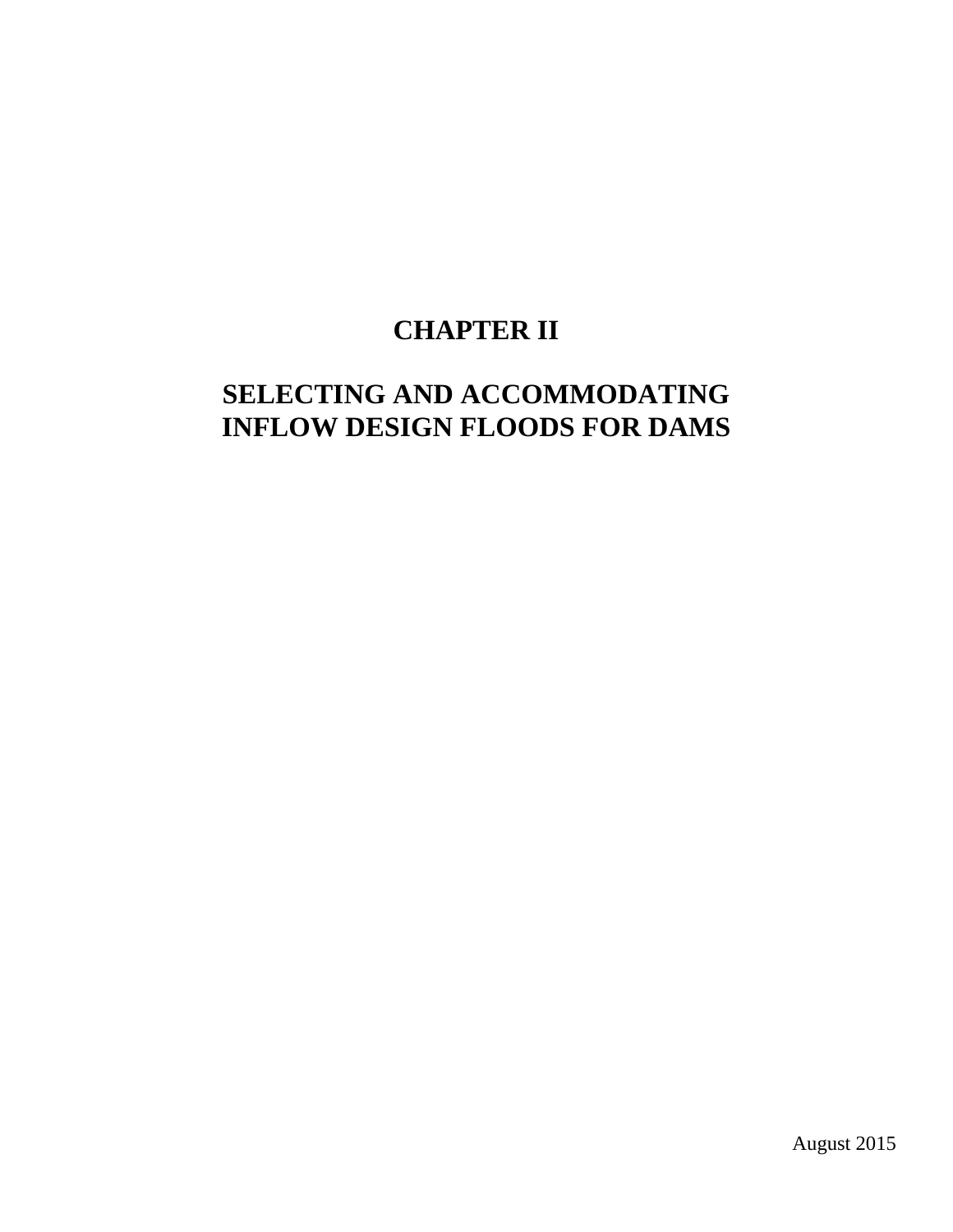# **Table of Contents**

| $2 - 1$ |             |  |                                                                       |  |  |  |  |
|---------|-------------|--|-----------------------------------------------------------------------|--|--|--|--|
| $2 - 2$ |             |  |                                                                       |  |  |  |  |
| $2 - 3$ |             |  |                                                                       |  |  |  |  |
|         | $2 - 3.1$   |  |                                                                       |  |  |  |  |
|         | $2 - 3.1.1$ |  |                                                                       |  |  |  |  |
|         | $2 - 3.1.2$ |  |                                                                       |  |  |  |  |
|         | $2 - 3.1.3$ |  |                                                                       |  |  |  |  |
|         | $2 - 3.1.4$ |  |                                                                       |  |  |  |  |
|         | $2 - 3.1.5$ |  | Incremental Hazard Evaluation for Inflow Design Flood Determination 8 |  |  |  |  |
|         | $2 - 3.1.6$ |  |                                                                       |  |  |  |  |
|         | $2 - 3.2$   |  |                                                                       |  |  |  |  |
|         |             |  |                                                                       |  |  |  |  |
|         | $2 - 3.2.2$ |  |                                                                       |  |  |  |  |
|         | $2 - 3.3$   |  |                                                                       |  |  |  |  |
| $2 - 4$ |             |  |                                                                       |  |  |  |  |
|         | $2 - 4.1$   |  |                                                                       |  |  |  |  |
|         | $2 - 4.1.1$ |  |                                                                       |  |  |  |  |
|         | $2 - 4.1.2$ |  |                                                                       |  |  |  |  |
|         | $2 - 4.1.3$ |  |                                                                       |  |  |  |  |
|         | $2 - 4.1.4$ |  |                                                                       |  |  |  |  |
|         | $2 - 4.1.5$ |  |                                                                       |  |  |  |  |
|         | $2 - 4.2$   |  |                                                                       |  |  |  |  |
|         | $2 - 4.2.1$ |  |                                                                       |  |  |  |  |
|         | $2 - 4.2.2$ |  |                                                                       |  |  |  |  |
|         | $2 - 4.2.3$ |  |                                                                       |  |  |  |  |
|         | $2 - 4.3$   |  |                                                                       |  |  |  |  |
|         | $2 - 4.3.1$ |  |                                                                       |  |  |  |  |
|         | $2 - 4.3.2$ |  |                                                                       |  |  |  |  |
| $2-5.$  |             |  |                                                                       |  |  |  |  |
|         |             |  |                                                                       |  |  |  |  |
|         |             |  |                                                                       |  |  |  |  |
|         |             |  |                                                                       |  |  |  |  |
|         |             |  |                                                                       |  |  |  |  |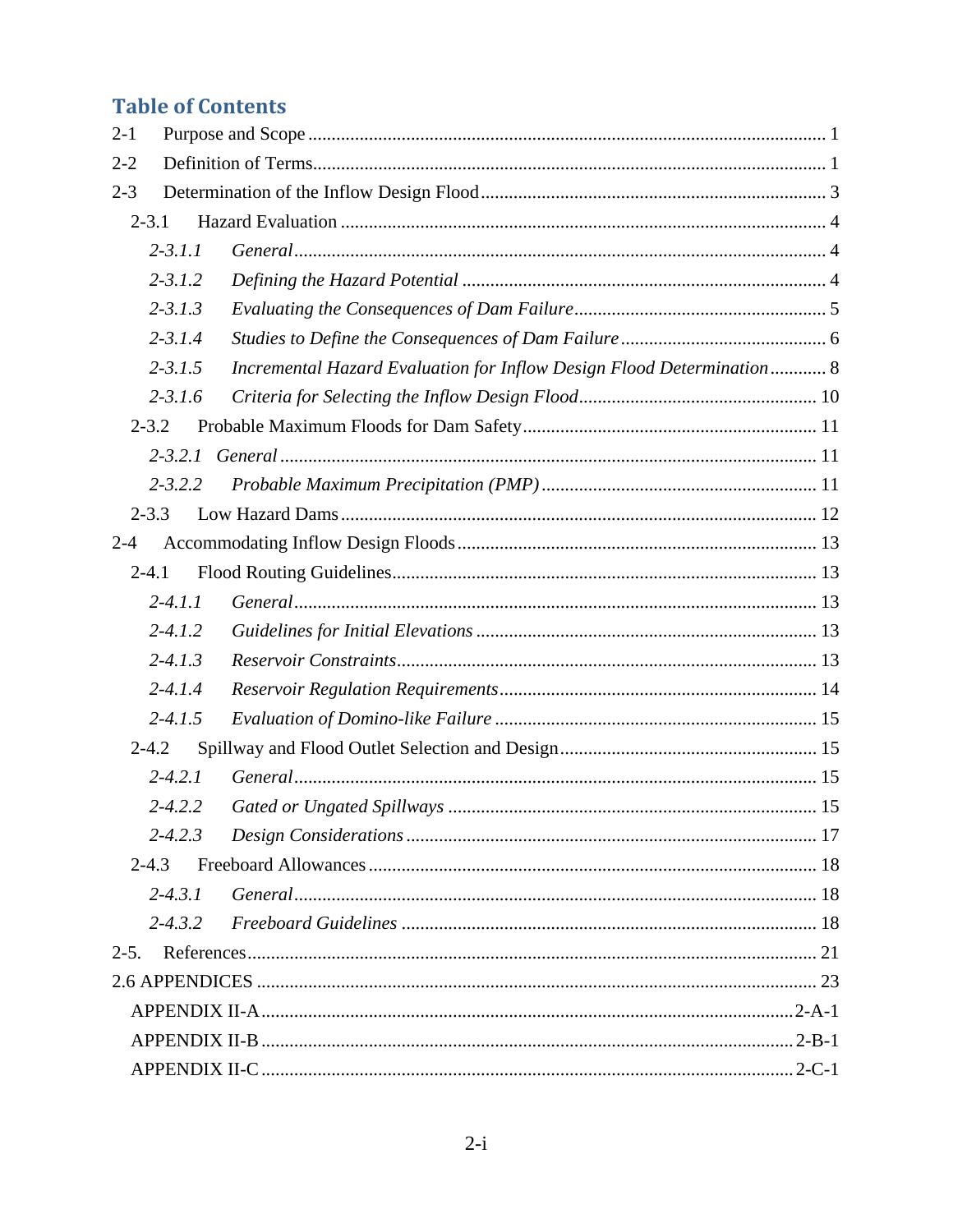## **CHAPTER II**

### **SELECTING AND ACCOMODATING INFLOW DESIGN FLOODS FOR DAMS**

#### **2-1 Purpose and Scope**

The purpose of this chapter of the Guidelines is to provide technical guidance for determining the appropriate Inflow Design Flood (IDF) to be used in the review of spillway and appurtenant structure designs and to conform to the provisions of the Federal Guidelines for Dam Safety.

This chapter is not intended to provide a complete manual of all procedures used for estimating inflow design floods for spillways, because the selection of procedures is dependent upon available hydrologic data and individual watershed characteristics. All studies submitted to the Commission should be performed by a competent engineer experienced in hydrology and hydraulics, and should contain a summary of the design assumptions, design analyses, and methodologies used to evaluate the inflow design flood.

## **2-2 Definition of Terms**

This section contains definitions of some specialized technical terms used in this chapter:

**Flood Routing** - A process for determining progressively over time the amplitude of a flood wave as it moves past a dam and continues downstream to successive points along a river or stream.

**Freeboard** - Vertical distance between a specified stillwater reservoir surface elevation and the top of the dam, without camber.

**Hazard Potential** - The hazard potential of dams describes the potential for adverse incremental consequences in event of failure or mis-operation. Hazard classification does not indicate the structural integrity of the dam itself, but rather the effects if a failure should occur. The hazard potential assigned to a dam is based on consideration of the effects of a failure during both normal and flood flow conditions.

**Hydrograph** - A graphical representation of the streamflow stage or discharge as a function of time at a particular point on a watercourse.

**Inflow Design Flood (IDF)** - The flood flow above which the incremental increase in water surface elevation due to failure of a dam or other water impounding structure is no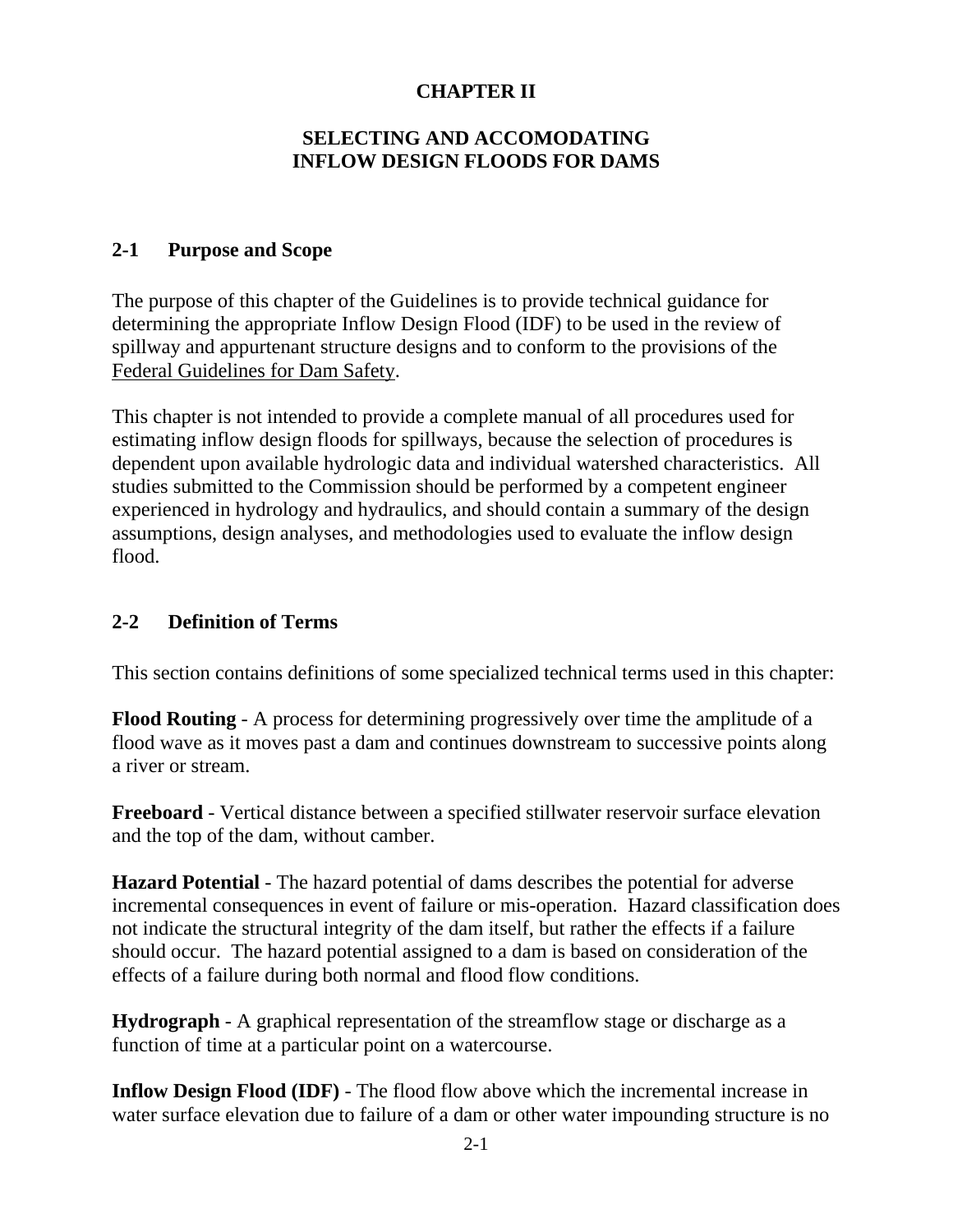longer considered to present an unacceptable threat to downstream life or property. The IDF of a dam or other water impounding structure flood hydrograph is used in the design of a dam and its appurtenant works particularly for sizing the spillway and outlet works, and for determining maximum height of a dam, freeboard, and temporary storage requirements.

**Maximum Wind** - The most severe wind for generating waves that is reasonably possible at a particular reservoir. The determination will generally include results of meteorologic studies which combine wind velocity, duration, direction, and seasonable distribution characteristics in a realistic manner.

**One Percent Flood** - A flood that has 1% probability of being equaled or exceeded in a given year. This is often referred to as a 100 year flood.

**Outlet Works** - A dam appurtenance that provides release of water (generally controlled) from a reservoir.

**Probable Maximum Flood (PMF)** - The flood that may be expected from the most severe combination of critical meteorologic and hydrologic conditions that are reasonably possible in the drainage basin under study. This is the upper limit for determining the IDF.

**Probable Maximum Precipitation (PMP)** - Theoretically, the greatest depth of precipitation for a given duration that is physically possible over a given size storm area at a particular geographical location during a certain time of the year.

**Reservoir Regulation Procedure (Rule Curve)** - Compilation of operating procedures that govern reservoir storage and releases.

**Spillway** - A gated or ungated hydraulic structure used to discharge water from a reservoir. Definitions of specific types of spillways follow:

- **Service Spillway.** A spillway that is designed to provide continuous or frequent regulated or unregulated releases from a reservoir without significant damage to either the dam or its appurtenant structures.
- **Auxiliary Spillway**. Any secondary spillway which is designed to be operated very infrequently; possibly, in anticipation of some degree of structural damage or erosion to the spillway would occur during operation.
- **Emergency Spillway**. A spillway that is designed to provide additional protection against overtopping of dams and is intended for use under extreme flood conditions or mis-operation or malfunction of the service spillway.
- **Spillway Capacity** The maximum outflow flood which a dam can safely pass.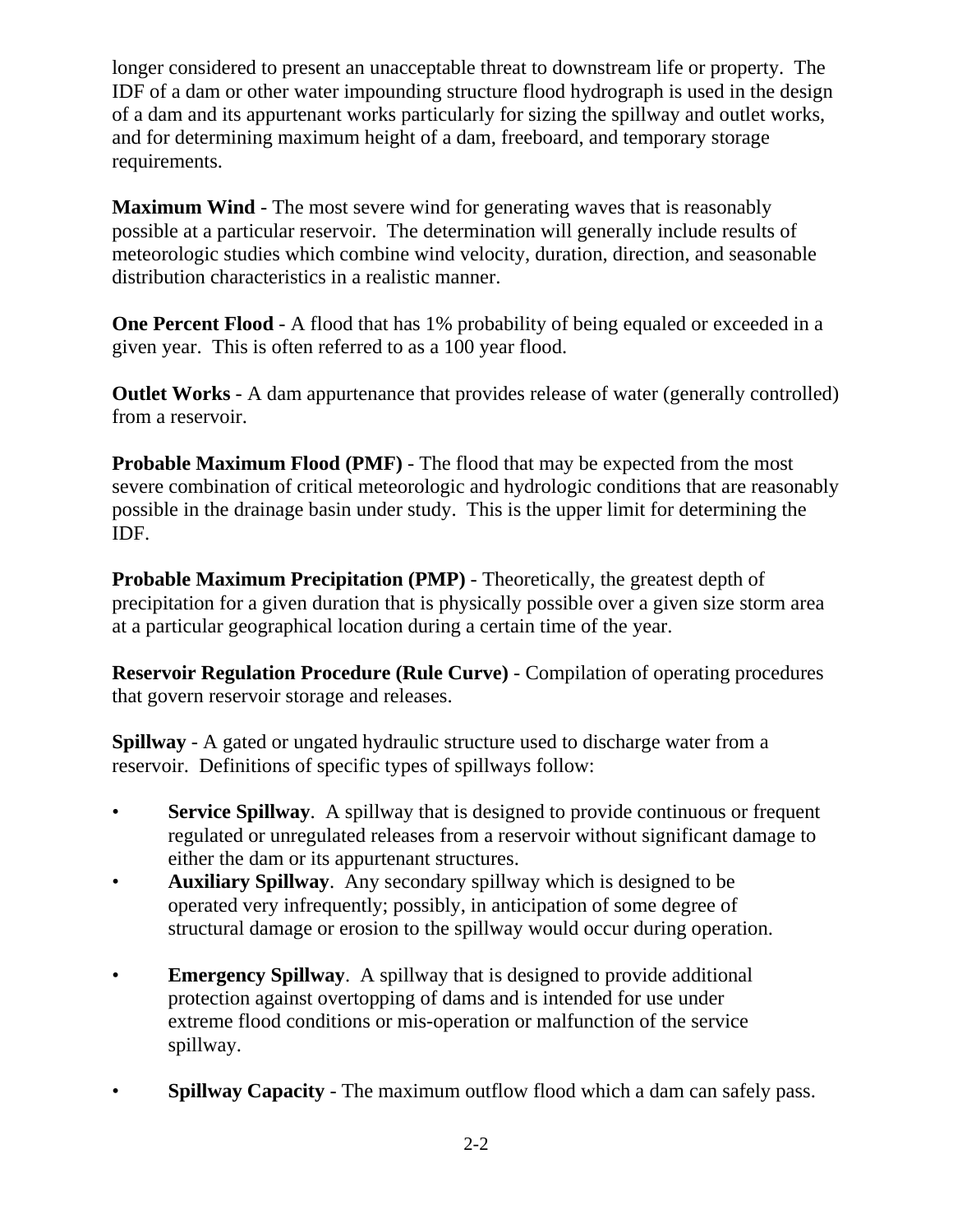**Stillwater Level** - The elevation that a water surface would assume if all wave action were absent.

**Wave Runup** - Vertical height above the stillwater level to which water from a specific wave will run up the face of a structure or embankment.

**Wind Setup** - The vertical rise of the stillwater level at the face of a structure or embankment caused by wind stresses on the surface of the water.

## **2-3 Determination of the Inflow Design Flood**

The Commission's Order No. 122, issued January 21, 1981, states that the adequacy of a spillway must be evaluated by considering the hazard potential which would result from failure of the project works during flood flows. If failure of the project works would present a threat to human life or would cause significant property damage, the project works must be designed to either withstand overtopping or the loading condition that would occur during a flood up to the probable maximum flood, or to the point where a failure would no longer constitute a hazard to downstream life and/or property. In the alternative, the capacity of the spillway must be adequate to prevent the reservoir from rising to an elevation that would endanger the safety of the project works.

The **Inflow Design Flood (IDF)** is the flood flow above which the incremental increase in water surface elevation due to failure of a dam or other water impounding structure is no longer considered to present an unacceptable threat to downstream life and property.

The procedures used to determine whether or not the failure of a project would constitute a threat to human life or could cause significant property damage vary with the physical characteristics and location of the project.

Analyses of dam failures are complex with many historical dam failures not completely understood. The principal uncertainties in determining outflow from a dam failure involve the mode and degree of failure. These uncertainties can be circumvented in situations where it can be shown that the complete and sudden removal of the dam would not endanger human life or cause extensive property damage. Otherwise, reasonable failure postulations and sensitivity analyses such as those suggested in Appendix II-A should be used. Although a study using the breach parameters suggested in Appendix II-A of this chapter may indicate that a hazard does not exist, a hazard could exist for a more extensive mode of failure. If it is judged that a more extensive mode of failure is possible, then an analysis should be done to determine whether remedial action is required. The possibility of more extensive modes of failure should particularly be considered when failure is due to overtopping.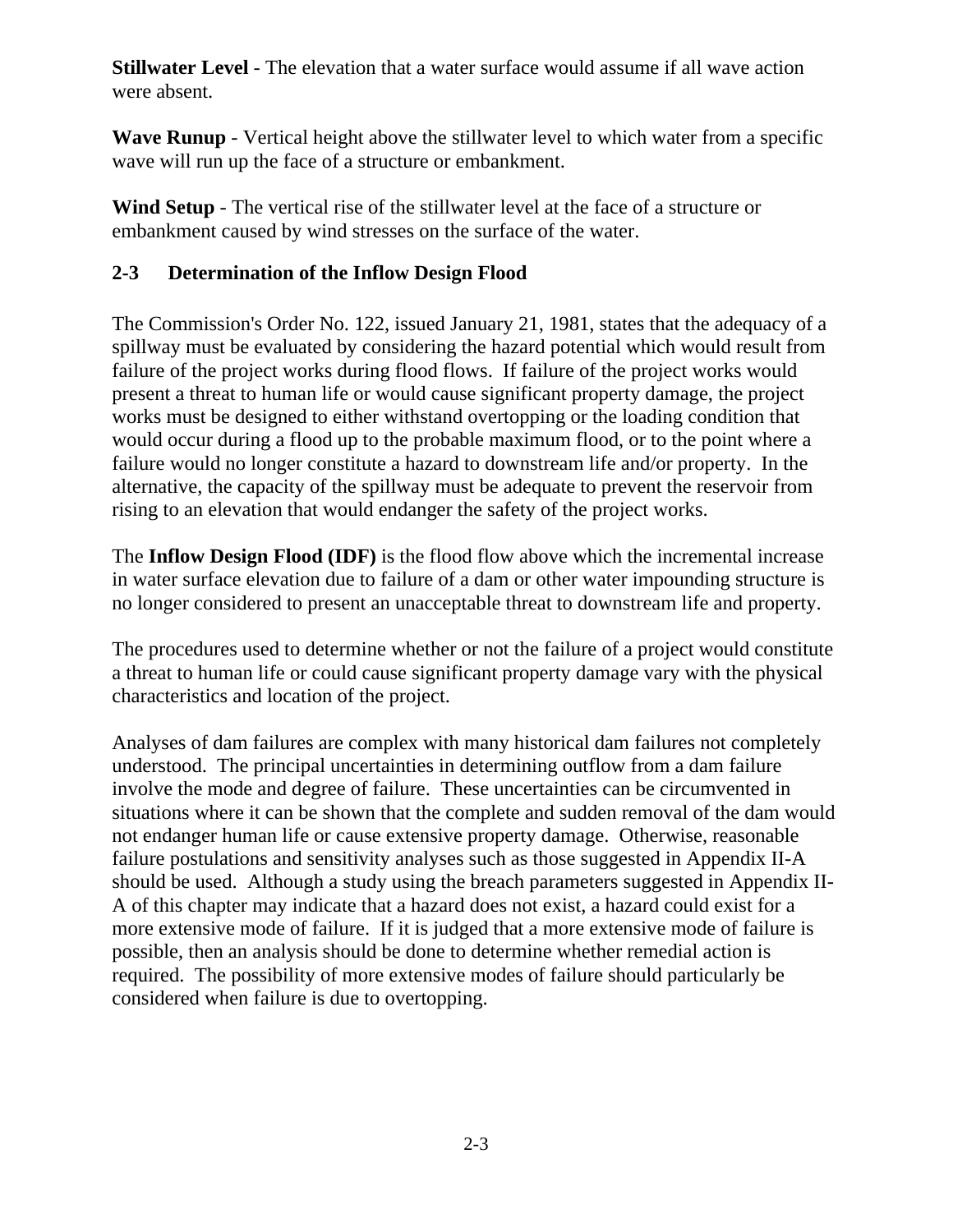#### **2-3.1 Hazard Evaluation**

A properly designed, constructed, and operated dam can be expected to improve the safety of downstream developments during floods. However, the impoundment of water by a dam can create a potential hazard to downstream developments greater than that which would exist without the dam because of the potential for dam failure. There are several potential causes of dam failure, including hydrologic, geologic, seismic, and structural. This chapter of the Guidelines is limited to the selection of the IDF for the hydrologic design of a dam to reduce the likelihood of failure from a flood occurrence to an acceptable level.

## *2-3.1.1 General*

Once a dam is constructed, the downstream hydrologic regime may change, particularly during flood events. The change in hydrologic regime could alter land use patterns to encroach on a flood plain that would otherwise not be developed without the dam. Consequently, **evaluation of the consequences of dam failure must be based on the dam being in place, and must compare the impacts of with-failure and withoutfailure conditions on existing development and known future development. Comparisons between existing downstream conditions with and without the dam are not relevant.** 

## *2-3.1.2 Defining the Hazard Potential*

The hazard potential of a dam pertains to the potential for loss of human life or property damage in the area downstream of the dam in the event of failure or incorrect operation of a dam. Hazard potential does not refer to the structural integrity of the dam itself, but rather the effects if a failure should occur.

**The hazard potential classification assigned to a dam (see Chapter 1 of these Guidelines) should be based on the worst-case failure condition. That is, the classification is based on failure consequences resulting from the failure condition that will result in the greatest potential for loss of life and property damage.** For example, a failure during normal operating conditions may result in the released water being confined to the river channel, indicating a low hazard potential. However, if the dam was to fail during a flood flow condition, and the result would be a probable loss of life, the dam would have high hazard potential classification.

In many cases, the hazard potential classification can be determined by field investigations and a review of available data, including aerial photos and topographic maps. However, when the hazard potential classification is not apparent from a field reconnaissance, detailed studies, including dam break analyses, are required for various flood flow conditions to evaluate the incremental effects of a failure of a dam in order to identify the flood level above which the consequences of failure become acceptable--that is, the flood flow condition above which the additional incremental increase in elevation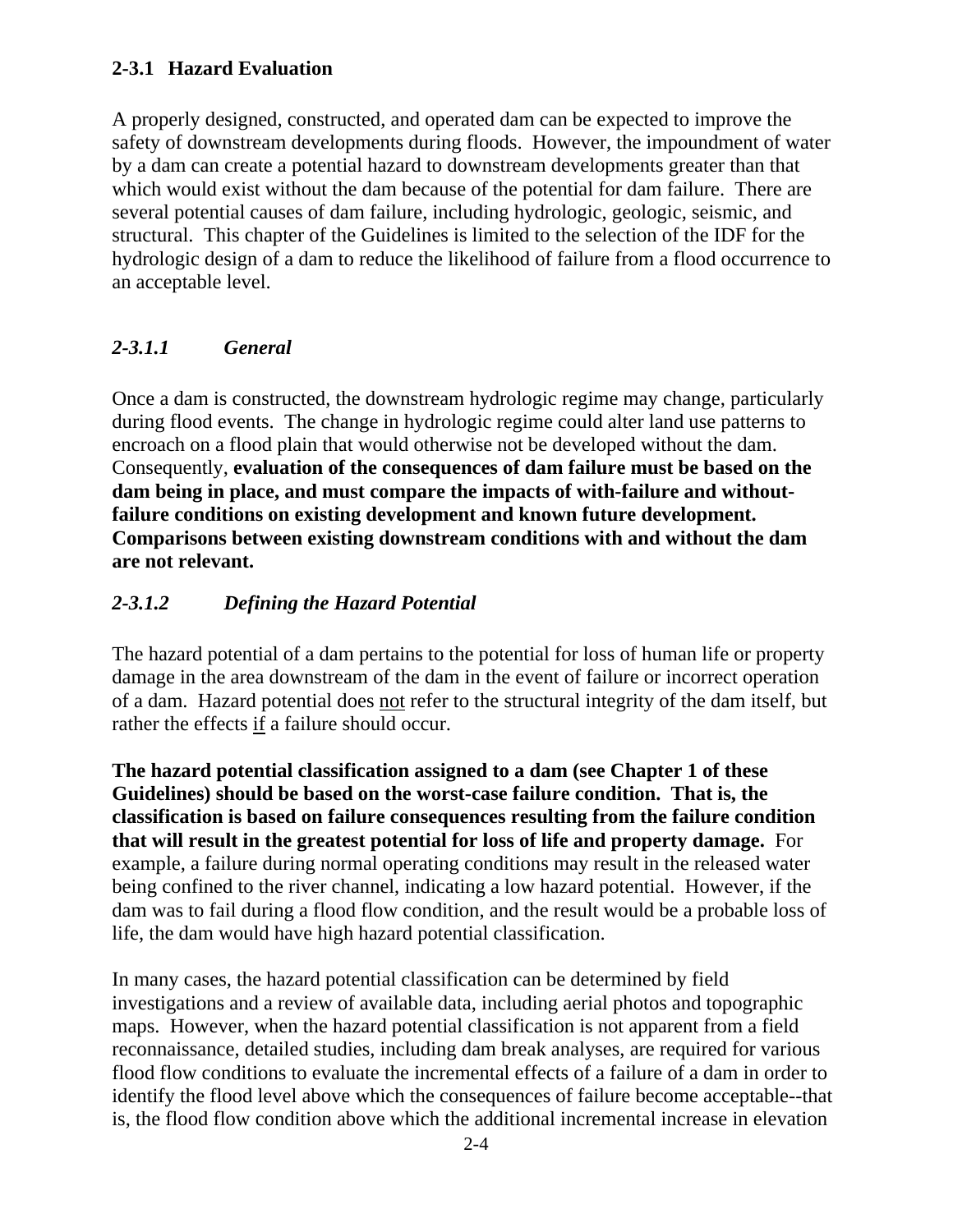due to failure of a dam is no longer considered to present an unacceptable threat to downstream life and property.

The selection of the appropriate IDF for a dam is related to the hazard classification for the dam. The IDF for a dam having a low hazard potential is selected primarily to protect against loss of the dam and its benefits should a failure occur. The IDF for high and significant hazard potential dams is the maximum flood above which there are no significant incremental impacts on downstream life and/or property.

# *2-3.1.3 Evaluating the Consequences of Dam Failure*

The possible consequences resulting from a dam failure include loss of human life; economic, social, and environmental impacts; damage to national security installations; and political and legal ramifications. Estimates of the potential for loss of human life and the economic impacts of damage resulting from dam failure are the usual bases for defining hazard potential. Social and environmental impacts, damage to national security installations, and political and legal ramifications are not easily evaluated, and are more susceptible to subjective or qualitative evaluation. Therefore, these other considerations do not usually affect decisions on hazard potential. Because their actual impacts cannot be clearly defined, particularly in economic terms, their consideration as factors for determining the hazard potential rating must be on a case-by-case basis, as determined by the Regional Engineer in consultation with the Director or Deputy Director, D2SI.

The following factors should be evaluated regarding potential for loss of human life when estimating the potential for fatalities resulting from dam failure:

- The number and location of habitable structures within the potential area inundated by dam failure. The presence of public facilities within the potential area inundated by dam failure that would attract people on a temporary basis (e.g., improved campgrounds, organized or unorganized recreation areas, State or national parks, etc.) requires special consideration.
- Type of flow conditions based on water depths, temperatures and velocities, rate of rise of the flood wave, duration of flood flow, and special hazardous conditions such as the presence of surface waves, debris flow or terrain conditions which may increase potential for loss of lives.

The evaluation of the economic impacts of failure should consider damages to residences; commercial property; industrial property; public utilities and facilities including transmission lines and substations; transportation systems; agricultural buildings, lands, and equipment; dams; and loss of production and other benefits from project operation.

**In summary, in most situations the investigation of the impacts of failure on downstream life and property is sufficient in itself to determine the appropriate hazard potential rating and to select the appropriate IDF for a project.** However, in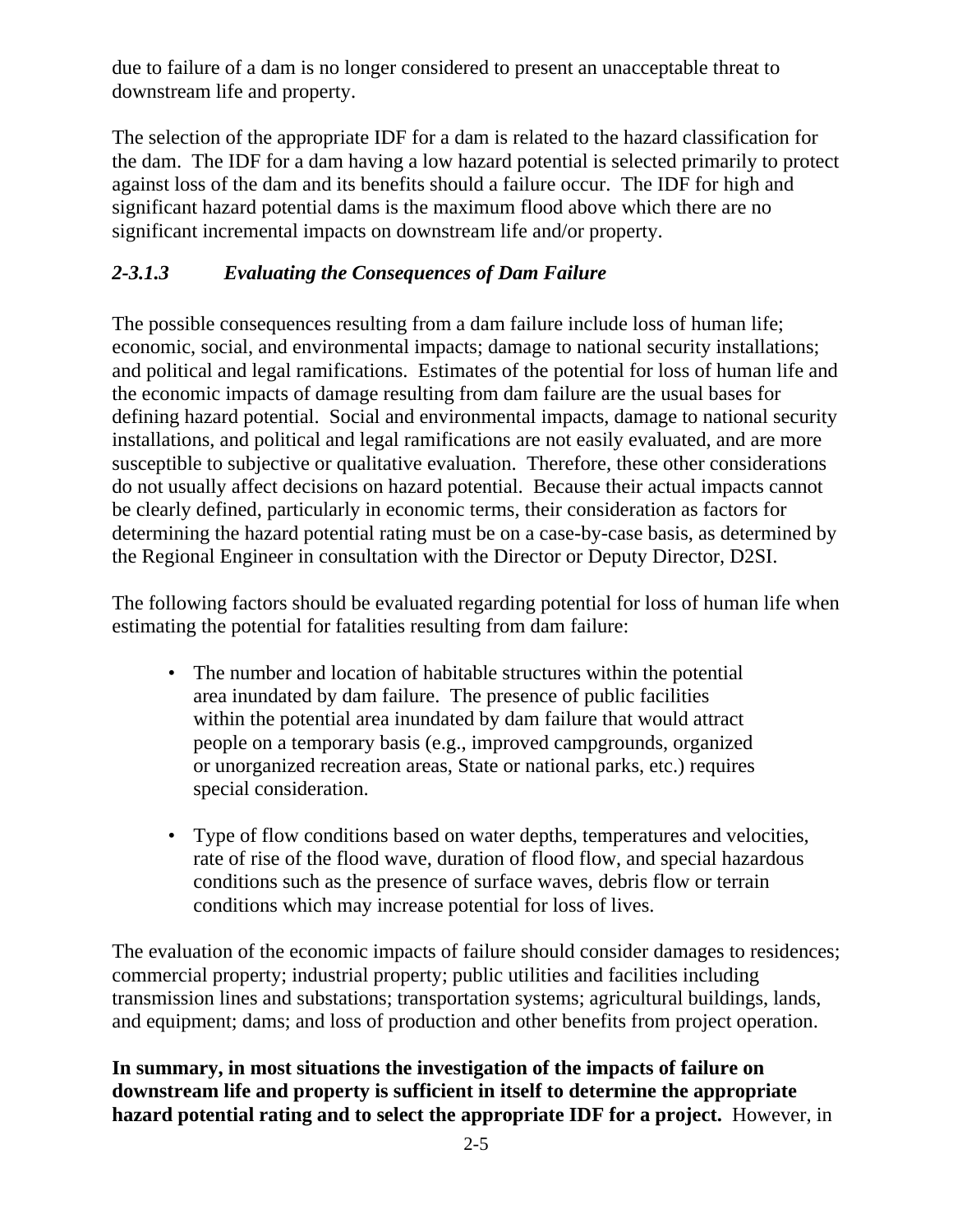determining the appropriate IDF for a project, there could be circumstances beyond loss of life and property damage, which would dictate using a more conservative hazard potential rating and IDF. For example, the reservoir of a dam that would normally be considered to have a low hazard potential based on insignificant incremental increases (in elevation) due to a failure may be known to contain extensive toxic sediments. If released, those toxic sediments would be detrimental to the eco-system. Therefore, a low hazard potential rating would not be appropriate. Instead, a higher standard should be used for selecting the hazard potential rating and IDF.

# *2-3.1.4 Studies to Define the Consequences of Dam Failure*

The degree of study required to sufficiently define the impacts of dam failure for selecting an appropriate IDF will vary with the extent of existing and potential downstream development, the size of reservoir (depth and storage volume), and type of dam. Evaluation of the river reach and areas impacted by a dam failure should proceed only until sufficient information is generated to reach a sound decision or there is a good understanding of the consequences of failure. In some cases, it may be apparent, from a field inspection or a review of aerial photographs, Flood Insurance Rating Maps, and recent topographic maps, that loss of life and extensive economic impacts attributable to dam failure would occur and be unacceptable. In other cases, detailed studies including dam break analyses will be required. It may also be necessary to perform field surveys to determine the basement and first floor elevations of potentially affected habitable structures (residential, commercial, etc.).

When conducting dam break studies, the consequences of the incremental increase due to failure under both normal (full reservoir with normal stream flow conditions prevailing) and flood flow conditions up to the point where a dam failure would no longer significantly increase the threat to life or property should be considered. For each flood condition, water surface elevations with and without dam failure, flood wave travel times, local velocity and rates of rise should be determined. This evaluation is known as an incremental hazard evaluation. Since dam break analyses and flood routing studies do not provide precise results, evaluation of the consequences of failure should be reasonably conservative.

The upper limit of flood magnitude to be considered in an IDF evaluation is the Probable Maximum Flood (PMF) (see Chapter VIII of these Guidelines). The lower limit for the IDF is typically the One Percent (100-year) flood as determined from historic river flow data or other accepted methods. However, smaller flood events may need to be analyzed for a hazard classification study.

The type of dam and the mechanism that could cause failure require careful consideration if a realistic breach is to be assumed. Special consideration should be given to the following factors:

- Size and shape of the breach,
- Time of breach formation,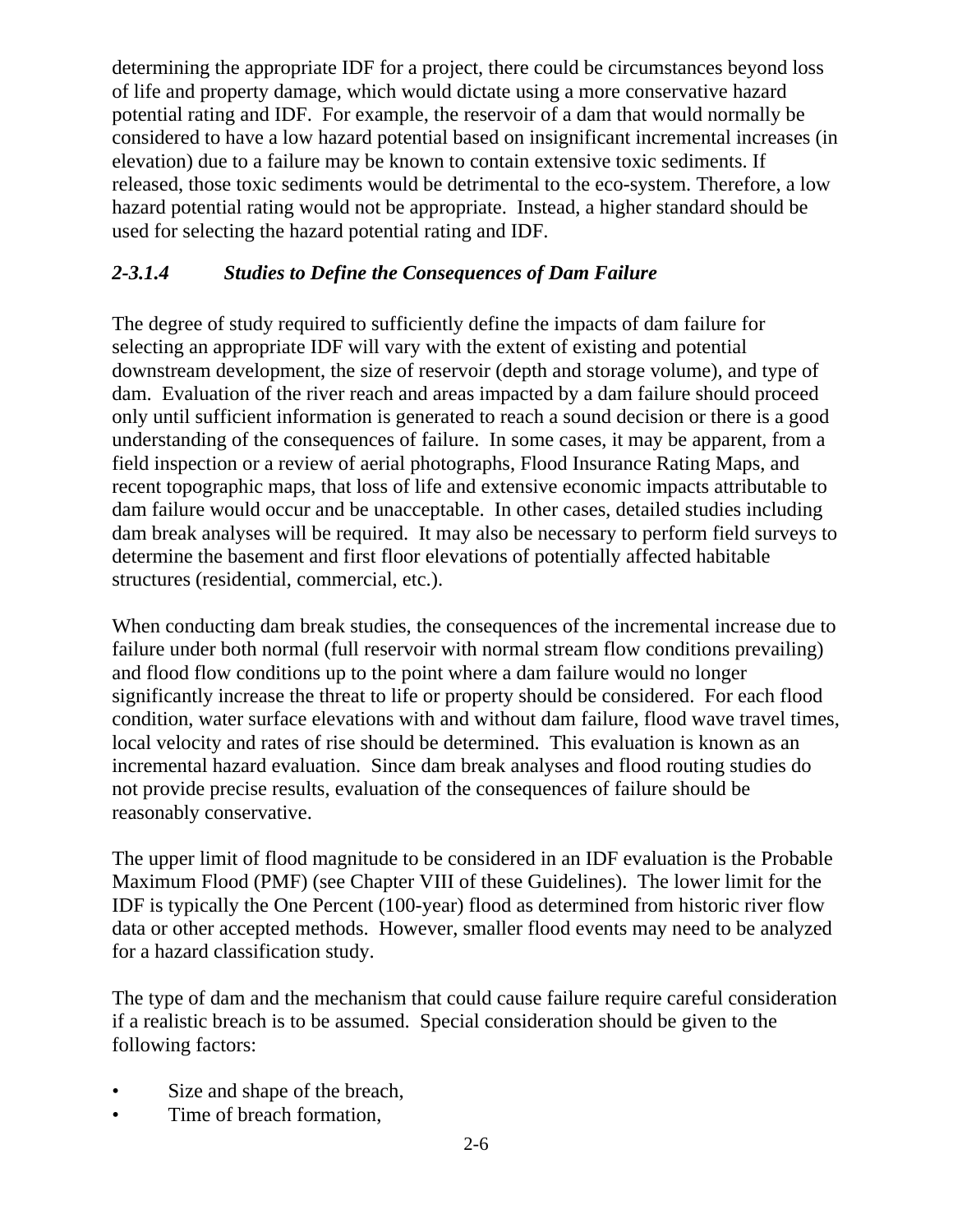- Hydraulic head, and
- Storage in the reservoir.
- Reservoir inflow

In addition, special cases where a dam failure could cause domino-like failure of downstream dams resulting in a cumulative flood wave large enough to cause a threat should be considered.

The area affected by dam failure is the additional area inundated by the incremental increase in flood levels over that which would occur by natural flooding with the dam in place. The area affected by a flood wave resulting from a theoretical dam breach is a function of the height of the flood wave and the length and width of the river at a particular location. An associated and important factor is the flood wave travel time. These elements are primarily a function of the rate and extent of dam failure, but also are functions of channel and floodplain geometry and roughness and channel slope.

The flood wave should be routed downstream to the point where the incremental effect of a failure will no longer constitute a threat to life or property. When routing a dam break flood through the downstream reaches, appropriate local inflows should be considered in the computations. Downstream concurrent inflows can be determined using one of the following approaches:

- Concurrent inflows can be based on historical records, if these records indicate that the tributaries contributing to the reservoir volume are characteristically in flood stage at the same time that flood inflows to the reservoir occur. Concurrent inflows based on historical records should be adjusted so they are compatible with the magnitude of the flood inflow computed for the dam under study.
- Concurrent inflows can be developed from flood studies for downstream reaches when they are available. However, if these concurrent floods represent inflows to a downstream reservoir, suitable adjustments must be made to properly distribute flows among the tributaries.
- Concurrent inflows may be assumed equal to the mean annual flood (approximately bankfull capacity) for the channel and tributaries downstream from the dam. The mean annual flood can be determined from flood flow frequency studies. As the distance downstream from the dam increases, engineering judgment may be required to adjust the concurrent inflows selected.

In general, the study should be terminated when the potential for loss of life and significant property damage caused by routing flood flows appears limited. This point could occur when:

- There are no habitable structures, and anticipated future development in the floodplain is limited,
- Flood flows are contained within a large downstream reservoir,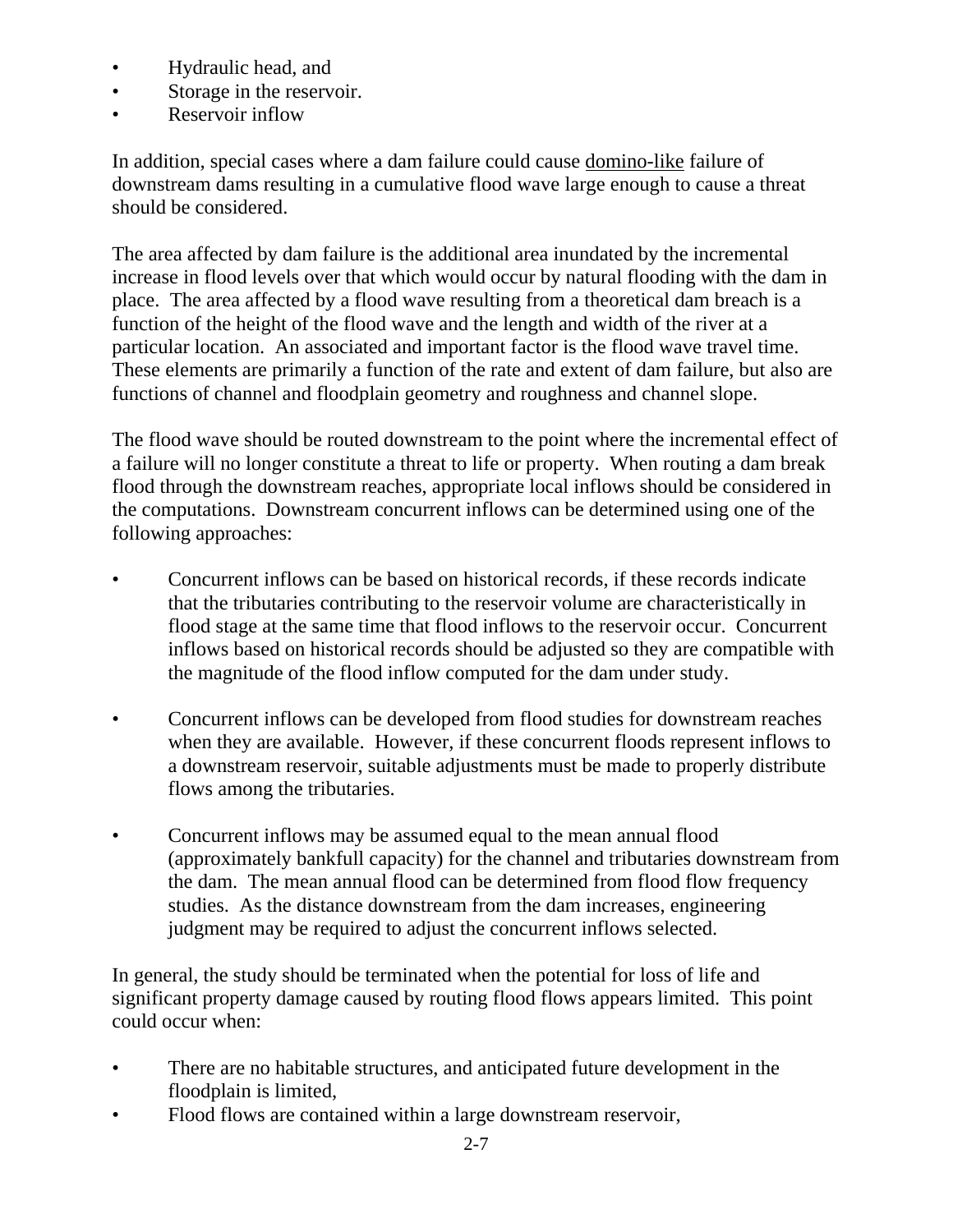- Flood flows are confined within the downstream channel, or
- Flood flows enter a bay or ocean.

The failure of a dam during a particular flood may increase the area flooded and also alter the flow velocity and depth of flow as well as the rate of rise of flood flows. These changes in flood flows could also affect the amount of damage. To fully evaluate the hazard created by a dam, a range of flood magnitudes needs to be examined. Water surface profiles, flood wave travel times, and rates of rise should be determined for each condition.

The results of the downstream routing should be clearly shown on inundation maps with the breach wave travel time indicated at critical downstream locations. The inundation maps should be developed at a scale sufficient to identify downstream habitable structures within the impacted area. Guidance on inundation map requirement appears in Chapter VI of these Guidelines.

Dam break studies should be performed in accordance with one or more of the techniques presented in Appendix II-A and Chapter VI of these Guidelines.

**The most widely used and recommended model for dam break analysis is the onedimensional Corps of Engineers Hydrologic Engineering Center's River Analysis System (HEC-RAS) model.** Older existing models that are no longer supported by the developer, such as National Weather Service (NWS) DAMBRK and FLDWAV, are still acceptable. However, they may not be used as part of a new or revised submission.

Other one-dimensional and two-dimensional models may be used if pre-agreed to by the Commission. Two-dimensional unsteady flow models, however, must be able to properly route flows through control structures and river-crossings where such obstructions to flow exist.

Most of the methods used for estimating dam break hydrographs, including the widely used HEC-RAS model, require selecting the size, shape, and time of formation of the dam breach as input parameters for the computations. Therefore, **sensitivity analyses are considered necessary**. Sensitivity analyses, based on varying flood inflow conditions and breach parameters, should be performed only to the extent necessary to make a decision.

## *2-3.1.5 Incremental Hazard Evaluation for Inflow Design Flood Determination*

The IDF is determined through an iterative process known as an incremental hazard evaluation. In other words, to evaluate the incremental increase in consequences due to dam failure, the evaluation begins with the normal full reservoir level with normal stream flow conditions prevailing. That condition should be routed through the dam and downstream areas, with the assumption that the dam remains in place. The same flow should then be routed through the dam with the assumption that the dam fails.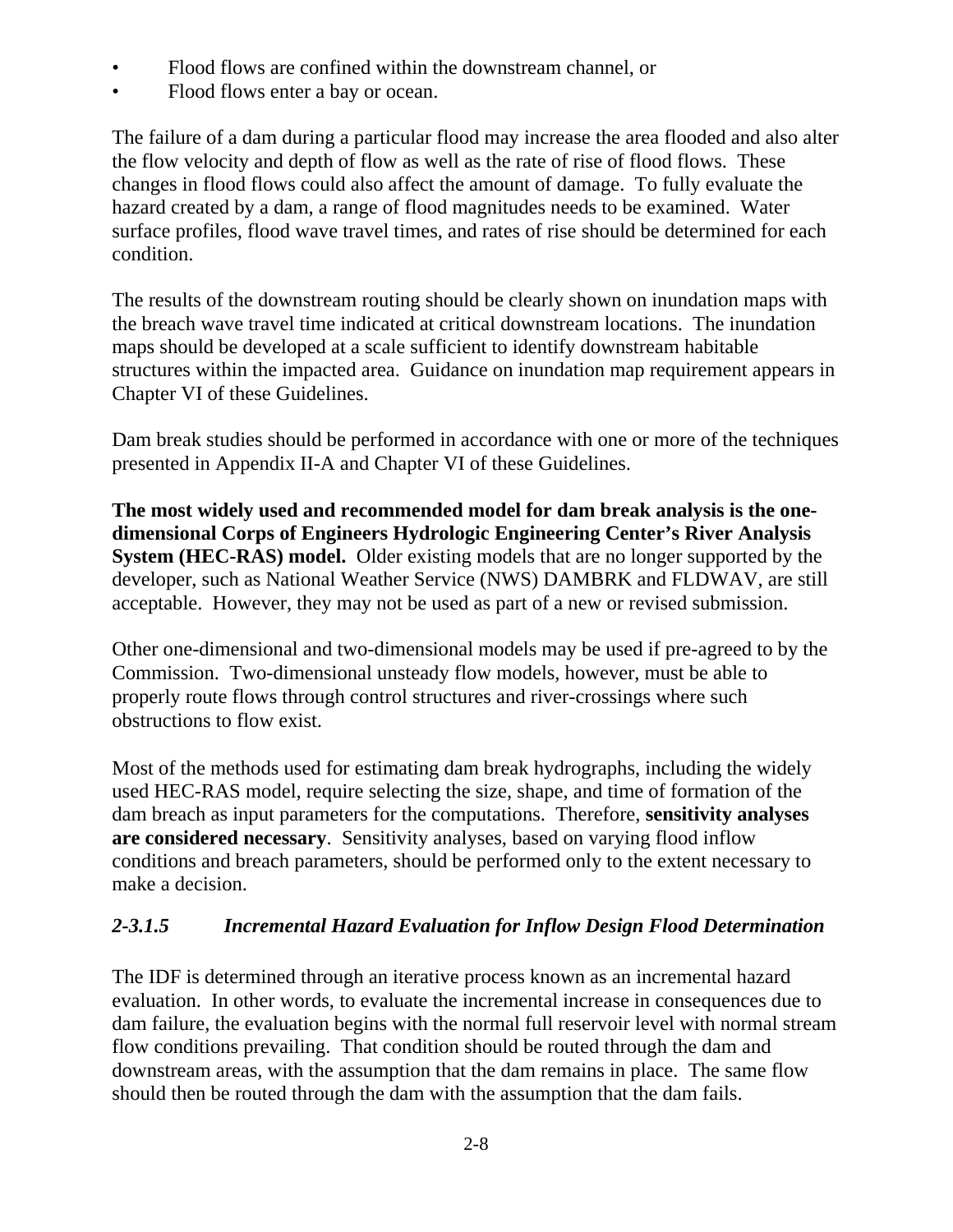The incremental increase in downstream water surface elevation between the with-failure and without-failure conditions should then be determined (in other words, how much higher would the water downstream be if the dam failed than if the dam did not fail?). The amount of damage that could result should then be identified. If the incremental rise in flood water downstream indicates an additional threat to downstream life and/or property, assess the need for remedial action.

If the study under normal flow conditions indicates no adverse consequences, the same analyses should be done for several larger flood flows to determine the greatest unacceptable threat to downstream life and/or property. Under each incrementally larger inflow condition, identify the consequences of failure. For each larger assumed flood inflow condition (which can be percentages of the PMF):

- assume the dam remains in place during the non-failure conditions, and
- assume the dam fails when the peak reservoir elevation is attained for the assumed inflow condition.

**It is not appropriate to assume that a dam fails on the rising limb of the inflow hydrograph.** For example, current methods available cannot accurately determine the extent of overtopping that an earth dam can withstand or how rapidly the dam will erode and ultimately breach from overtopping. Therefore, until such methodologies are available and proven, a conservative approach should be followed that assumes that failure occurs at the peak of the flood hydrograph. The assumption should also be made that the dam has been theoretically modified to contain or safely pass all lower inflow floods. This is an appropriate assumption since this procedure requires that the dam break analyses start at the normal operating condition, with incremental increases in the flood inflow condition for each subsequent failure scenario up to the point where a failure no longer constitutes a threat to downstream life and property. In summary, before one selects larger floods for analysis, you should determine that failure at a lower flood constituted a threat to downstream life and property.

The above procedure should be repeated until the flood inflow condition is identified such that a failure at that flow or larger flows (up to the PMF) will no longer result in an additional hazard to downstream life and/or property. The resultant flood flow is the IDF for the project. The maximum IDF is always the PMF, but in many cases the IDF will be substantially less than the PMF.

It is important to investigate the full range of flood flow conditions to verify that a failure under flood flows larger than the selected IDF up through the PMF will not result in any additional hazard. In addition, once the design for remedial repairs is selected, the IDF should be verified for that design.

**Appendix II-C provides specific guidance and procedures, including a comprehensive flowchart, for conducting an incremental hazard evaluation to select the appropriate IDF for a dam and determine the need for remedial measures.**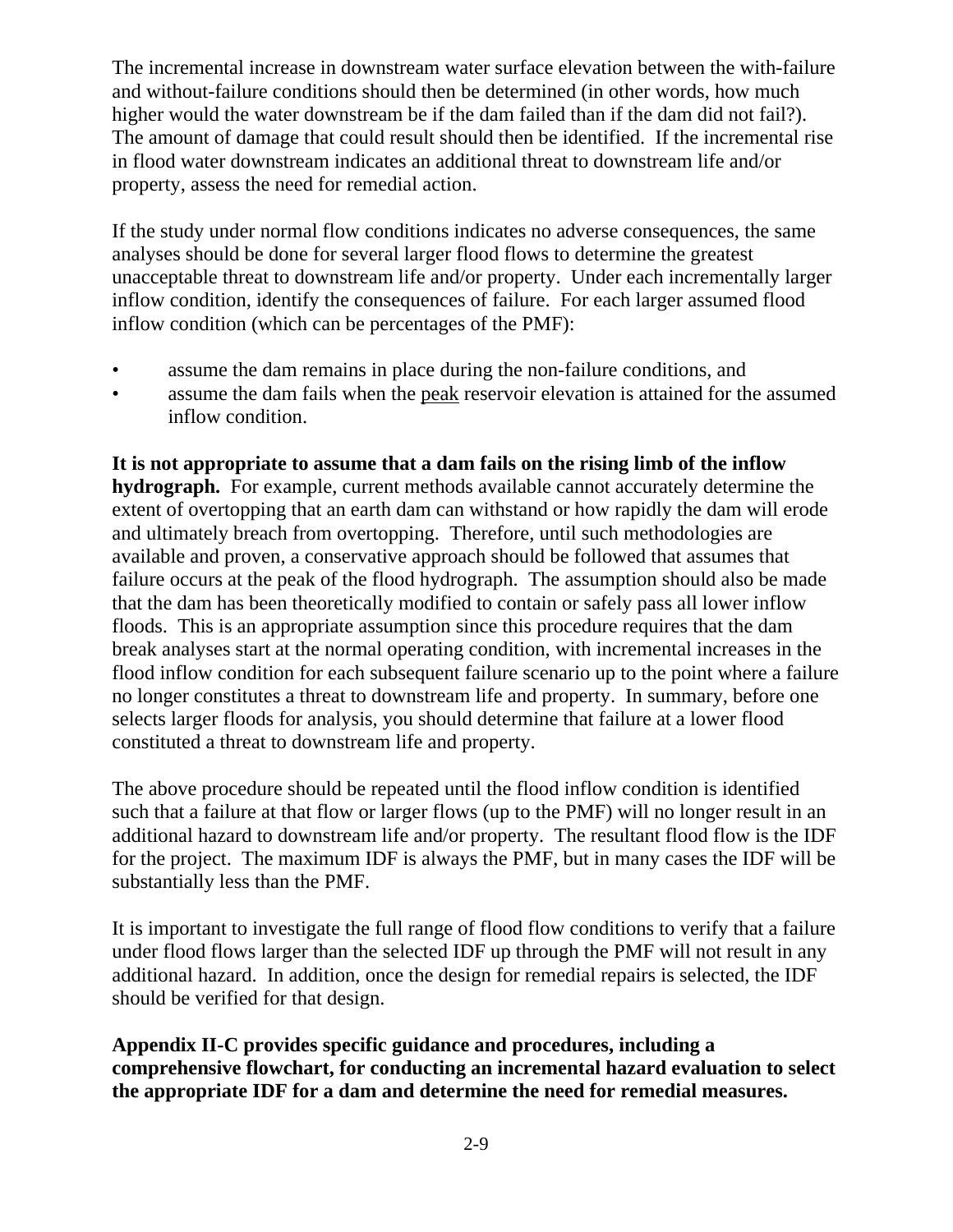### *2-3.1.6 Criteria for Selecting the Inflow Design Flood*

The selection of the appropriate IDF for a dam is related to the hazard potential classification and is the result of the incremental hazard evaluation.

There is not a separate IDF for each different section of a dam. A dam is assigned only one IDF, and it is determined based on the consequences of failure of the section of the dam that creates the worst hazard potential downstream. This should not, however, be confused with the design criteria for different sections of a dam that may be based on the effect of their failure on downstream areas.

The criteria for selecting an IDF for the design of a dam requires consideration of the consequences of dam failure under both normal and flood flow conditions.

The PMF should be adopted as the IDF in those situations where consequences attributable to dam failure for flood conditions less than the PMF are unacceptable. The determination of unacceptability clearly exists when the area affected is evaluated and indicates there is a potential for loss of human life and/or extensive property damage.

A flood less than the PMF may be adopted as the IDF in those situations where the consequences of dam failure at flood flows larger than the selected IDF are acceptable. In other words, where detailed studies conclude that the risk is only to the dam owners' facilities and no increased damage to downstream areas is created by failure, a risk-based approach is acceptable. Generally, acceptable consequences exist when evaluation of the area affected indicates:

- There are no permanent human habitations, or known national security installations, commercial or industrial development, nor are such habitations, or commercial or industrial developments projected to occur within the potential hazard area in the foreseeable future.
- There are permanent human habitations within the potential hazard area that would be affected by failure of the dam, but **there would be no significant incremental increase in the hazard to life and/or property resulting from the occurrence of a failure during floods larger than the proposed IDF.** For example, if an impoundment has a small storage volume and failure would not add appreciably to the volume of the outflow flood hydrograph, it is likely that downstream inundation would be essentially the same with or without failure of the dam.

The consequences of dam failure may not be acceptable if the hazard potential to these habitations is increased appreciably by the failure flood wave or level of inundation. **When a dam break analysis shows downstream incremental effects of approximately two feet or more in an inhabited area, engineering judgment and further analysis may be necessary to evaluate the need for modification to the dam. In general, the consequences of failure are not expected to cause a probable loss of**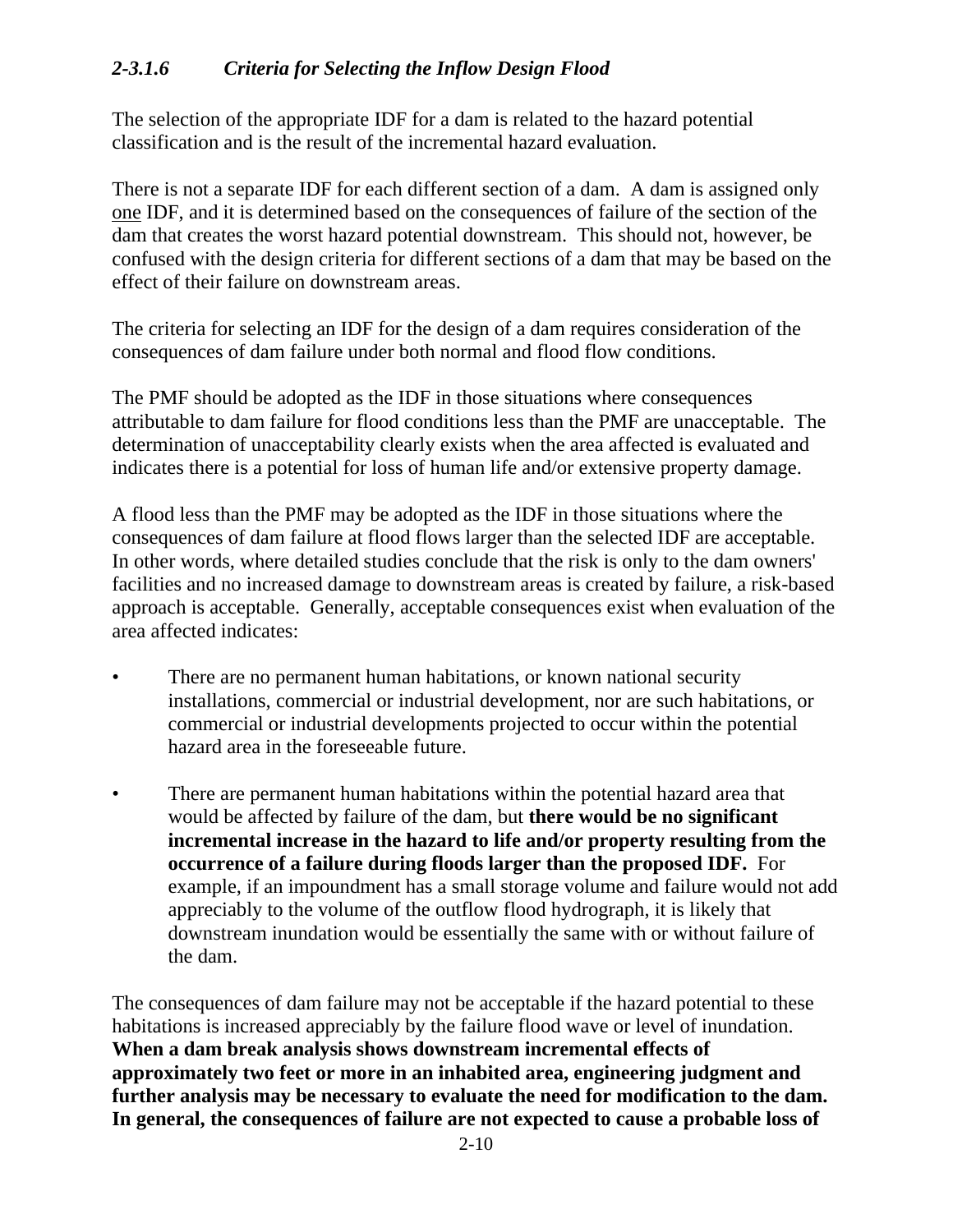**life when the incremental effects on downstream structures are approximately two feet or less. However, the two-foot increment is not an absolute decision-making point. Sensitivity analyses of the inflow conditions and breach parameters, and engineering judgment are the tools used in making final decisions.** For example, if it is determined that a mobile home sitting on blocks can be moved and displaced by as little as six inches of water, then the acceptable incremental impact would be much less than two feet. As a second example, if a sensitivity analysis demonstrates that the largest breach width recommended by this chapter is the only condition that results in an incremental rise of two feet, then engineering judgment becomes necessary to determine whether a smaller breach having acceptable consequences of failure is more realistic for the given conditions (e.g. flow conditions, characteristics of dam, velocity in vicinity of structures, location and type of structures).

In addition, selection of the appropriate magnitude of the IDF may include consideration of whether a dam provides vital community services such as municipal water supply or energy. Therefore, a higher degree of protection may be required against failure to ensure those services are continued during and following extreme flood conditions when alternate services are unavailable. If the economic risk of losing such services is acceptable, the IDF can be less conservative. However, loss of water supply for domestic purposes may not be an acceptable public health risk.

## **2-3.2 Probable Maximum Floods for Dam Safety**

The PMF is the upper limit of floods to be considered when selecting the appropriate IDF for a dam.

## *2-3.2.1 General*

A deterministic approach should be used to determine the PMF. In the deterministic approach, a flood hydrograph is generated by modeling the physical atmospheric and drainage basin hydrologic and hydraulic processes. The approach attempts to represent the most severe combination of meteorologic and hydrologic conditions considered reasonably possible for a given drainage basin. The PMF represents an estimate of the upper limit of run-off that is capable of being produced on the watershed. **Chapter VIII of these Guidelines provides criteria for determining the PMF.**

## *2-3.2.2 Probable Maximum Precipitation (PMP)*

The concept that the PMP represents an upper limit to the level of precipitation the atmosphere can produce has been stated in many hydrometeorological documents. The commonly used approach in deterministic PMP development for non-orographic regions is to determine the limiting surface dew point temperature (used to obtain the moisture maximization factor) and collect a "sufficient" sample of extreme storms. The latter is done through a method known as storm transposition, i.e., the adjustment of moisture observed in a storm at its actual site of occurrence to the corresponding moisture level at the site from which the PMP is to be determined. Storm transposition is based on the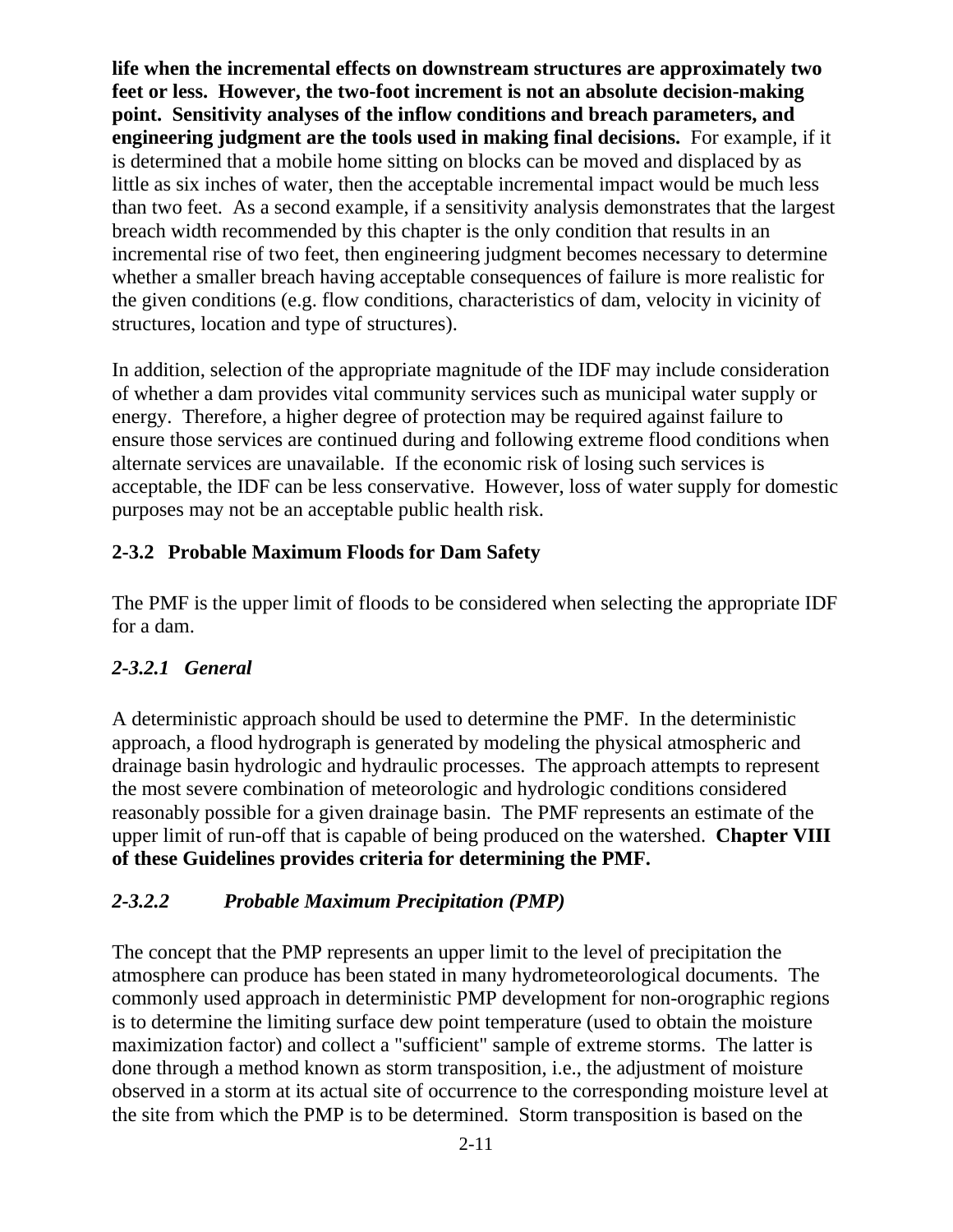concept that all storms within a meteorologically homogeneous region could occur at any other location within that region with appropriate adjustments for effects of elevation and moisture supply. The maximized transposed storm values are then enveloped both depthdurationally and depth-areally to obtain PMP estimates for a specific basin. Several durations of PMP should be considered to ensure the most appropriate duration is selected.

In orographic regions, where local influences affect the delineation of meteorological homogeneity, transposition is generally not permitted. Alternative procedures are offered for these regions that are less reliant on the adequacy of the storm sample. Most of these procedures involve development of both non-orographic and orographic components (sometimes an orographic intensification factor is used) of PMP. Orographic and nonorographic PMP's are then combined to obtain total PMP estimates for an orographic basin.

To date, no single orographic procedure has been developed that offers universal applicability. These techniques have been discussed at length in various National Weather Service (NWS) reports and in the Manual for Estimation of PMP (WMO, 1986). Currently, PMP estimates are available for the entire conterminous United States, as well as Alaska, Hawaii, and Puerto Rico.

As our understanding and the availability of data increases, the "particular" PMP estimates that appear in NWS Hydrometeorological Reports may require adjustment in order to better define the conceptual PMP for a specific site. Therefore, **it is appropriate to refine PMP estimates with site specific or regional studies performed by a qualified hydrometeorologist with experience in determining PMP.** The results of available research such as that developed by the Electric Power Research Institute for the Wisconsin and Michigan areas should be considered in performing site specific studies. Since these studies can become very time consuming and costly, the benefit of a site specific study must be carefully considered.

See Appendix IIB for guidelines adopted by FERC staff on the use of Hydrometeorological Report (HMR) Nos. 51 and 52 vs. HMR No. 33.

# **2-3.3 Low Hazard Dams**

Dams identified as having a low hazard potential should be designed to at least meet a minimum standard to protect against the risk of loss of benefits during the life of the project. Flood frequency and risk base analyses may be used for this analysis. The IDF for low hazard potential dams is typically the One Percent (100-year) flood.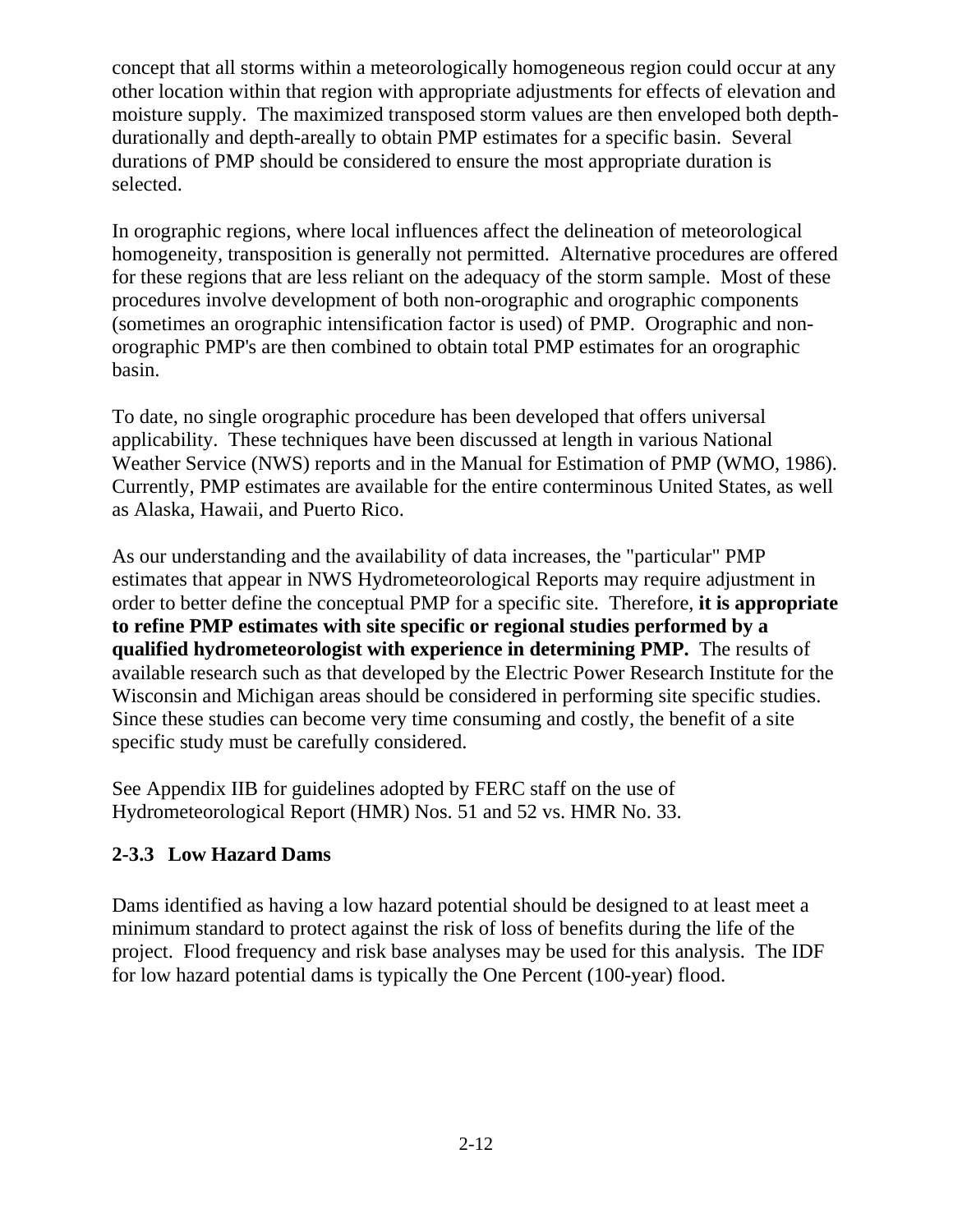## **2-4 Accommodating Inflow Design Floods**

### **2-4.1 Flood Routing Guidelines**

#### *2-4.1.1 General*

Site-specific considerations should be used to establish flood routing criteria for each dam and reservoir. The criteria for routing the IDF should be consistent with the reservoir regulation procedure that is to be followed in actual operation. General guidelines to be used in establishing criteria follow.

### *2-4.1.2 Guidelines for Initial Elevations*

Specific guidance for establishing the initial reservoir elevation during the PMF is provided in Chapter VIII of these Guidelines. These criteria should also be applied to routing the IDF when the IDF is less than the PMF. In general, if there is no allocated or planned flood control storage (e.g. run-of-river), the flood routing usually begins with the reservoir at the normal maximum pool elevation. If regulation studies show that pool levels would be lower than the normal maximum pool elevation during the critical IDF season, then the results of those specific regulation studies would be analyzed to determine the appropriate initial pool level for routing the IDF.

## *2-4.1.3 Reservoir Constraints*

Flood routing criteria should recognize constraints that may exist on the maximum desirable water surface elevation. A limit or maximum water surface reached during a routing of the IDF can be achieved by providing spillways and outlet works with adequate discharge capacity. Backwater effects of flood flow into the reservoir must specifically be considered when constraints on water surface elevation are evaluated. Reservoir constraints may include the following:

- Topographic limitations on reservoir stage which exceed the economic limits of dike construction.
- Public works around the reservoir rim which are not to be relocated, such as water supply facilities and sewage treatment plants.
- Dwellings, factories, and other developments around the reservoir rim which are not to be relocated.
- If there is a loss of storage capacity caused by sediment accumulation in portions of the reservoir, then this factor should be accounted for in routing the IDF. Sediment deposits in reservoir headwater areas may build up a delta which can increase flooding in that area, as well as reduce flood storage capacity, thereby having an effect on routings.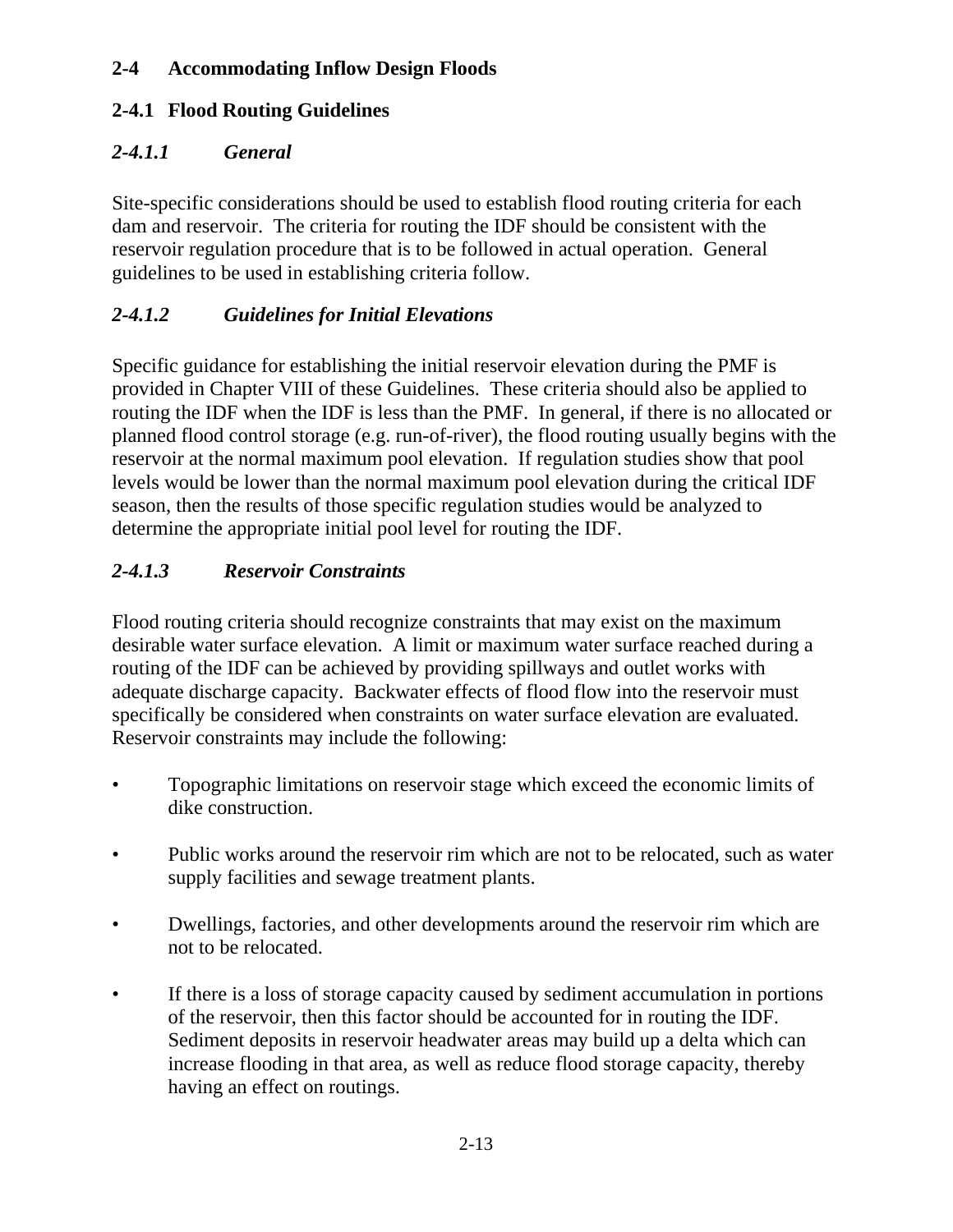- Geologic features that may become unstable when inundated, and result in landslides which would threaten the safety of the dam, domestic and/or other developments, or displace needed storage capacity.
- Flood plain management plans and objectives established under Federal or State regulations and/or authorities.

# *2-4.1.4 Reservoir Regulation Requirements*

Considerations to be evaluated when establishing flood routing criteria for a project include:

- regulation requirements to meet project purposes;
- the need to impose a maximum regulated release rate to prevent flooding or erosion of downstream areas and control rate of drawdown;
- the need to provide a minimum regulated release capacity to recover flood control storage for use in regulating subsequent floods;
- and the practicability of evacuating the reservoir for emergencies and for performing inspection, maintenance, and repair.

Spillways, outlet works, and penstocks for powerplants are sized to satisfy project requirements and must be operated in accordance with specific instructions if these project works are relied upon to make flood releases, subject to the following limitations:

- Only those release facilities which can be expected to operate reliably under the assumed flood condition should be assumed to be operational for flood routing. Reliability depends upon structural competence and availability for use. Availability and reliability of generating units for flood release during major floods should be justified. Availability of a source of auxiliary power for gate operation, effects of reservoir debris on operability and discharge capacity of gates and other facilities, accessibility of controls, design limits on operating head, reliability of access roads, and availability of operating personnel at the site during flood events are other factors to be considered in determining whether to assume release facilities are operational.
- A positive way of making releases to the natural watercourse by use of a bypass or wasteway must be available if canal outlets are to be considered available for making flood releases.
- Bypass outlets for generating units may be used if they are or can be isolated from the turbines by gates or valves.
- In flood routing, assumed releases are generally limited to maximum values determined from project uses, by availability of outlet works, tailwater conditions including effects of downstream tributary inflows and wind tides, and downstream non-damaging discharge capacities until allocated storage elevations are exceeded.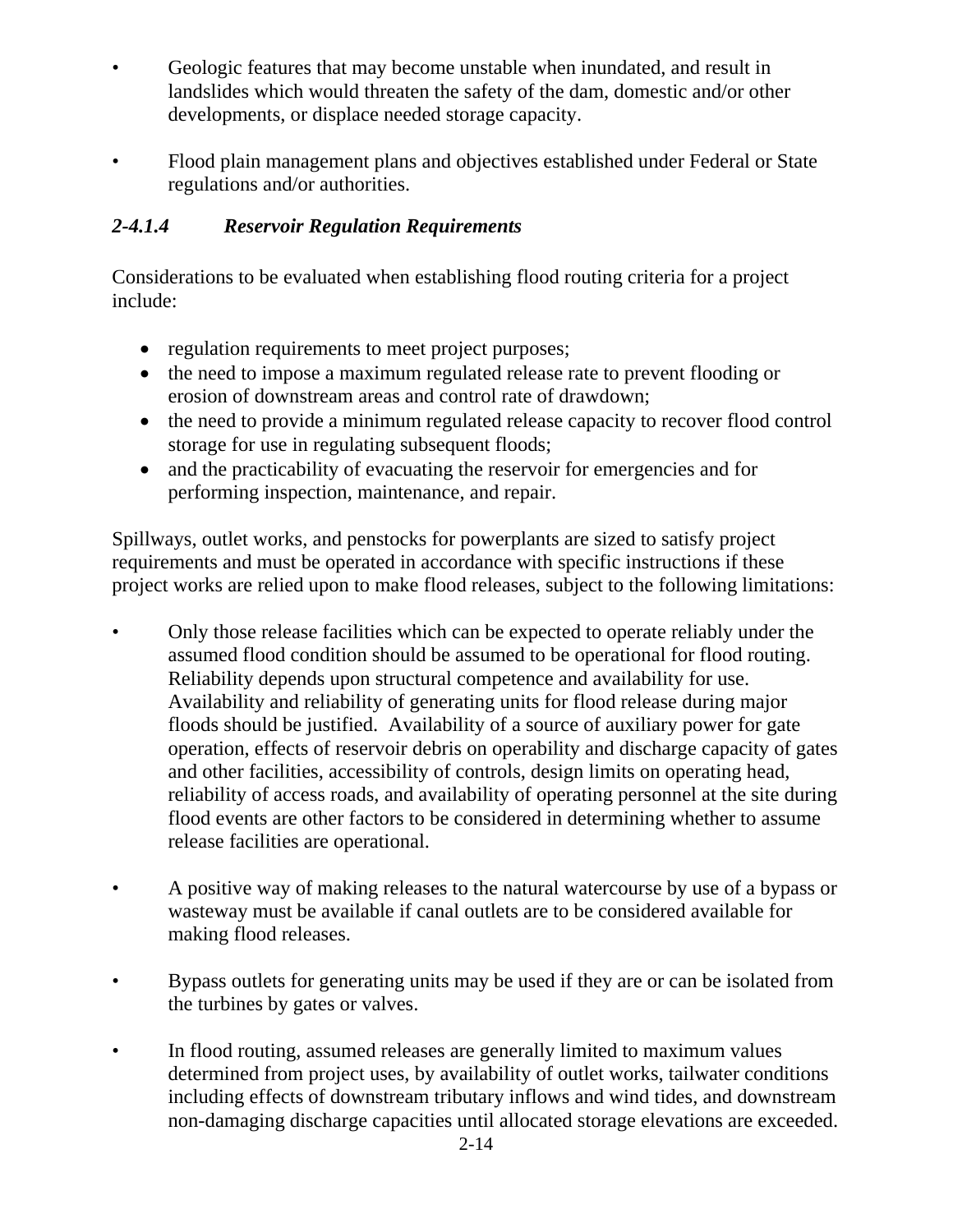When a reservoir's capacity in regulating flows is exceeded, then other factors, particularly dam safety, will govern releases.

• During normal flood routing, the rate of outflow from the reservoir should not exceed the rate of inflow until the outflow begins to exceed the maximum project flood discharge capacity at normal pool elevation, nor should the maximum rate of increase of outflow exceed the maximum rate of increase of inflow. This is to prevent outflow conditions from being more severe than pre-dam conditions. An exception to the preceding would be the case where streamflow forecasts are available and pre-flood releases could reduce reservoir levels to provide storage for flood flows.

# *2-4.1.5 Evaluation of Domino-like Failure*

If one or more dams are located downstream of the site under review, the failure wave should be routed downstream to determine if any of the downstream dams would breach in a domino-like action. The flood routing of flows entering the most upstream of a series of such dams may be either dynamic or level pool. The routing through all subsequent downstream reservoirs should be dynamic. Tailwater elevations should consider the effect of backwater from downstream constrictions.

# **2-4.2 Spillway and Flood Outlet Selection and Design**

# *2-4.2.1 General*

Spillways and flood outlets should be designed to safely convey major floods to the watercourse downstream from the dam and to prevent overtopping of the dam. They are selected for a specific dam and reservoir on the basis of release requirements, topography, geology, dam safety, and project economics.

# *2-4.2.2 Gated or Ungated Spillways*

An ungated spillway releases water whenever the reservoir elevation exceeds the spillway crest level. A gated spillway can regulate releases over a broad range of water levels.

Ungated spillways are more reliable than gated spillways. Gated spillways provide greater operational flexibility and large discharge capacity per unit length. Operation of gated spillways and/or their regulating procedures should generally ensure that the peak flood outflow does not exceed the natural downstream flow that would occur without the dam.

The selection of a gated or ungated type of spillway for a specific dam depends upon site conditions, project purposes, economic factors, costs of operation and maintenance, and other considerations.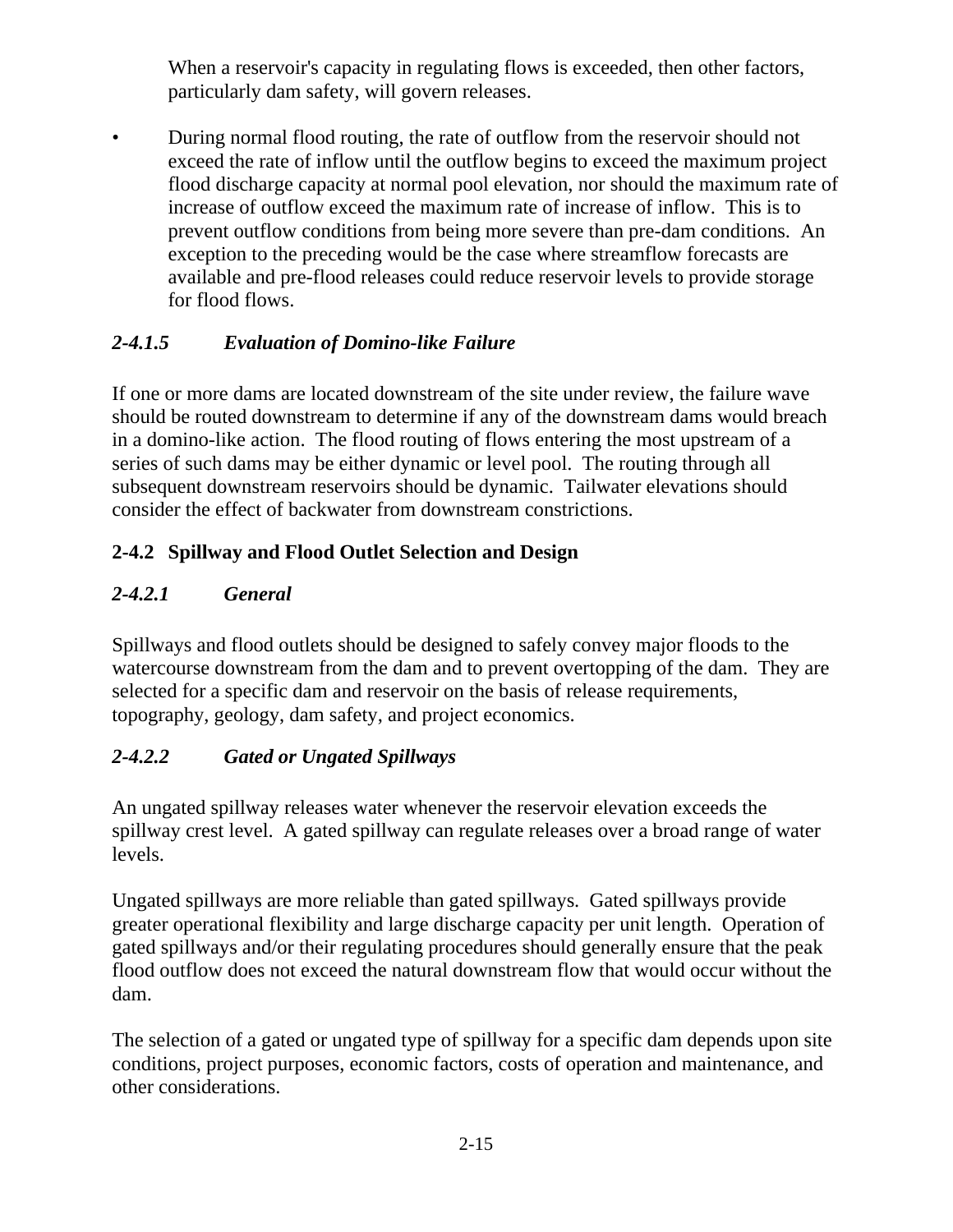The following paragraphs focus on considerations that influence the choice between gated and ungated spillways:

- (1) Discharge capacity For a given spillway crest length and maximum allowable water surface elevation, a gated spillway can be designed to release higher discharges than an ungated spillway because the crest elevation may be lower than the normal reservoir storage level. This is a consideration when there are limitations on spillway crest length or maximum water surface elevation.
- (2) Project objectives and flexibility Gated spillways permit a wide range of releases and have capability for pre-flood drawdown.
- (3) Operation and maintenance Gated spillways may experience more operational problems and are more expensive to construct and maintain than ungated spillways. Constant attendance or several inspections per day by an operator during high water levels is highly desirable for reservoirs with gated spillways, even when automatic or remote controls are provided. During periods of major flood inflows where automatic or remote controls are not provided, the spillway should be constantly manned. Gated spillways are more subject to clogging from debris and jamming from ice, whereas, properly designed ungated spillways are basically free from these problems. Gated spillways require regular maintenance, and, as a minimum, an annual operation test for safety purposes. However, ungated spillways can have flashboards, trip gates, stop log sections, etc. which can have operational problems during floods and may require constant attendance or several inspections per day during high water levels.
- (4) Reliability The nature of ungated spillways reduces dam failure potential associated with improper operation and maintenance. Where forecasting capability is unreliable, or where time from the beginning of runoff to peak inflow is only a few hours, ungated spillways are more reliable, particularly for high hazard structures. Consequences of failure of operation equipment or errors in operation are more severe for gated spillways.
- (5) Data and control requirements Gated spillways require reliable real time hydrologic and meteorological data to make proper regulation possible.
- (6) Emergency evacuation Unless ungated spillways have removable sections such as flashboards, trip gates, or stop log sections, they cannot be used to evacuate a reservoir during emergencies. The capability of gated spillways to draw down pools from the top of the gates to the spillway crest can be an advantage when emergency evacuation to reduce head on the dam is a concern.
- (7) Economics and selection Designs to be evaluated should be technically adequate alternatives. Economic considerations often indicate whether gated or ungated spillways are selected. The possibility of selecting a combination of more than one type of spillway is also a consideration. Final selection of the type of crest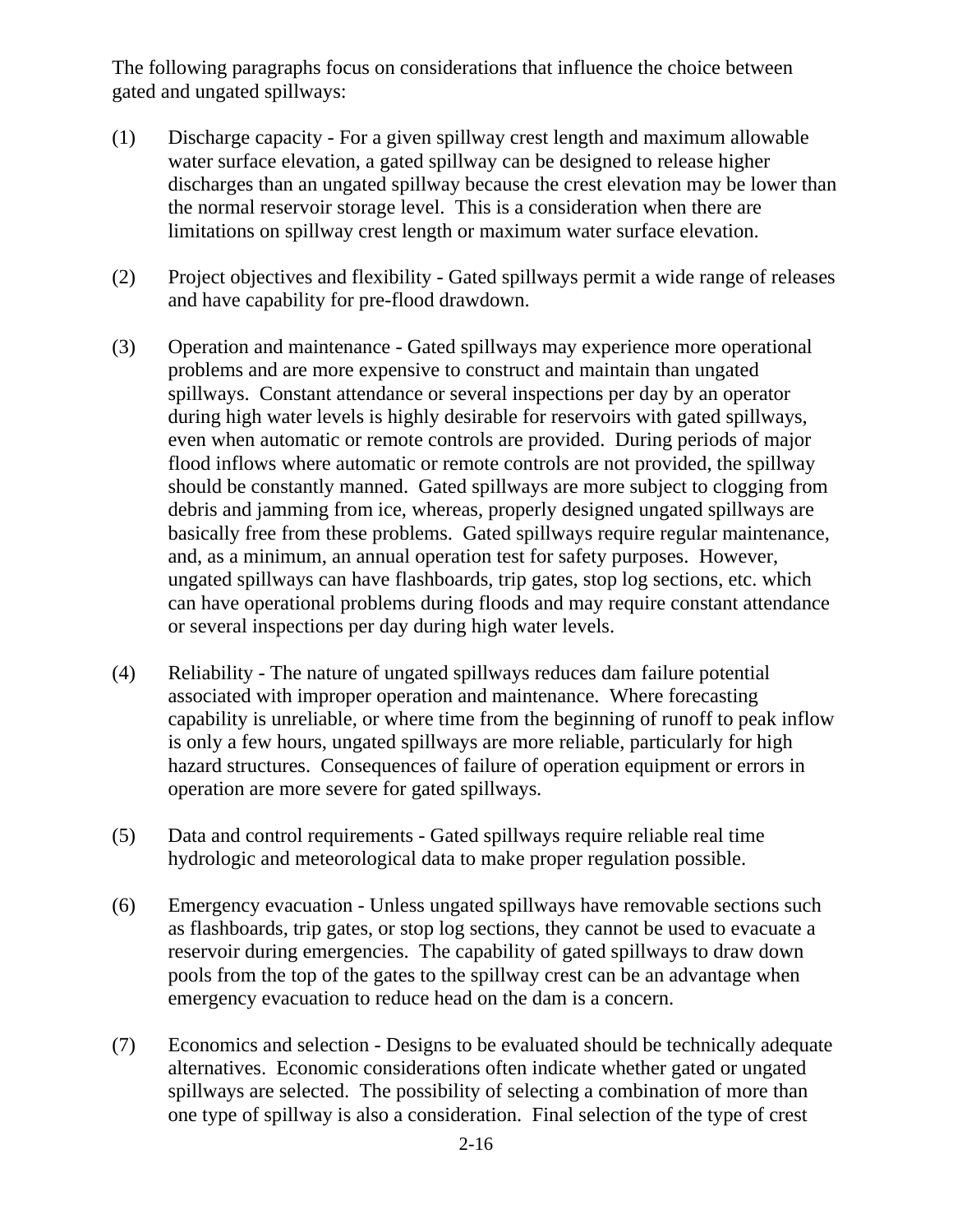control should be based on a comprehensive analysis of all pertinent factors, including advantages, disadvantages, limitations, and feasibility of options.

# *2-4.2.3 Design Considerations*

Dams and their appurtenant structures should be designed to give satisfactory performance and to practically eliminate the probability of failure. These guidelines identify three specific classifications of spillways (service, auxiliary, and emergency) and outlet works that are used to pass floodwaters, each serving a particular function. The following paragraphs discuss functional requirements.

Service spillways should be designed for frequent use and should safely convey releases from a reservoir to the natural watercourse downstream from the dam. Considerations must be given to waterway freeboard, length of stilling basins, if needed, and amount of turbulence and other performance characteristics. It is acceptable for the crest structure, discharge channel (e.g., chute, conduit, tunnel), and energy dissipator to exhibit marginally safe performance characteristics for the IDF. However, they should exhibit excellent performance characteristics for frequent and sustained flows such as up to the 1 percent chance flood event. Other physical limitations may also exist which have an effect on spillway sizing.

Auxiliary spillways are usually designed for infrequent use and it is acceptable to sustain limited damage during passage of the IDF. The design of auxiliary spillways should be based on economic considerations and be subject to the following requirements:

- The auxiliary spillway should discharge into a watercourse sufficiently separated from the abutment to preclude abutment damage and should discharge into the main stream a sufficient distance downstream from the toe of the dam so that flows will not endanger the dam's structural integrity or usefulness of the service spillway.
- The auxiliary spillway channel should either be founded in competent rock or an adequate length of protective surfacing should be provided to prevent the spillway crest control from degrading to the extent that it results in an unacceptable loss of conservation storage or a large uncontrolled discharge which exceeds peak inflow.

Emergency spillways may be used to obtain a high degree of hydrologic safety with minimal additional cost. Because of their infrequent use it is acceptable for them to sustain significant damage when used and they may be designed with lower structural standards than those used for auxiliary spillways.

An emergency spillway may be advisable to accommodate flows resulting from misoperation or malfunction of other spillways and outlet works. Generally, they are sized to accommodate a flood smaller than the IDF. The crest of an emergency spillway should be set above the normal maximum water surface (attained when accommodating the IDF)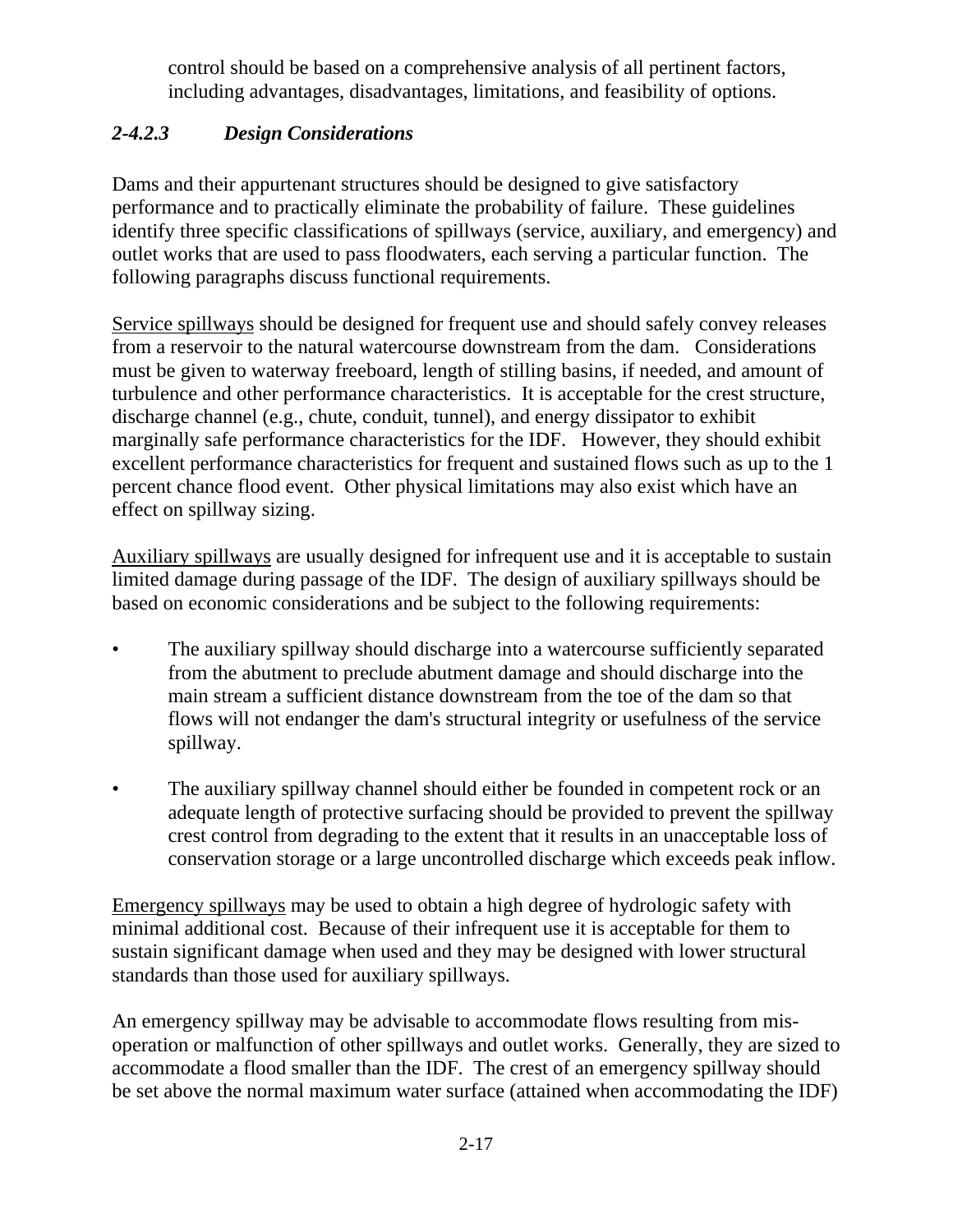so it will not overflow as a result of reservoir setup and wave action. The design of an emergency spillway should be subject to the following limitations:

- The structural integrity of the dam should not be jeopardized by spillway operation.
- Large conservation storage volumes should not be lost as a result of degradation of the crest during operation.
- The effects of a downstream flood resulting from uncontrolled release of reservoir storage should not be greater than the flood caused by the IDF without the dam.

Outlet works used in passing floods and evacuating reservoir storage space should be designed for frequent use and should be highly reliable. Reliability is dependent on foundation conditions which influence settlement and displacement of waterways, on structural competence, on susceptibility of the intake and conduit to plugging, on hydraulic effects of spillway discharge, and on operating reliability.

## **2-4.3 Freeboard Allowances**

# *2-4.3.1 General*

Freeboard provides a margin of safety against overtopping failure of dams. It is generally not necessary to prevent splashing or occasional overtopping of a dam by waves under extreme conditions. However, the number and duration of such occurrences should not threaten the structural integrity of the dam, interfere with project operation, or create hazards to personnel. Freeboard provided for concrete dams can be less conservative than for embankment dams because of their resistance to wave damage or erosion. If studies demonstrate that concrete dams can withstand the PMF while overtopped without significant erosion of foundation or abutment material, then no freeboard should be required for the PMF condition. Special consideration may be required in cases where a powerplant is located near the toe of the dam. The U.S. Bureau of Reclamation has developed guidelines (Ref. 12) that provide criteria for freeboard computations.

Normal freeboard is defined as the difference in elevation between the top of the dam and the normal maximum pool elevation. Minimum freeboard is defined as the difference in pool elevation between the top of the dam and the maximum reservoir water surface that would result from routing the IDF through the reservoir. Intermediate freeboard is defined as the difference between intermediate storage level and the top of the dam. Intermediate freeboard may be applicable when there is exclusive flood control storage.

# *2-4.3.2 Freeboard Guidelines*

Following are guidelines for determining appropriate freeboard allowances: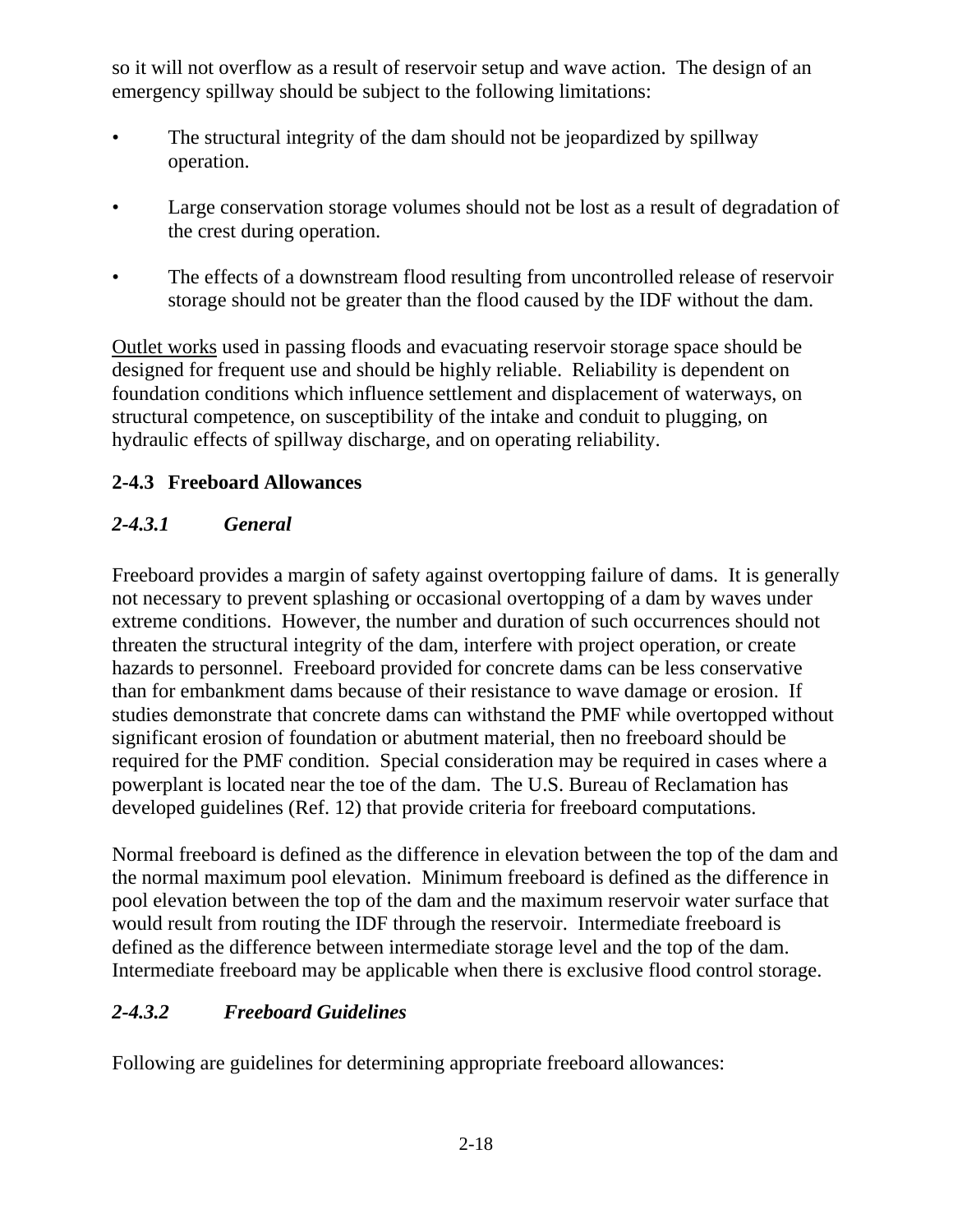- Freeboard allowances should be based on site-specific conditions and the type of dam (concrete or embankment).
- Both normal and minimum freeboard requirements should be evaluated in determining the elevation of the top of the dam. The resulting higher top of dam elevation should be adopted for design.
- Freeboard allowances for wind-wave action should be based upon the most reliable wind data available that are applicable to the site. The significant wave should be the minimum used in determining wave runup; and the sum of wind setup and wave runup should be used for determining requirements for this component of freeboard.
- Computations of wind-generated wave height, setup, and runup should incorporate selection of a reasonable combined occurrence of pool level, wind velocity, wind direction, and wind durations based on site-specific studies.
- It is highly unlikely that maximum winds will occur when the reservoir water surface is at its maximum elevation resulting from routing the IDF, because the maximum level generally persists only for a relatively short period of time (a few hours). Consequently, winds selected for computing wave heights should be appropriate for the short period the pool would reside at or near maximum levels.
- Normal pool levels persist for long periods of time. Consequently, maximum winds should be used to compute wave heights.
- Freeboard allowance for settlement should be applied to account for consolidation of foundation and embankment materials when uncertainties exists in computational methods or data used yield unreliable values for camber design. Freeboard allowance for settlement should not be applied where an accurate determination of settlement can be made and is included in the camber.
- Freeboard allowance for embankment dams for estimated earthquake-generated movement, resulting seiches, and permanent embankment displacements or deformations should be considered if a dam is located in an area with potential for intense seismic activity.
- Reduction of freeboard allowances on embankment dams may be appropriate for small fetches, obstructions that impede wave generation, special slope and crest protection, and other factors.
- Freeboard allowance for wave and volume displacement due to potential landslides which cannot be economically removed or stabilized should be considered if a reservoir is located in a topographic setting where the wave or higher water resulting from displacement may be destructive to the dam or may cause serious downstream damage.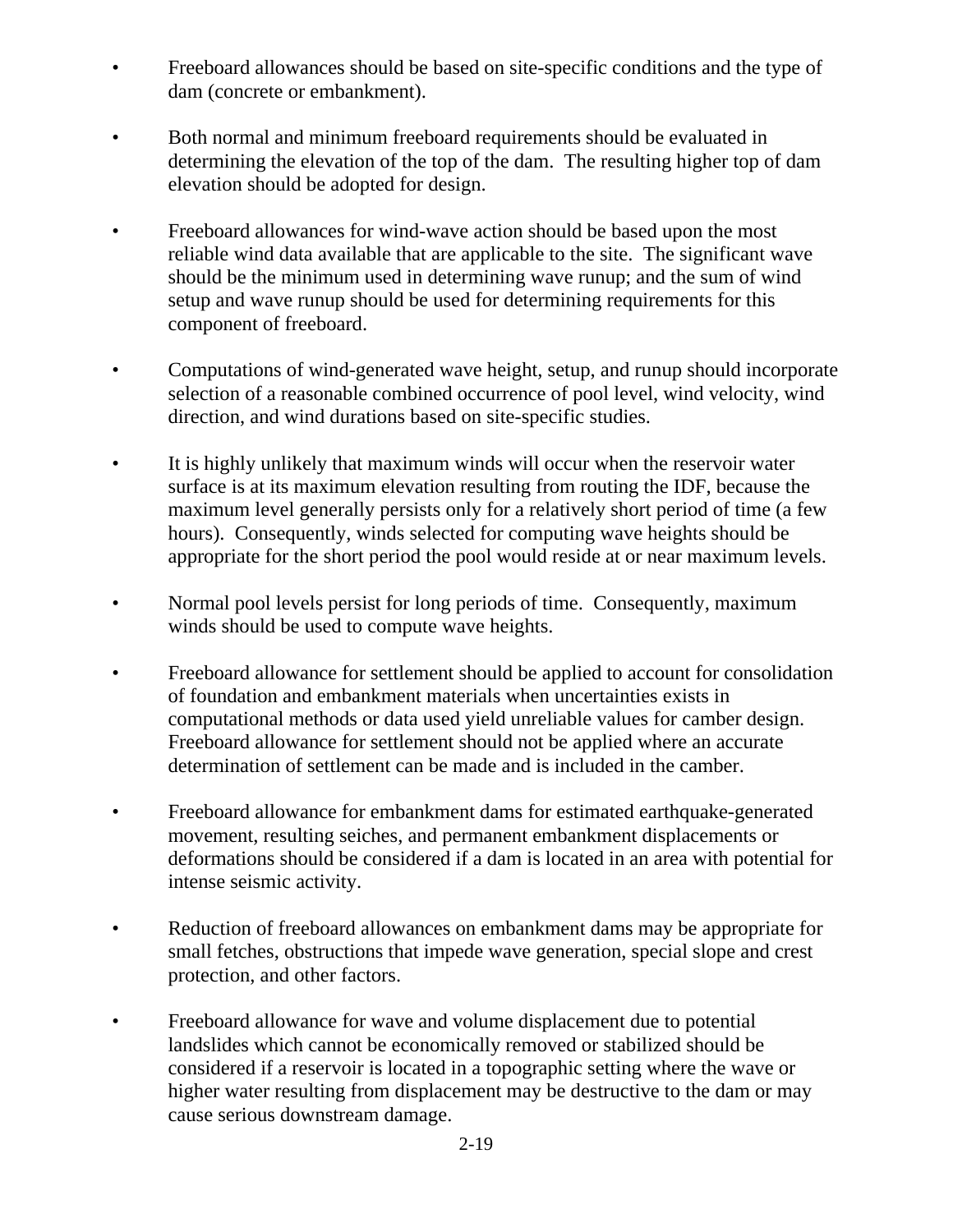• Total freeboard allowances should include only those components of freeboard which can reasonably occur simultaneously for a particular water surface elevation. Components of freeboard and combinations of those components which have a reasonable probability of simultaneous occurrence are listed in the following paragraphs for estimating minimum, normal, and intermediate freeboards. The top of the dam should be established to accommodate the most critical combination of water surface and freeboard components from the following combinations.

For minimum freeboard combinations the following components, when they can reasonably occur simultaneously, should be added to determine the total minimum freeboard requirement:

- (1) Wind-generated wave runup and setup for a wind appropriate for maximum reservoir stage for the IDF.
- (2) Effects of possible malfunction of spillway and/or outlet works during routing of the IDF.
- (3) Settlement of embankment and foundation not included in crest camber.
- (4) Landslide-generated waves and/or displacement of reservoir volume (only cases where landslides are triggered by the occurrence of higher water elevations and intense precipitation associated with the occurrence of the IDF).

For normal freeboard combinations, the more critical of the following two combinations of components should be used for determining normal freeboard requirements:

- (1) Combination 1
	- (a) Wind-generated wave runup and setup for maximum wind, and
	- (b) Settlement of embankment and foundation not included in camber.
- (2) Combination 2
	- (a) Landslide-generated waves and/or displacement of reservoir volume;
	- (b) Settlement of embankment and foundation not included in camber; and
	- (c) Settlement of embankment and foundation or seiches as a result of the occurrence of the maximum credible earthquake.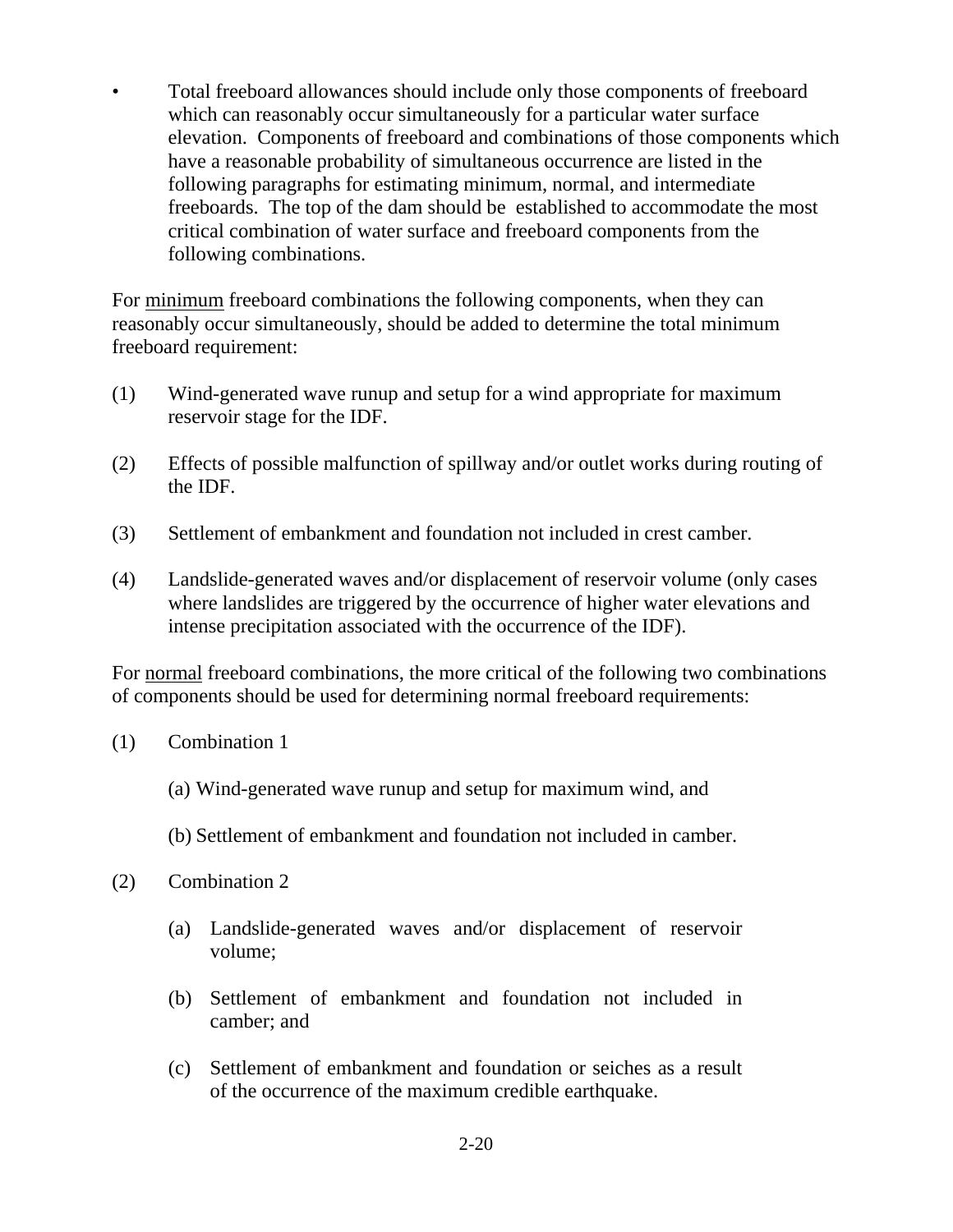For intermediate freeboard combinations, in special cases, a combination of intermediate winds and water surface between normal and maximum levels should be evaluated to determine whether this condition is critical. This may apply where there are exclusive flood control storage allocations.

#### **2-5. References**

- 1. Federal Emergency Management Agency (2004). Federal Guidelines for Dam Safety: Hazard Potential Classification System for Dams.
- 2. Committee on Safety Criteria for Dams (1985). Safety of Dams Flood and Earthquake Criteria. Prepared under the Auspices of Water Science and Technology Board, Commission on Engineering and Technical Systems, National Research Council, Washington, D.C.: National Academy Press, 374 pp.
- 3. Federal Emergency Management Agency (2004). Federal Guidelines for Selecting and Accommodating Inflow Design Floods for Dams.
- 4. Federal Energy Regulatory Commission (1993). Operating Manual for Inspection of Projects and Supervision of Licenses for Water Power Projects.
- 5. Hydrology Subcommittee, (1981). Estimating Peak Flow Frequencies for Natural Ungaged Watersheds: A Proposed Nationwide Test. U.S. Water Resources Council, 346 pp.
- 6. Hydrology Subcommittee, (1982). Guidelines for Determining Flood Flow Frequency. Hydrology Subcommittee Bulletin 17B, with editorial corrections. Interagency Advisory Committee on Water Data, U.S. Geological Survey, 28 pp.
- 7. Interagency Committee on Water Data (1985 Draft). Feasibility of Assigning a Probability to the Probable Maximum Flood. Prepared by Working Group of Hydrology Committee.
- 8. International Symposium on Flood Frequency and Risk Analyses at Louisiana State University, Baton Rouge, La. (May 14-17, 1986). Proceedings to be published late 1986.
- 9. Lane, W. L., (1985). Rare Flood Frequency Estimation A Case Study of the Pecos River, (Abstract). EOS Transactions of AGU, 66(18), 267.
- 10. Myers, V.A., (1969). The Estimation of Extreme Precipitation as the Basis for Design Floods - Resume of Practice in the United States. Proceedings of the Leningrad Symposium on Floods and Their Computation, August 1967, Vol. 1, International Association of Scientific Hydrology, Gentbrugge, Belgium, 84-101.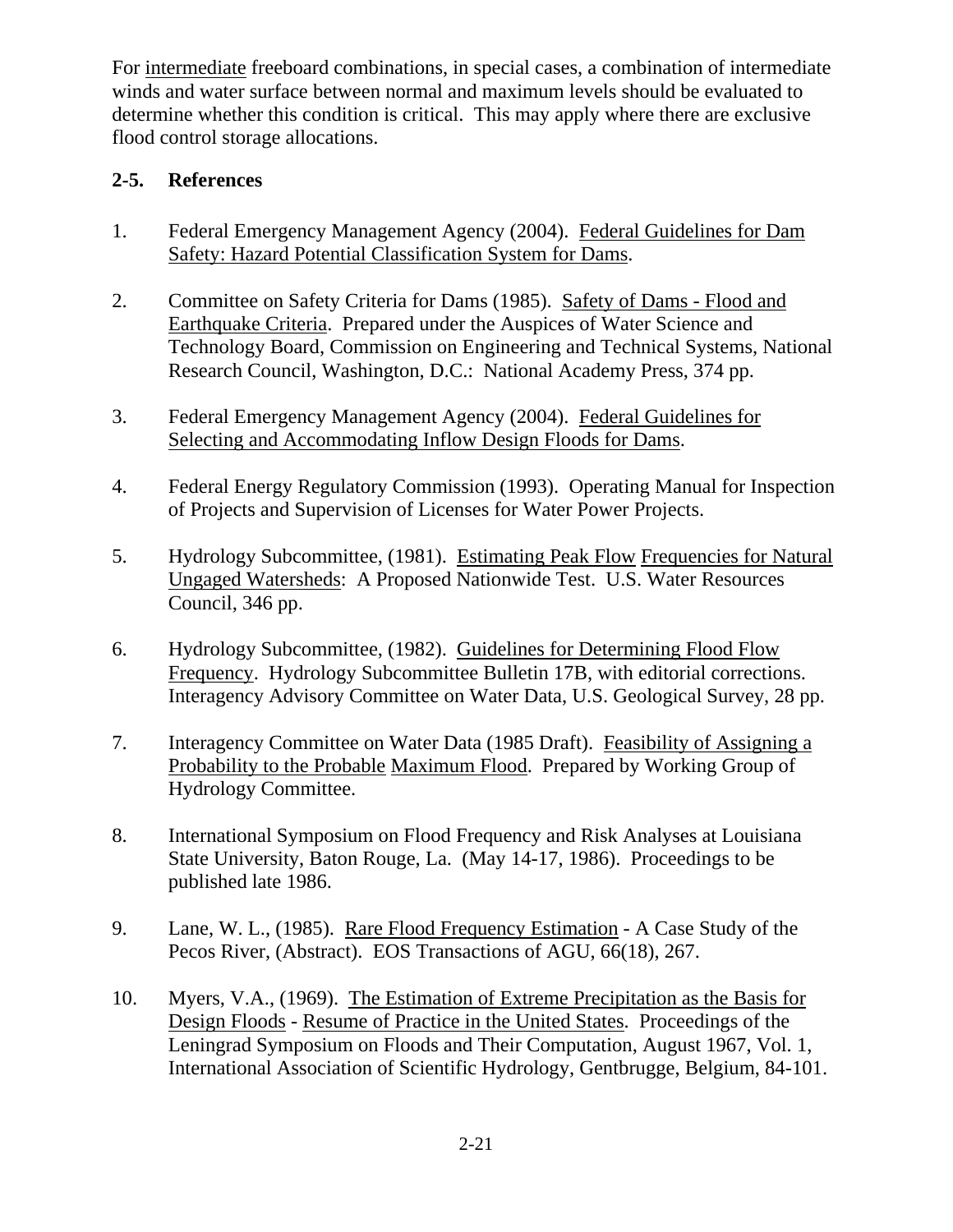- 11. Naef, F., (1981). Can We Model the Rainfall-Runoff Process Today? Hydrological Sciences Bulletin, 26.
- 12. U.S. Bureau of Reclamation, (1981). Freeboard Criteria and Guidelines for Computing Freeboard Allowances for Storage Dams. ACER Technical Memorandum No. 2.
- 13. U.S. Bureau of Reclamation (1988). Downstream Hazard Classification Guidelines. Acer Technical Memorandum No. 11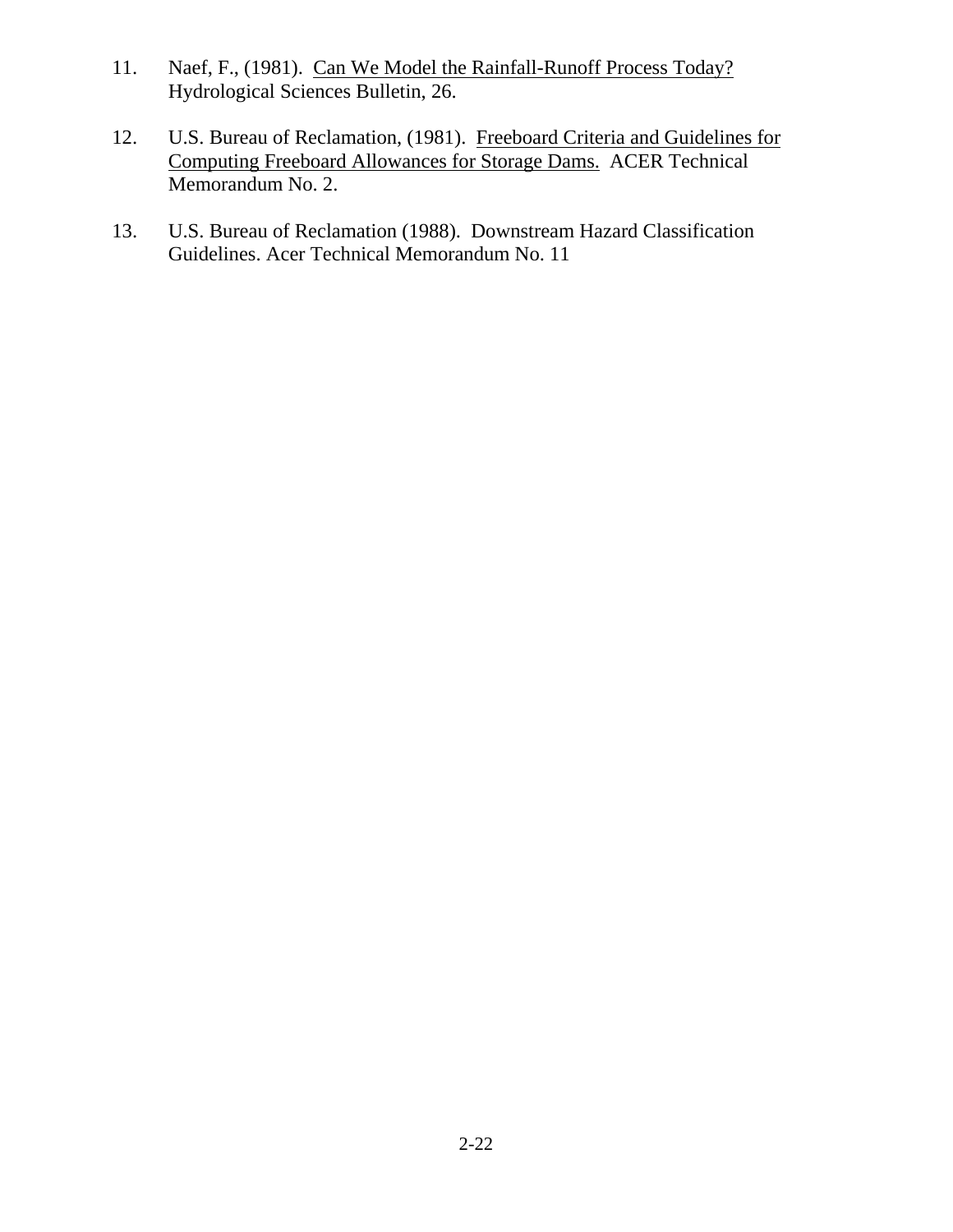# **2.6 APPENDICES**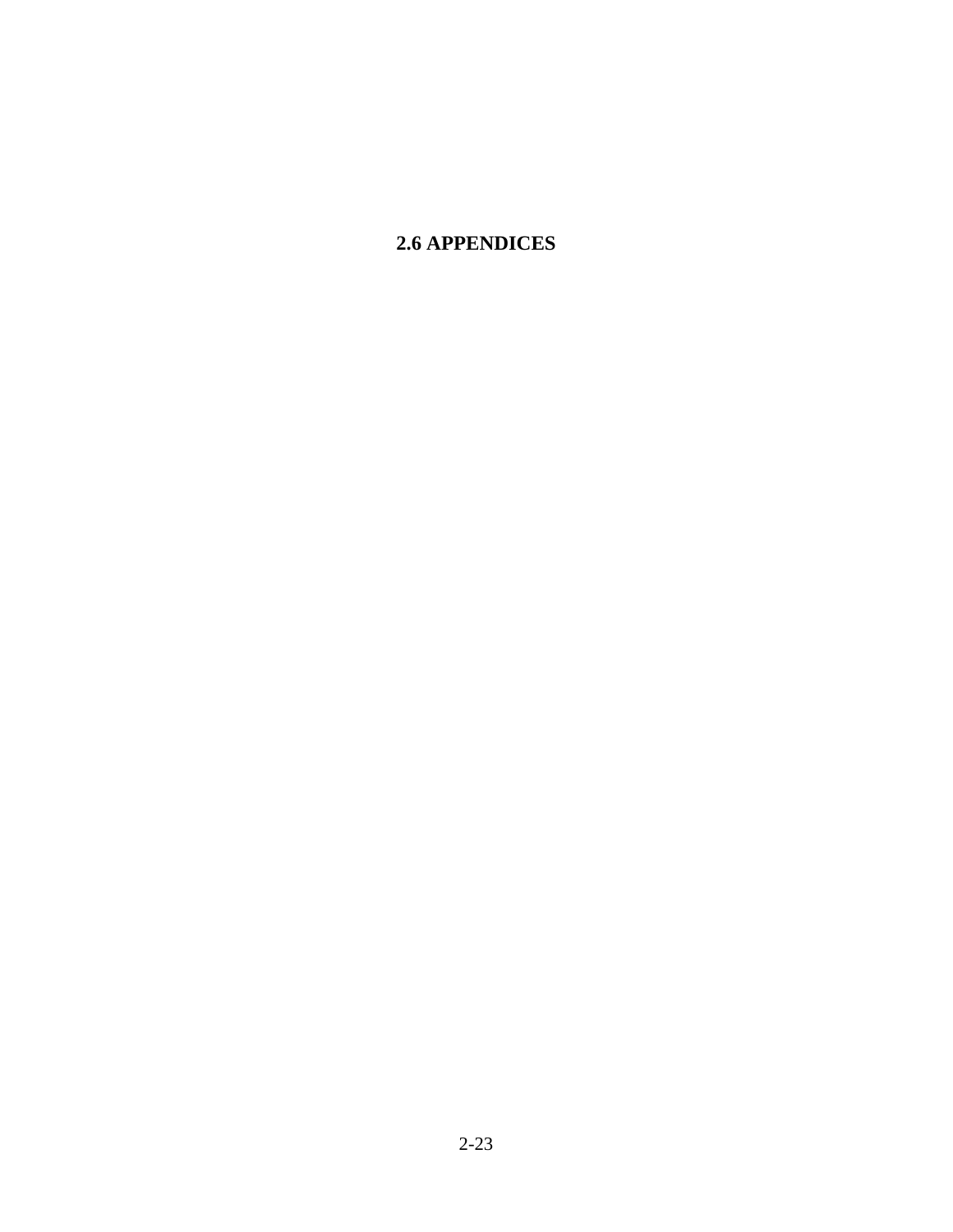# **APPENDIX II-A**

#### **Dam Break Studies**

The evaluation of the downstream consequences in the event of a dam failure is a main element in determining hazard potential and formulating emergency action plans for hydroelectric projects. The solution requires knowledge of the lateral and longitudinal geometry of the stream, its frictional resistance, a discharge-elevation relationship at one boundary, and the time-varying flow or elevation at the opposite boundary.

The current state-of-the-art is to use transient flow or hydraulic methods to predict dam break wave formation and downstream progression. The transient flow methods solve and therefore account for the essential momentum forces involved in the rapidly changing flow caused by a dam break. Another technique, referred to as storage routing or the hydrologic method, solves one-dimensional equations of steady flow ignoring the pressure and acceleration contributions to the total momentum force. For the same outflow hydrograph, the storage routing procedures will always yield lower water surface elevations than hydraulic or transient flow routing.

When routing a dam break flood through the downstream reaches, appropriate local inflows should be included in the routing which are consistent with the assumed storm centering.

The mode and degree of dam failure involves considerable uncertainty and cannot be predicted with acceptable engineering accuracy; therefore, conservative failure postulations are necessary. Uncertainties can be circumvented in situations where it can be shown that the complete and sudden removal of a dam (or dams) will not endanger human life or cause significant property damage.

The following provides references on dam break analyses and criteria which may prove useful as indicators of reasonableness of the breach parameters, peak discharge, depth of flow, and travel time determined by the licensee.

## **I. REFERENCES**

Suggested acceptable references regarding dam failure studies include the following:

A. Fread, D. L. "DAMBRK - The NWS Dam-Break Flood Forecasting Model," National Weather Service, Silver Spring, Maryland, 1988 Version.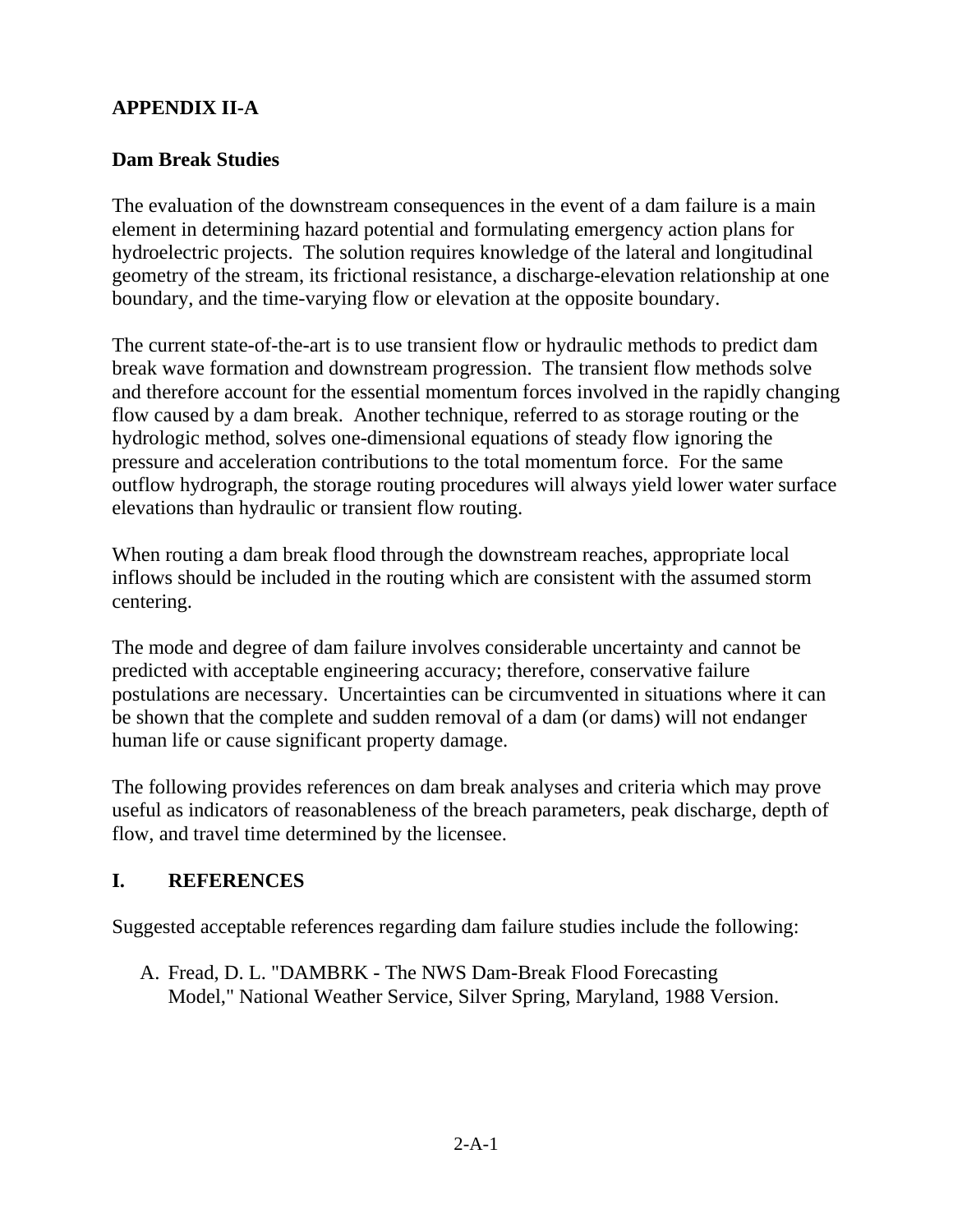- B. Fread, D. L. "NWS FLDWAV Model: The Replacement of DAMBRK for Dam-Break Flood Prediction", Proceedings, Association of State Dam Safety Officials, 10th Annual Conference, Kansas City, Missouri, September 26-29, 1993.
- C. Westmore, Jonathan N. and Fread, Danny L., "The NWS Simplified Dam-Break Flood Forecasting Model," National Weather Service, Silver Spring, Maryland, 1981. (Copy previously furnished to each Regional Office with a detailed example).
- D. Fread, D. L., 1977: The development and testing of a dam-break flood forecasting model, "Proceedings, Dam-Break Flood Modeling Workshop," U.S. Water Resources Council, Washington, D.C., 1977, pp. 164-197.
- E. Hydrologic Engineering Center, "Flood Hydrograph Package (HEC-1) User's Manual for Dam Safety Investigations," September, 1990.
- F. Hydrologic Engineering Center, "HEC-RAS River Analysis System Hydraulic Reference Manual," Version 4.1, January 2010.
- G. Hydrologic Engineering Center, "Hydrologic Modeling System (HEC-HMS) User's Manual," August 2010.
- H. Gandlach, D. L. and Thomas, W. A., "Guidelines for Calculating and Routing a Dam-Break Flood," Research Note No. 5, U.S. Army Corps of Engineers, Hydrologic Engineering Center, 1977.
- I. Cecilio, C. B. and Strassburger, A. G., "Downstream Hydrograph from Dam Failure," Engineering Foundation Conference on Evaluation of Dam Safety, 1976.
- J. Soil Conservation Service, "Simplified Dam-Breach Routing Procedure," March 1979. (To be used only for flood routing technique, not dam break discharge).
- K. Chow, V. T., Open Channel Hydraulics, McGraw-Hill Book Company, Inc., New York, 1959, Chapter 20.
- L. Henderson, F. M., Open Channel Flow, McMillan Company, New York, 1966, Chapters 8 and 9.
- M. Hydrologic Engineering Center, "Flood Emergency Plans, Guidelines for Corps Dam," June 1980. (Forwarded to all Regional Engineers by memorandum dated February 11, 1981).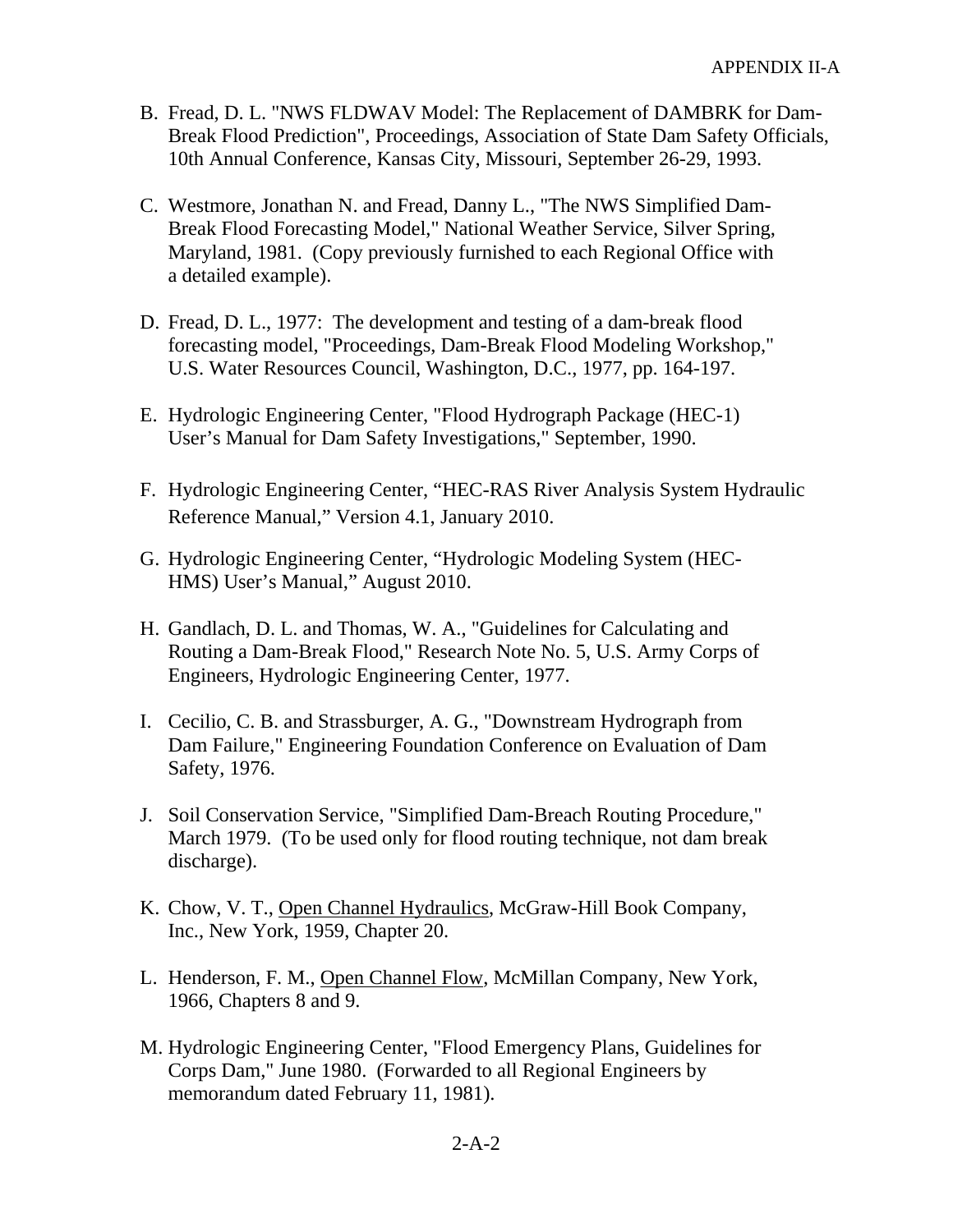N. Hydrologic Engineering Center, "UNET, One-Dimensional Unsteady Flow Through a Full Network of Open Channels", September 1992.

## **II. CRITERIA**

The following criteria may prove useful as an indicator of the reasonableness of a dam break study:

A. If the dam break analysis has been performed by an acceptable method (**Reference F is the preferred methods**), then generally only the breach parameters, peak discharge, and flood wave travel time should be verified as an indicator of the licensee's correct application of the method selected. Downstream routing parameters (i.e., Manning's "n") should be reviewed for acceptability and inundation maps should be reviewed for clarity and completeness of information (i.e., travel times). The following criteria are considered to be adequate and appropriate for verifying the selected breach parameters and peak discharge:

1. Breach Parameters - Most serious dam failures result in a situation resembling weir conditions. Breach width selection is judgmental and should be made based on the channel or valley width with failure occurring at the deepest section. The bottom of the breach should generally be assumed to be at the foundation elevation of the dam. This appendix contains suggested breach parameters and should be used when verifying the selected breach parameters. For worst case scenarios, the breach width should be in the upper range while the time of failure should be in the lower range. However a sensitivity analysis is recommended to determine the reasonableness of the assumptions.

2. Peak Discharge - The peak discharge may be verified by use of equations (11) and (13) of Reference A. Although the equations assume a rectangular-shaped breach, a trapezoidal breach may be analyzed by specifying a rectangular breach width that is equal to the average width of the trapezoidal breach.

#### Equation 11:

$$
C = (23.4 \text{ A}_s) / \overline{BR}
$$

Where: C=constant

 $A_s$  = reservoir surface area, in acres  $BR =$  average breach width, in feet

Equation 13:

$$
Q_{bmax} = 3.1 \overline{BR} (C / \{t_f + (C / H^{1/2})\})^3
$$

2-A-3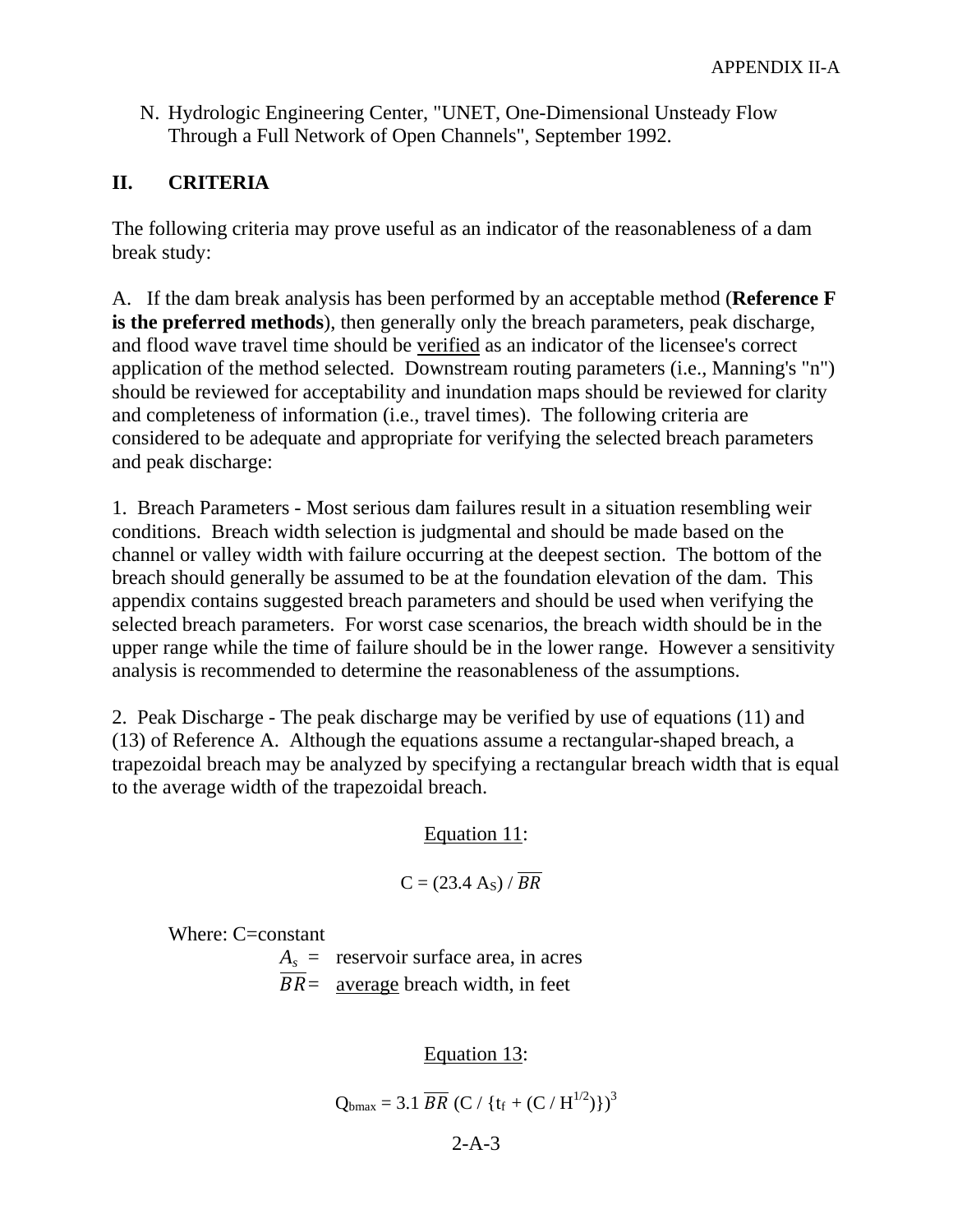Where:  $Q_{bmax}$  = maximum breach outflow, in cfs  $t_f$  = time of failure, in hours  $H =$  maximum head over the weir, in feet

This equation for Qbmax has been found to give results within +5% of the Qpeak from the full DAMBRK model.

In a rare case where a dam impounding a small storage volume has a large time of failure, the equations above will predict a much higher flow than actually occurs.

At a National Weather Service Dam-Break Model Symposium held in Tulsa, Oklahoma, June 27-30, 1983, Dr. Danny Fread presented an update to his simplified method. Equation 13 has been modified as follows to include additional outflow not attributed to breach outflow:

$$
Q_{bmax} = Q_o + 3.1 \overline{BR} (C / \{t_f + (C / H^{1/2})\})^3
$$

Where:  $Q_o =$  Additional (non-breach) outflow (cfs) at time  $t_f$  (i.e., spillway flow and/or crest overflow) (optional data value, may be set to 0).

This equation has also been modified to address instantaneous failure, because in some situations where a dam fails very rapidly, the negative wave that forms in the reservoir may significantly affect the outflow from the dam.

3. Flood Wave Travel Time - Reasonableness of the flood wave travel time may be determined by use of the following "rule-of-thumb" approximation for average wave speed:

- (a) Assume an equivalent rectangular channel section for the selected irregular channel section.
- (b) Assume a constant average channel slope.
- (c) Compute depth of flow from the following adjusted Manning's equation.

$$
d = (\{Q n\} / \{1.46 B S^{1/2}\})^{0.6}
$$

Where:  $d =$  depth of flow for assumed rectangular section, ft.

 $Q =$  peak discharge, cfs

 $B =$  average width (rectangular), ft.

 $2 - A - 4$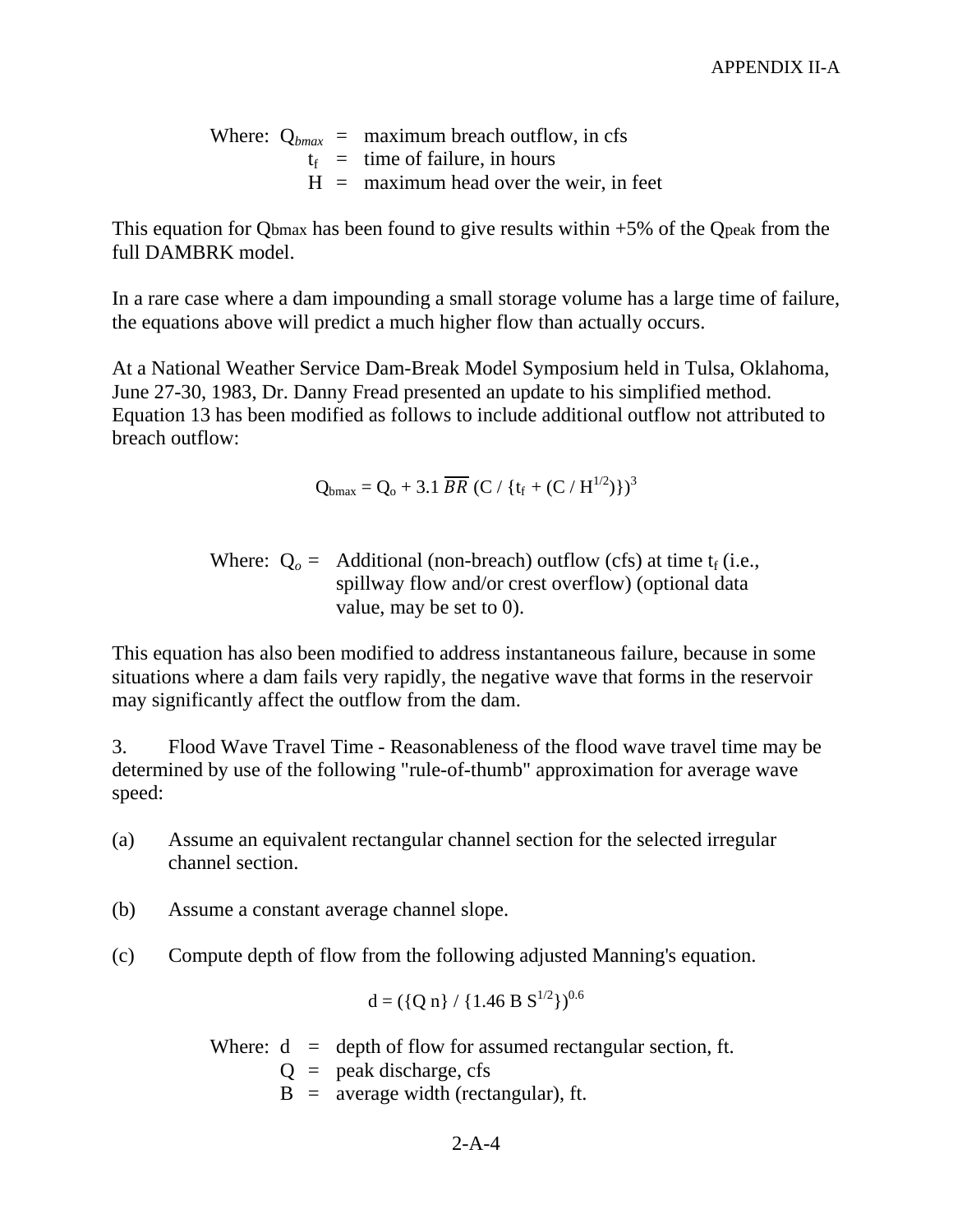$S =$  average slope, ft/ft

 $n =$  Manning's roughness coefficient

(d) Compute average velocity from Manning's Equation:

 $V = (1.49 S^{0.5} d^{0.67}) / n$ 

Where:  $V = average velocity, fps$ 

(e) Compute wave speed, C (Kinematic velocity):

 $C = (5/3) V (0.68)$ 

Where:  $C = wave speed (mph)$ 

*Note: 1 fps = 0.68 mph* 

(f) Determination travel time, TT

 $TT = X / C$ 

Where:  $TT =$  travel time, hr.  $X =$  distance from dam, mi.

*Note: If the slope is flat, the following "rule-of-thumb" provides a very rough estimate of the wave speed:*

 $C = 2 S^{0.5}$ 

Where:  $C =$  wave speed, mph  $S =$  average slope, ft/mi

**In addition, as a "rule-of-thumb", the dynamic routing (HEC-RAS) method should be used whenever severe backwater conditions at downstream areas occur and/or the slope is less than 20 ft/mi. When these restrictions are not present normal hydrologic routing (HEC-HMS) may provide reasonable results. It is recommended that HEC-RAS be used to determine the resulting water surface elevations when HEC-HMS is used for the dam break study. Other modeling software may be used if pre-agreed to by the Commission.**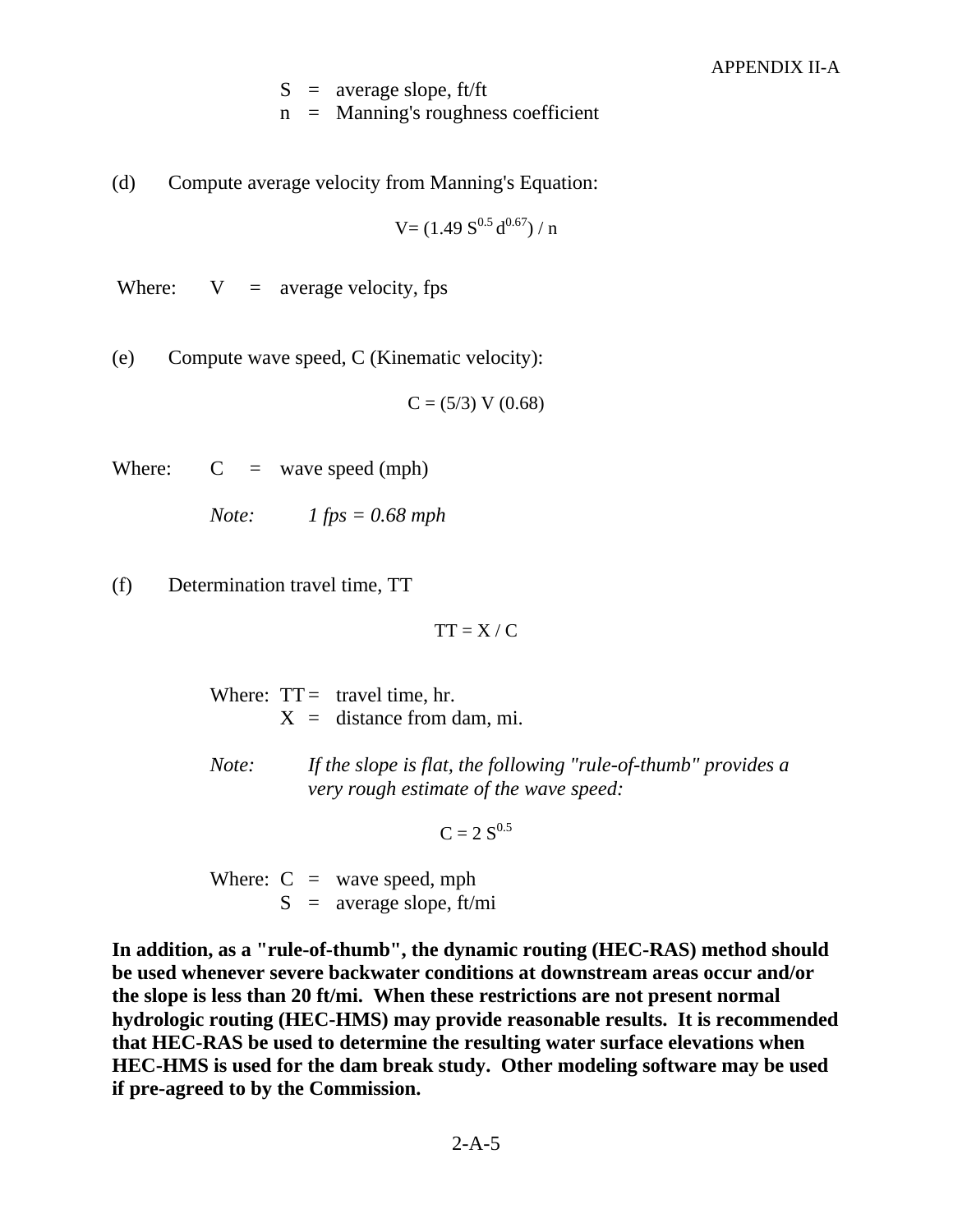B. If a dam break analysis has been performed by a method other than one of the suggested acceptable methods, the selected breach parameters, peak discharge, depth of flow and travel time of the flood wave shall be verified by one of the two methods:

#### 1. **Unsteady Flow - Dynamic Routing Method (Recommended)**

**The Army Corps of Engineers' HEC-RAS model (Reference F) is the recommended one dimensional method.** As the flood wave travels downstream, the peak discharge and wave velocity generally, but not always, decrease. This attenuation in the flood wave is primarily due to energy dissipation when it is near the dam and to valley storage as it progresses in an unsteady flow downstream. It is important that the HEC-RAS model be calibrated to historical floods, if at all possible.

#### 2. **Steady Flow Method (Provides a rough estimate)**

If this method is selected, the breach parameters and peak discharge shall be verified as in part "A" above. The method described below should be utilized only for preliminary assessments and the obtained values may be far from the actually expected results. Sound judgement and extensive numerical experience is necessary when evaluating the results.

For a rough estimate of the travel time and flood wave, it is recommended that one of the following two steady state methods be used for verification of the licensee's values:

a. When steam gage data are available, the depth of flow and travel time can be estimated as follows (This method will indirectly take valley storage into consideration):

- (1) Identify existing stream gages located downstream of the dam.
- (2) Obtain the stage-discharge curve for each gage.
- (3) Assuming Qpeak remains constant, extrapolate the curves to the Qpeak value of the flood wave and determine the corresponding water surface elevation.
- (4) Using the continuity equation to determine the velocity, estimate the travel time between each cross-section.
- b. When stream gage data is not available, the depth of flow and travel time can be estimated based on the following steady-state method: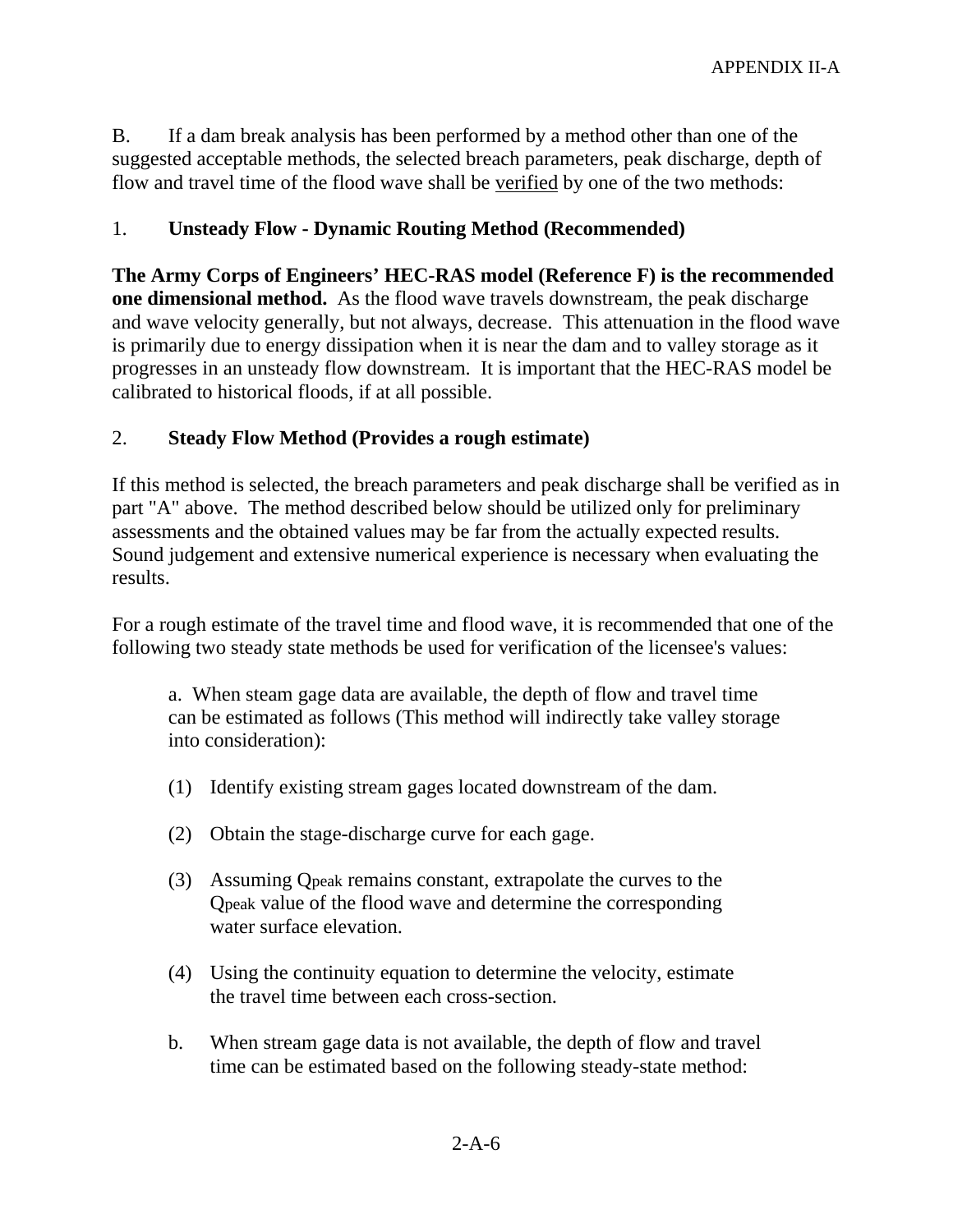- (1) Assume the area downstream of the dam is a channel. This will neglect valley storage.
- (2) Identify on topographic maps all abrupt changes in channel width and/or slope. Using this as a basis, select and plot channel crosssections.
- (3) Assume  $Q_{bmax}$  remains constant throughout the entire stream length under consideration.
- (4) Selecting a fairly rough Manning's n value, determine the depth of flow by applying Manning's equation to each cross-section. Assume the energy slope is equal to the slope of the channel.
- (5) Using the continuity equation to determine the velocity, estimate the travel time between each cross-section.

C. The above criteria for breach parameters, peak discharge, depth of flow, and travel time should provide the necessary "ballpark figures" needed for comparison with licensee's estimates. When large discrepancies in compared values exist, or questions arise about assumptions to be made, or it appears that an extensive review will be necessary, the Regional Engineer should contact the Director or Deputy Director, D2SI for guidance. The methodology used by the licensee should be a part of the study and should be requested if not included.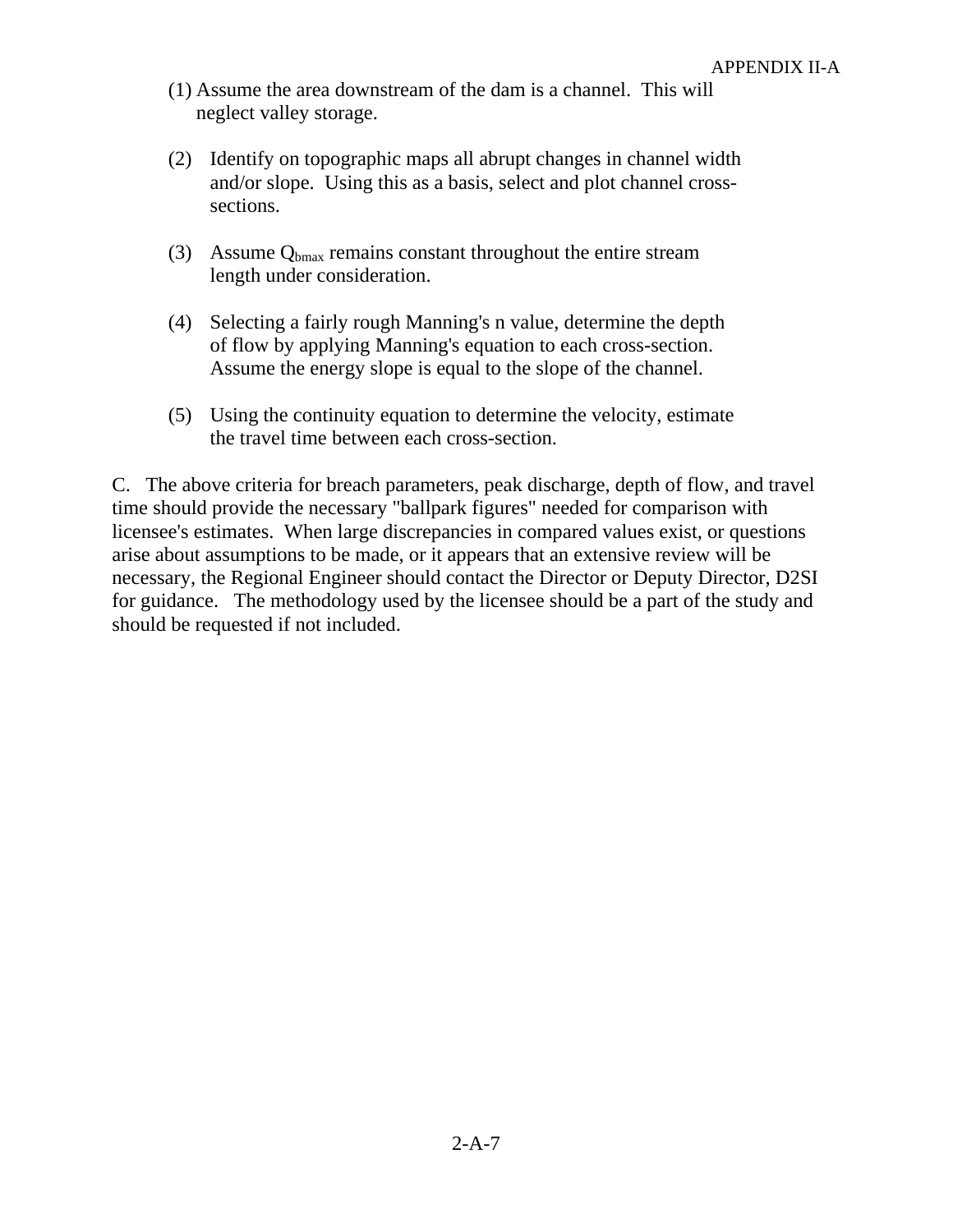| (Definition Sketch Shown in Figure 1)                                                          |                                    |                    |  |  |  |
|------------------------------------------------------------------------------------------------|------------------------------------|--------------------|--|--|--|
| Parameter                                                                                      | Value                              | Type of Dam        |  |  |  |
| Average width of Breach $(BR)$<br>(See Comment No. 1)*                                         |                                    |                    |  |  |  |
|                                                                                                |                                    |                    |  |  |  |
|                                                                                                |                                    | Monoliths          |  |  |  |
|                                                                                                | Usually $\overline{BR} \leq 0.5$ W |                    |  |  |  |
|                                                                                                | 2HD & 4HD)                         |                    |  |  |  |
|                                                                                                | Length                             |                    |  |  |  |
| Horizontal Component of Side<br>Slope of Breach (Z)<br>(See Comment No. 2)*<br><b>Buttress</b> |                                    | Timber Crib,       |  |  |  |
|                                                                                                |                                    | Compacted)         |  |  |  |
|                                                                                                |                                    | (Non-Engineered)   |  |  |  |
| Time to Failure (TFH)<br>(in hours)<br>(See Comment No. $3$ )*                                 |                                    | <b>Buttress</b>    |  |  |  |
|                                                                                                |                                    | Compacted) Timber  |  |  |  |
| Crib<br>Engineered                                                                             |                                    |                    |  |  |  |
|                                                                                                |                                    | Poor Construction) |  |  |  |

# TABLE 1 SUGGESTED BREACH PARAMETERS

Definition:

|       | HD - Height of Dam                             |
|-------|------------------------------------------------|
| $Z^-$ | - Horizontal Component of Side Slope of Breach |
|       | BR - Average Width of Breach                   |
|       | TFH - Time to Fully Form the Breach            |
|       | W - Crest Length                               |

*Note: See Page 2-A-11 for definition Sketch \*Comments: See Page 2-A-9 - 2-A-10* 

2-A-8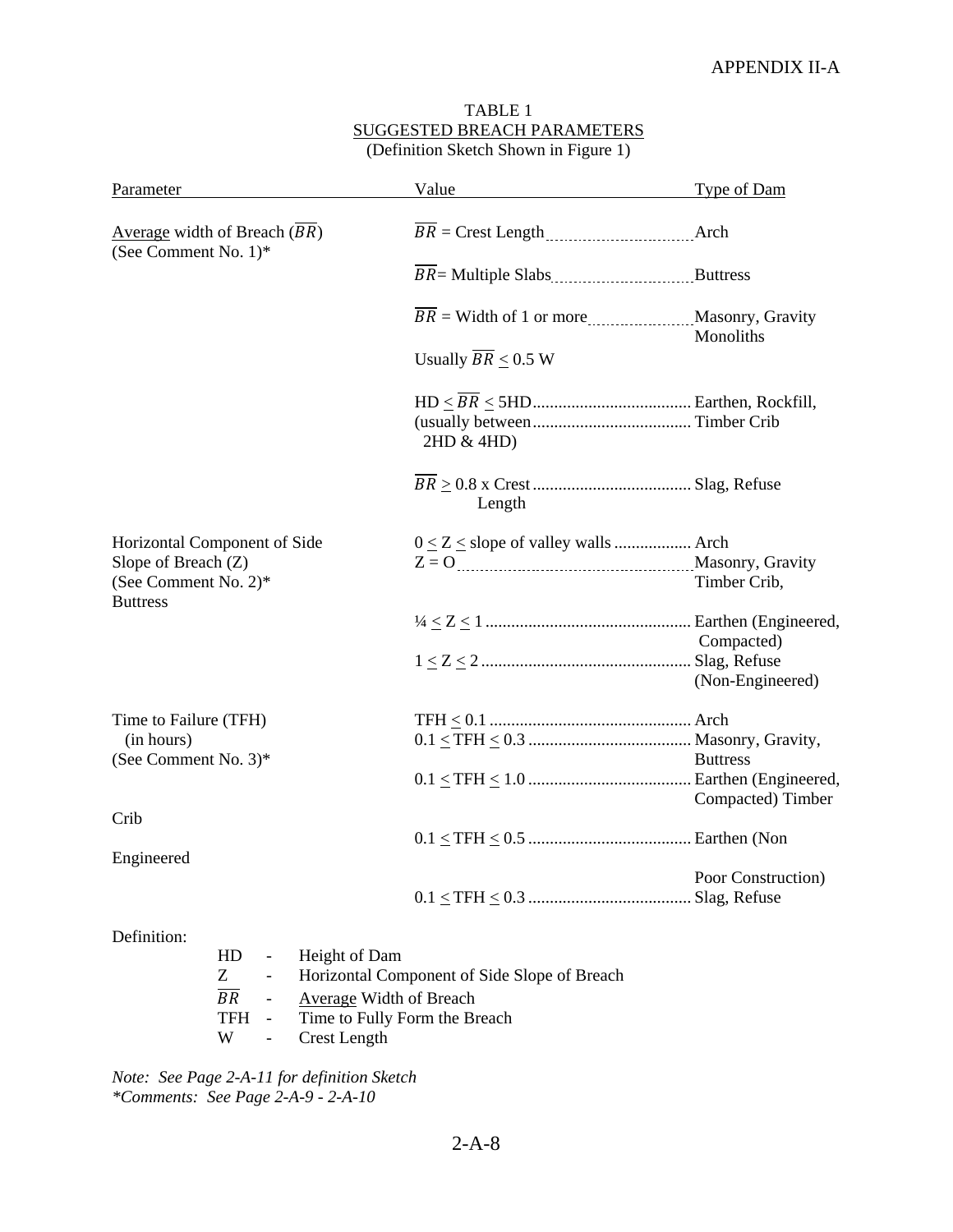#### *Comments:*

- 1.  $\overline{BR}$  is the average breach width, which is not necessarily the bottom width.  $\overline{BR}$  is the bottom width for a rectangle, but  $\overline{BR}$  is not the bottom width for a trapezoid.
- 2. Whether the shape is rectangular, trapezoidal, or triangular is not generally critical if the average breach width for each shape is the same. What is critical is the assumed average width of the breach.
- 3. Time to failure is a function of height of dam and location of breach. Therefore, the longer the time to failure, the wider the breach should be. Also, the greater the height of the dam and the storage volume, the greater the time to failure and average breach width will probably be. Time to failure is the time from the start of the breach formation until the complete breach is formed. It does not include the time leading up to the start of the breach formation. For example, the time to erode away the downstream slope of an earth dam is not included. In this situation, the time to failure commences after sufficient erosion of the downstream slope has occurred and actual formation of the breach (the lowering of the crest) has begun.
- 4. The bottom of the breach should be at the foundation elevation.
- 5. Breach width assumptions should be based on the type of dam, the height of dam, the volume of the reservoir, and the type of failure (e.g. piping, sustained overtopping, etc.). Slab and buttress dams require sensitivity analyses that vary the number of slabs assumed to fail.
- 6. For a worst-case scenario, the average breach width should be in the upper portion of the recommended range, the time to failure should be in the lower portion of the range, and the Manning's "n" value should be in the upper portion of the recommended range. In order to fully evaluate the impacts of a failure on downstream areas, a sensitivity analysis is required to estimate the confidence and relative differences resulting from varying assumptions.
	- a. To compare relative differences in peak elevation based on variations in breach widths, the sensitivity analysis should be based on the following assumptions:
		- 1. Assume a probable (reasonable) maximum breach width, a probable minimum time to failure, and a probable maximum Manning's "n" value. Manning's "n" values for sections immediately below the dam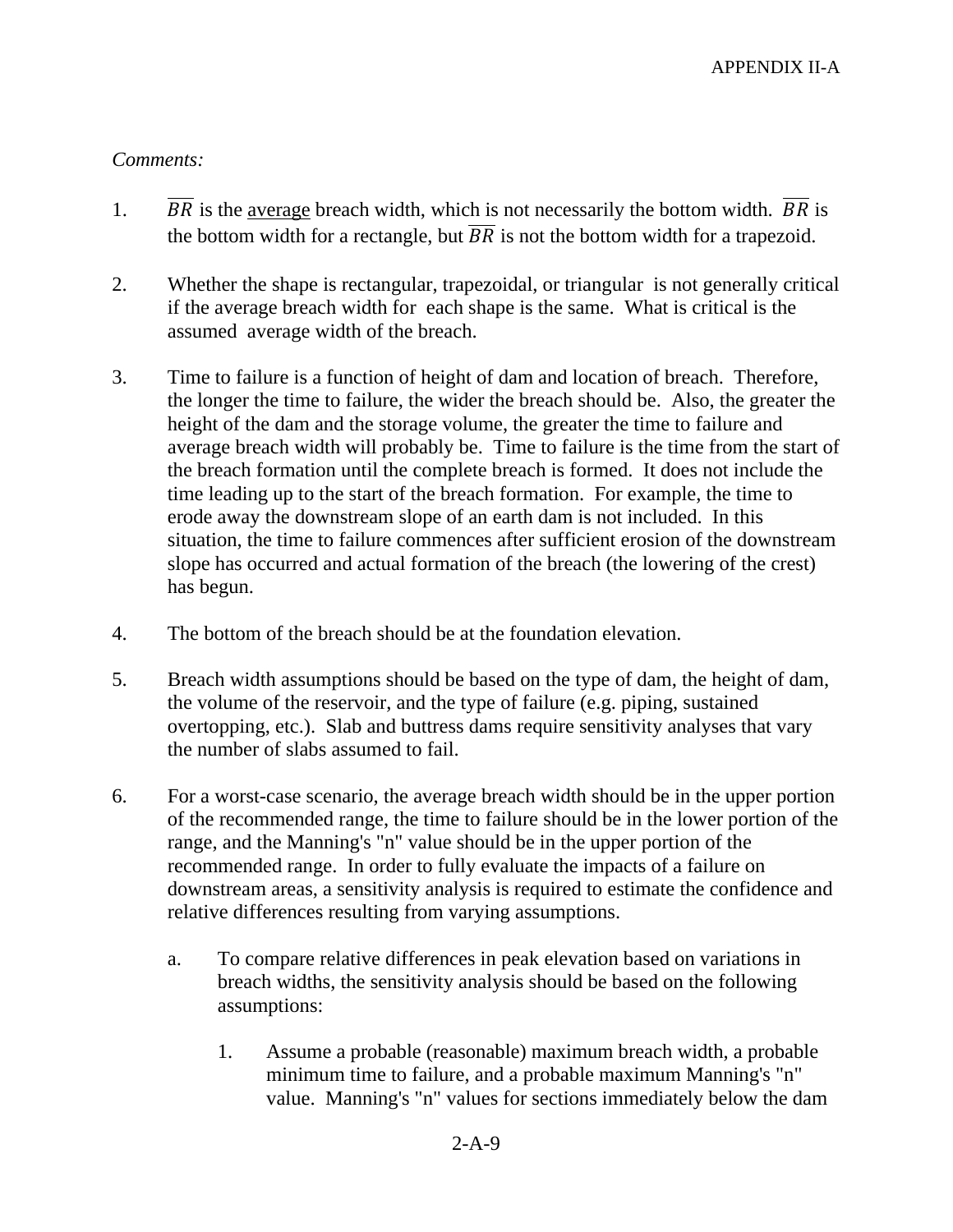and up to several thousand feet or more downstream of the dam should be assumed to be larger than the maximum value suggested by field investigations in order to account for uncertainties of high energy losses, velocities, turbulence, etc., resulting from the initial failure.

 2. Assume a probable minimum breach width, a probable maximum time to failure, and a probable minimum Manning's "n" value.

Plot the resulting water surface elevation at selected locations downstream from the dam for each run on the same graph. Compare the differences in elevation with respect to distance downstream from the dam for the two cases.

- b. To compare differences in travel time of the flood wave, the sensitivity analysis should be based on the following assumptions:
	- 1. Use criteria in a. 1.
	- 2. Assume a probable maximum breach width, a probable minimum time to failure, and a probable minimum Manning's "n" value.

Plot the results (elevation-distance downstream) of both runs on the same graph to compare the changes in travel time with respect to distance downstream from the dam.

- c. To compare differences in elevation between natural flood conditions and natural flood conditions plus dam break, the sensitivity analysis should be based on the following assumptions:
	- 1. Route natural flood without dam break assuming maximum probable Manning's "n" value.
	- 2. Use criteria in a. 1.

Plot the results (elevation-distance downstream) of both runs on the same graph to compare the changes in elevation with respect to distance downstream from the dam.

7. When dams are assumed to fail from overtopping, wider breach widths than those suggested in Table 1 should be considered if overtopping is sustained for a long period of time.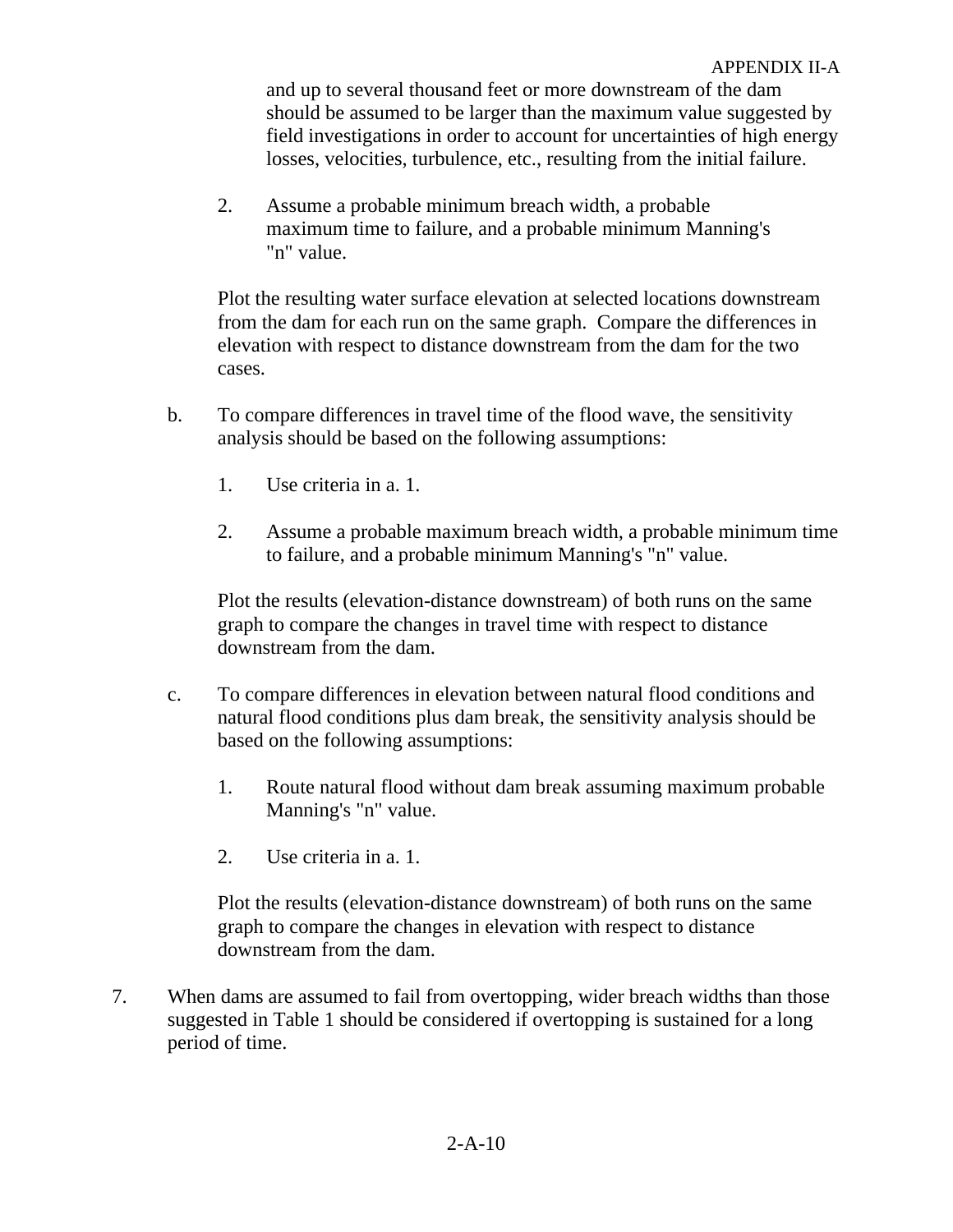

PIGURE 1. DEPINITION SKETCH OF BREACH PARAMETERS

2-A-11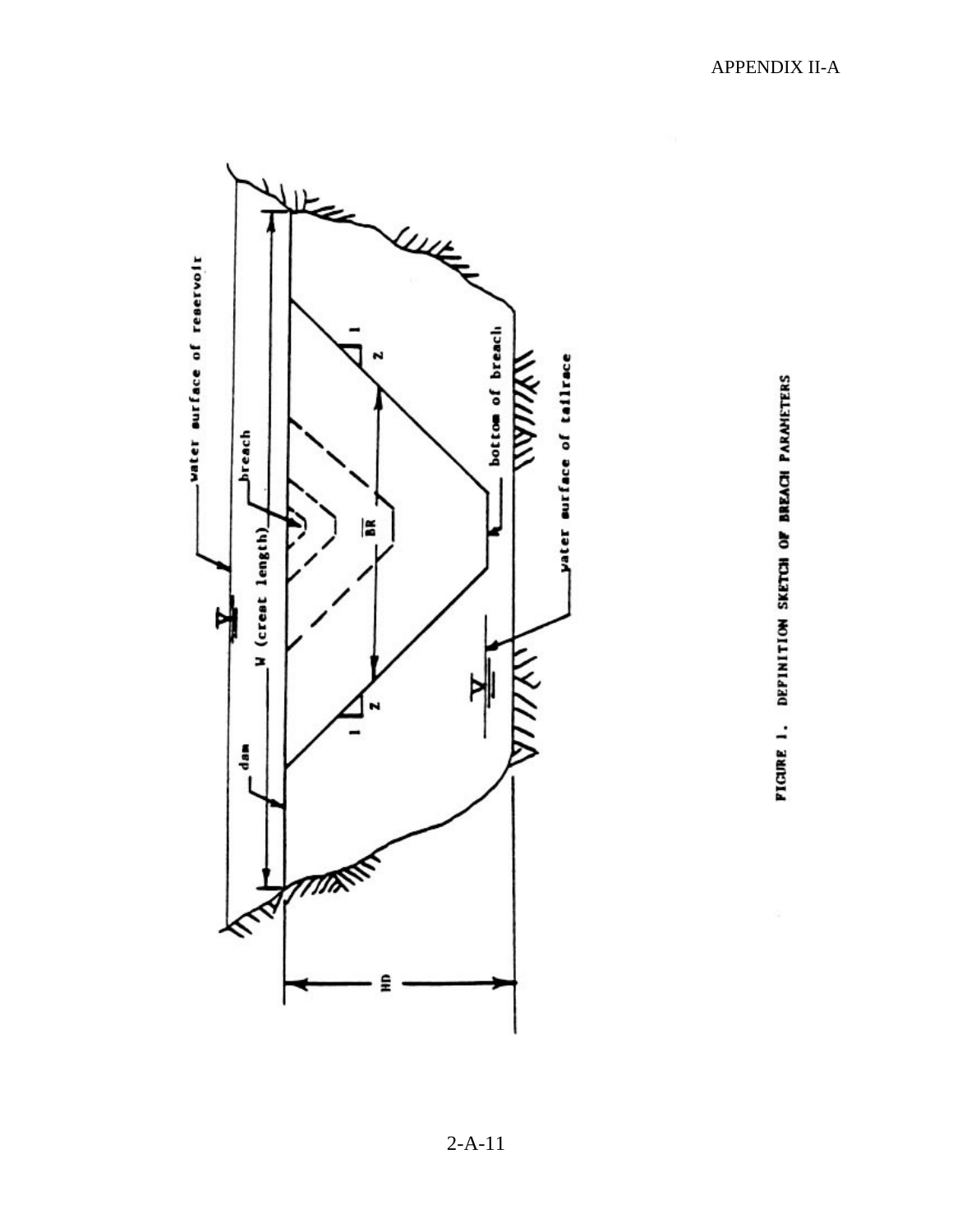#### **APPENDIX II-B**

#### **Hydrometeorological Report (HMR) Nos. 51 and 52 vs HMR No. 33**

In accordance with Section 12.35(b)(1) of the Commission's Regulations, if structural failure of project works (water impounding structures) would present a hazard to human life or cause significant property damage, licensed or exempted project works subject to Part 12 of the Commission's Regulations must be analyzed to evaluate their capability to withstand the loading conditions and/or overtopping which may occur from a flood up to the probable maximum flood (PMF) or the capacity of spillways to prevent the reservoir from rising to an elevation that would endanger downstream life and property.

As a result of the recent publications of Hydrometeorological Reports Nos. 51 and 52 (HMR Nos. 51 and 52), the FERC Staff has adopted the following guidelines for evaluating the spillway adequacy of all licensed and exempted projects located east of the 105th meridian:

- (1) For existing structures where a reasonable determination of the Probable Maximum Precipitation (PMP) has not previously been made using suitable methods and data such as contained in HMR No. 33 or derived from specific meteorologic studies, or the PMF has not been properly determined, the ability of the project structures to withstand the loading or overtopping which may occur from the PMF must be re-evaluated using HMR Nos. 51 and 52.
- (2) For existing structures where a reasonable determination of the PMP has previously been made, a PMF has been properly determined, and the project structures can withstand the loading or overtopping imposed by that PMF, a re-evaluation of the adequacy of the spillway using HMR Nos. 51 and 52 is not required. Generally, no PMF studies will be repeated solely because of the publication of HMR Nos. 51 and 52. However, there is no objection to using the two reports for necessary PMF studies for any water retaining structure, should you so desire.
- (3) For all unconstructed projects and for those projects where any proposed or required modification will significantly affect the stability of water impounding project structures, the adequacy of the project spillway must be evaluated using:
	- (a) HMR Nos. 51 and 52, or
	- (b) Specific basin studies where the project lies in the stippled areas on Figures 18 through 47 of HMR No. 51.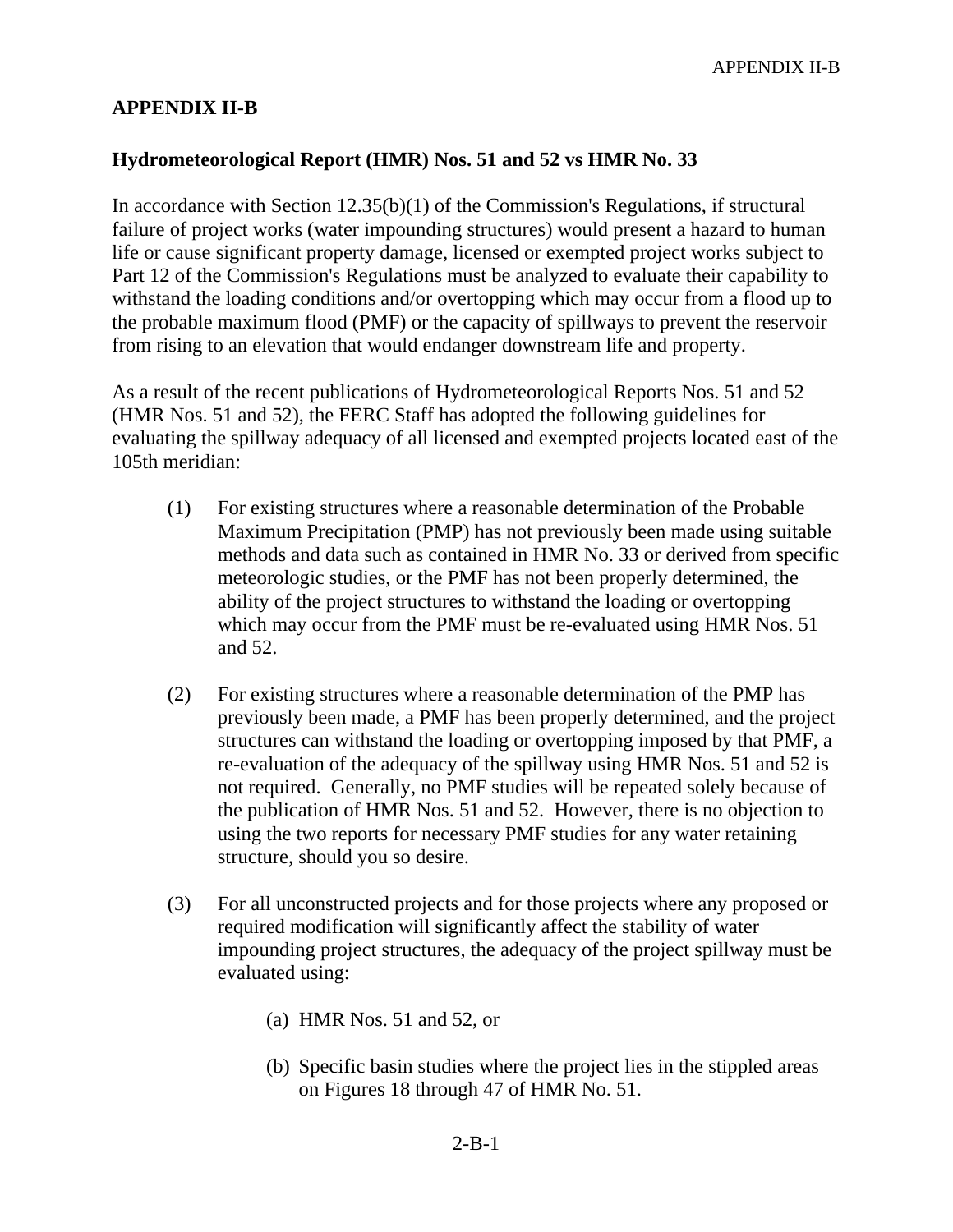## **APPENDIX II-C**

#### **FLOWCHARTS FOR SELECTING APPROPRIATE INFLOW DESIGN FLOOD (IDF) AND DETERMINING NEED FOR REMEDIAL ACTION**

#### INTRODUCTION

The purpose of this appendix is to describe the procedures used to select the appropriate inflow design flood (IDF) for a dam, and to determine the need for remedial action. These procedures are presented in two flowcharts. The first flowchart describes the steps needed to determine. . .

- If the probable maximum flood (PMF) was used in the original design of the dam,
- If the PMF or some lesser flood is the appropriate IDF, and,
- Whether remedial action at the dam is needed to enable it to safely accommodate the appropriate PMF and/or IDF.

In order to determine whether the PMF or some lesser flood is the appropriate IDF, it may be necessary to conduct an incremental hazard evaluation. This process is presented in the second flowchart.

Following each flowchart is a breakdown of the procedures. Each block is presented individually, and includes an explanation of the steps taken.

#### PROCEDURES FOR DETERMINING THE APPROPRIATE IDF AND THE NEED FOR REMEDIAL ACTION

Flowchart 1 in Figure 1 presents a logical, step-by-step approach for evaluating the hydrologic design of an existing dam, and determining the appropriate IDF for the dam and whether remedial action is needed in order for the dam to safely accommodate the IDF.

Flowchart 1 is on the next page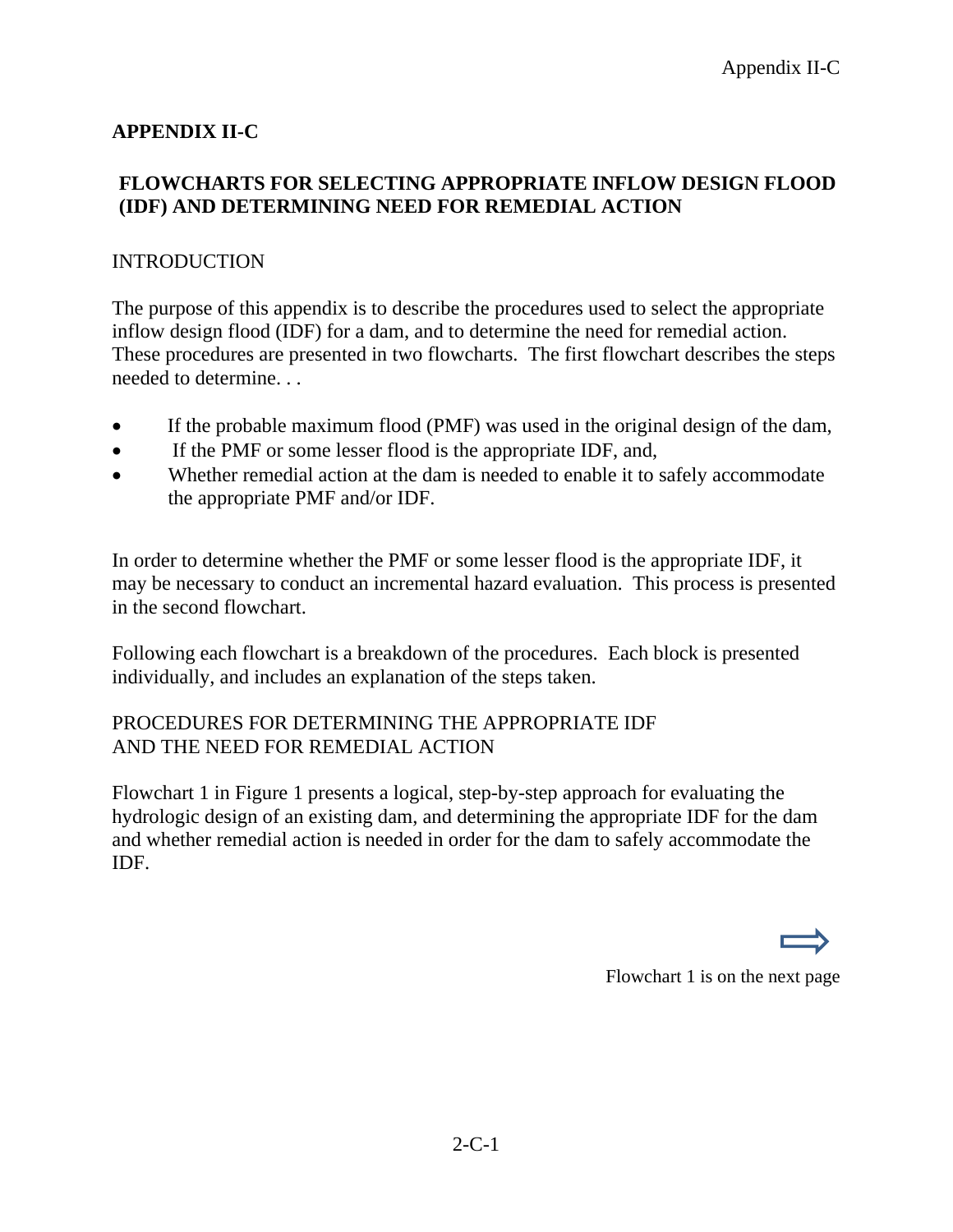#### FIGURE 1. FLOWCHART 1 -- PROCEDURES FOR DETERMINING THE APPROPRIATE INFLOW DESIGN FLOOD (IDF) AND THE NEED FOR REMEDIAL ACTION

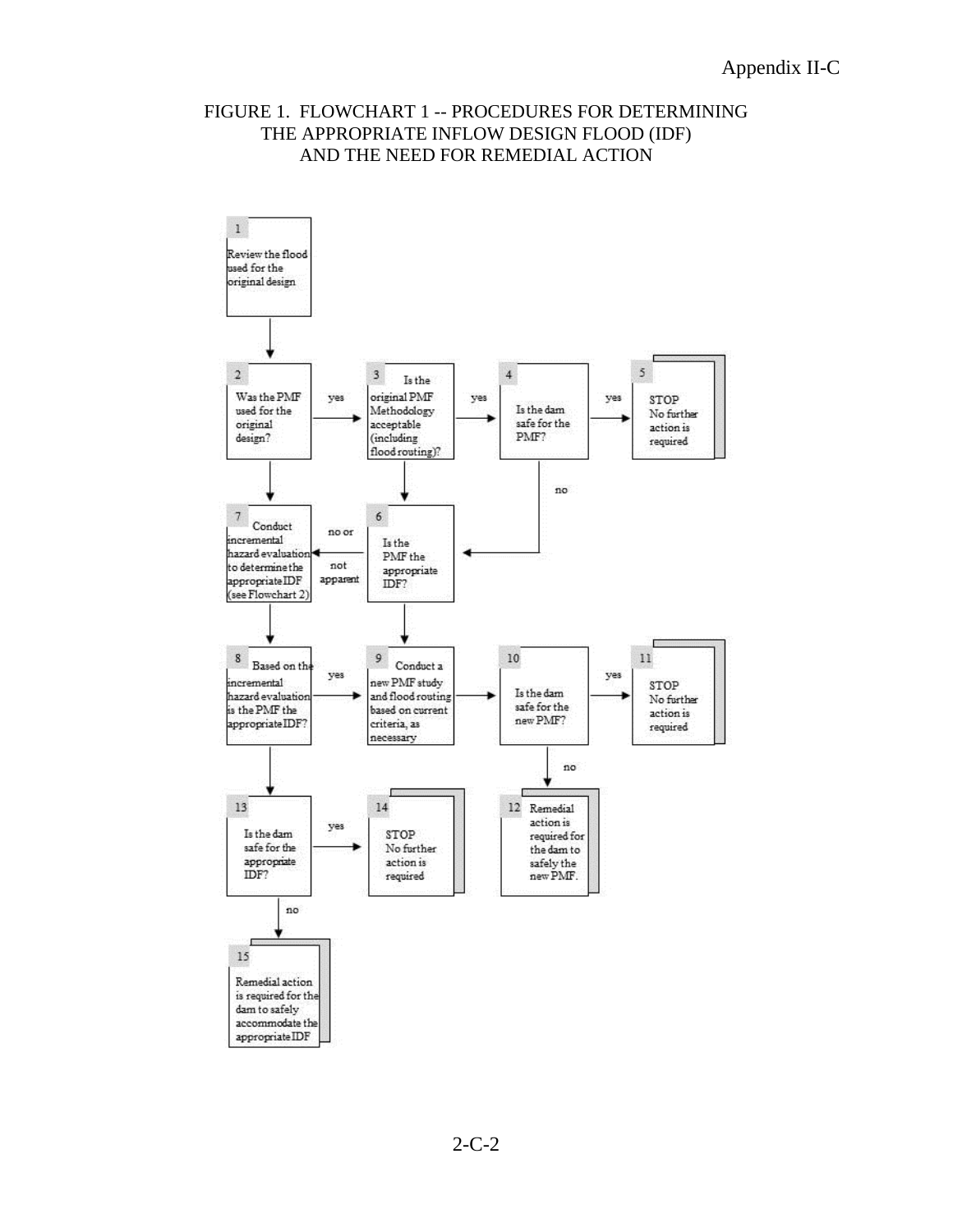**Block 1** 











The initial step in selecting the appropriate IDF and determining the need for dam safety modification is to review the basis for the original hydrologic design of an existing dam. This information will provide valuable insight regarding whether the flood originally used for design purposes satisfies current criteria or whether detailed investigations and analyses will be required to determine the appropriate IDF for the dam.

In those situations where the original design information has been lost, detailed investigations and analyses will normally be required.

Once you have identified the basis for the original hydrologic design, the next step is to determine if the flood used for the original design is the probable maximum flood (PMF). This question is important, since the upper limit of the IDF is the PMF.

If your answer is **YES**, continue to Block 3.

If your answer is **NO**, go to Block 7. In Block 7 you will perform an incremental hazard evaluation to determine the appropriate IDF.

To ensure the reliability of the original PMF study or the assumptions made on the various parameters affecting the study, it is necessary to determine if the PMF methodology originally used is still acceptable under current criteria. If your answer is **YES**, continue to Block 4.

If your answer is **NO**, go to Block 6. In Block 6, you will answer the question: Is the PMF the appropriate IDF?

2-C-3 Continued…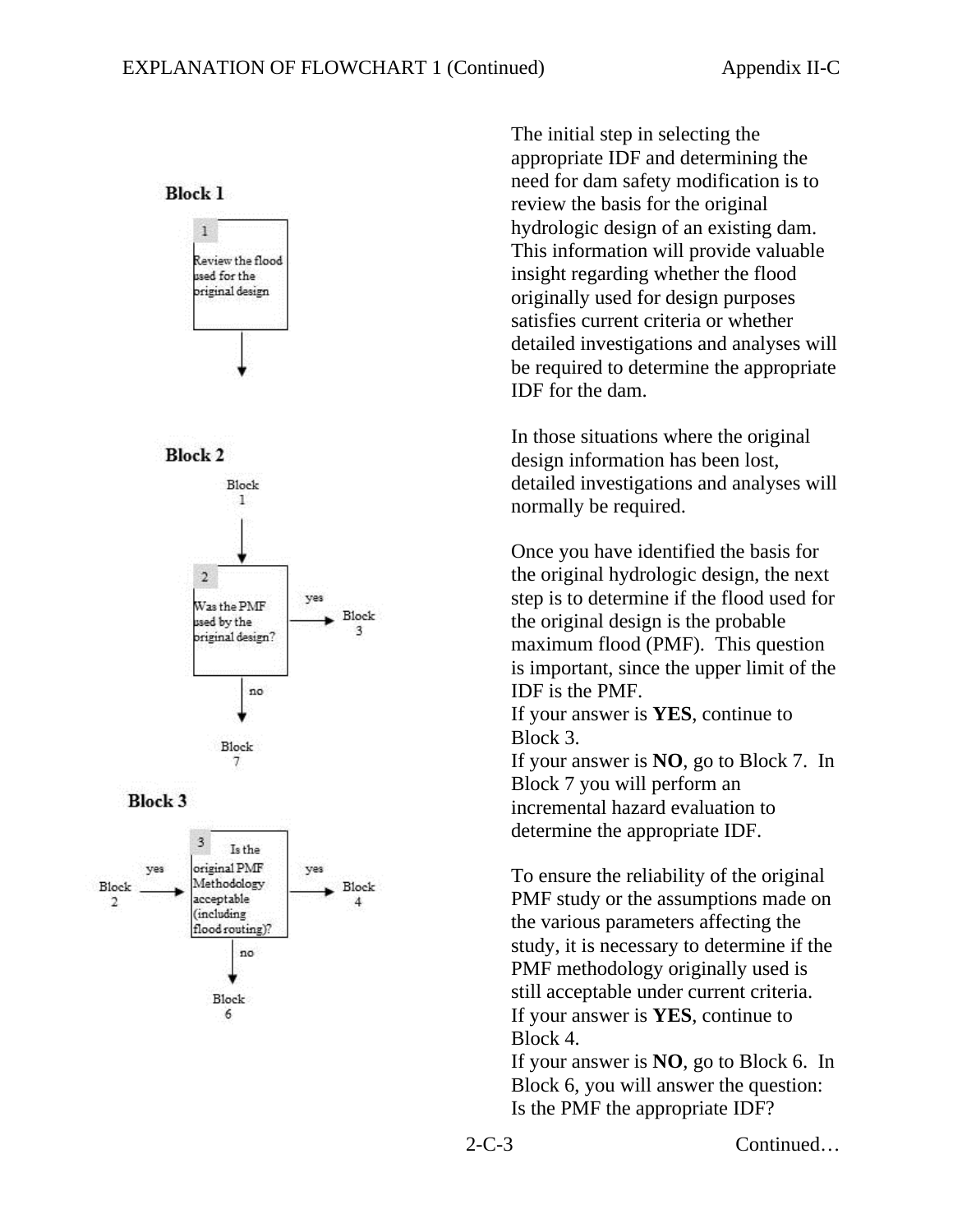

Determine if the dam is safe for the PMF. Your answer to this question will indicate whether remedial action will be required.

If your answer is **YES**, continue to Block 5.

If your answer is **NO**, go to Block 6, you will answer the questions: Is the PMF the appropriate IDF?

**Block 5** 



If the PMF is considered to be the appropriate IDF for the dam, no further investigations or remedial work for hydrologic conditions will be required.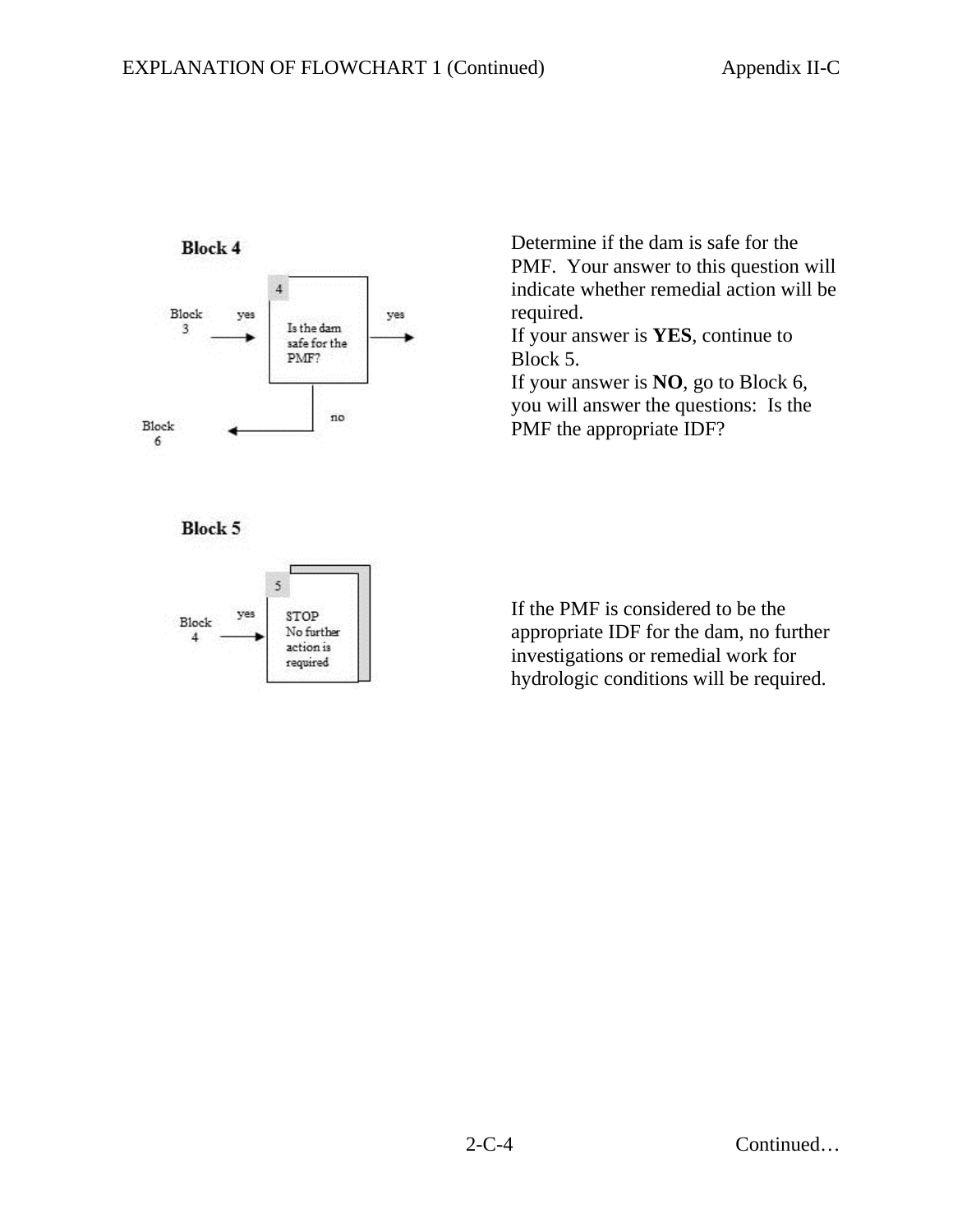

#### **Block 6**

### **IF . . .**

In Block 3 you determined that the original PMF methodology is NOT acceptable,

#### **OR . . .**

in Block 4 you determined that the dam is **NOT** safe for the PMF,

#### **THEN . . .**

You need to determine if the PMF is the appropriate IDF.

In some cases, such as when the dam is totally submerged during the PMF, it may be obvious that the appropriate IDF is something less than the PMF. In other cases, it will not be apparent whether the IDF should be the PMF or something less. In these two cases, it will be necessary to perform an incremental hazard evaluation to determine the appropriate IDF for the dam. Continue to Block 7.

Sometimes, based on the size and volume of the dam and reservoir, the proximity of the dam to downstream communities, or even because of political decisions, it will be obvious that the IDF should be the PMF. If this is the case, a new PMF study will be required. Go to Block 9.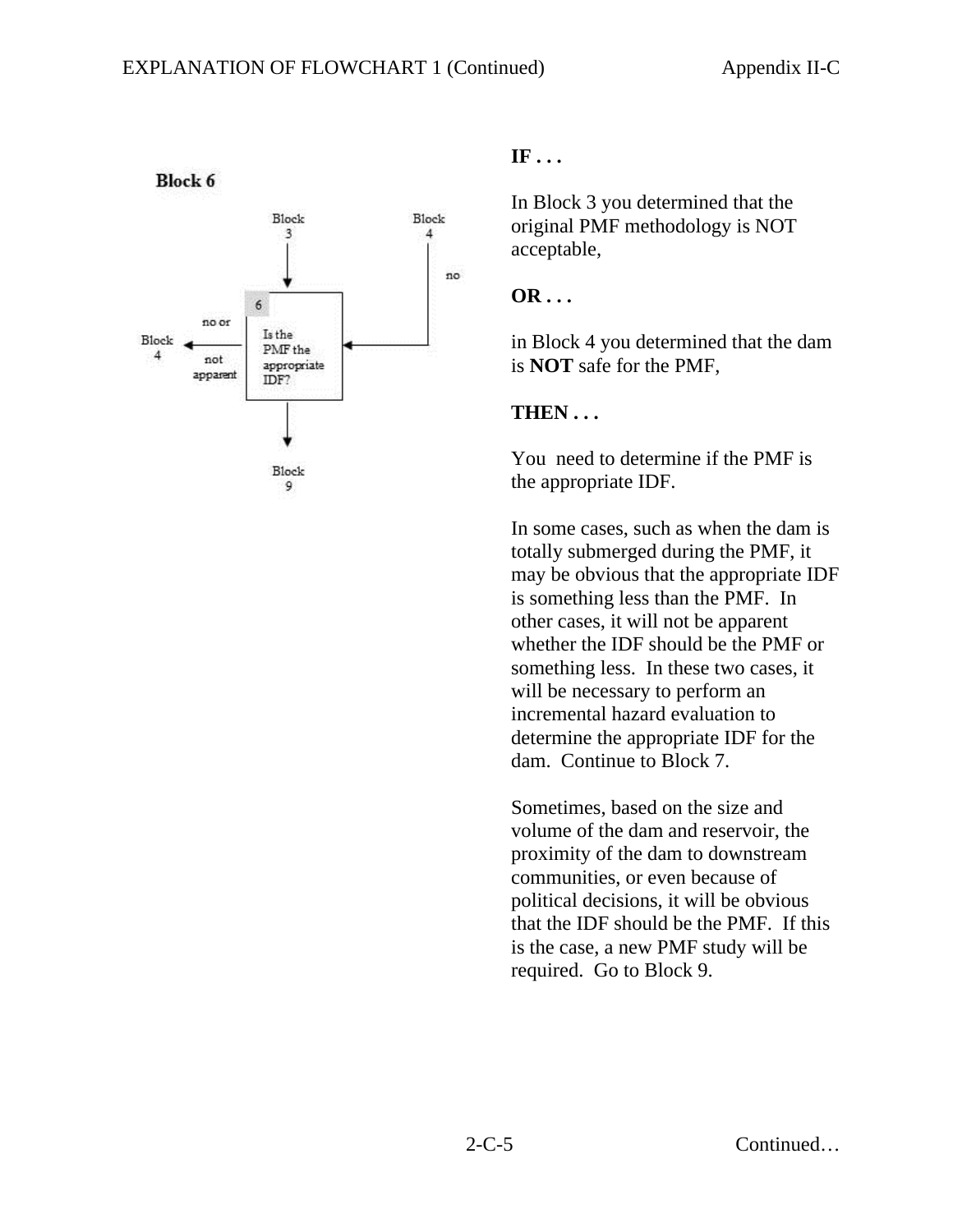## **Block 7**



# **IF . . .**

In Block 2 you determine that the flood used in the original design is **NOT** the PMF,

## **OR . . .**

In Block 6 you determined that it is **obvious** that the IDF should be less than the PMF or it is **not apparent** if the IDF should be the PMF or something less,

## **THEN . . .**

You need to perform an incremental hazard evaluation to determine the appropriate IDF. Performing the incremental hazard evaluation involves:

- Conducting dambreak sensitivity studies,
- Reviewing incremental rises between with-failure and withoutfailure conditions for a range of flood inflows (see Flowchart 2).
- Selecting the appropriate IDF on the basis of the dambreak studies and incremental impacts on downstream areas.

A procedural flow chart for performing a hazard evaluation appears in Flowchart 2 (Figure 2), followed by an explanation of the procedure.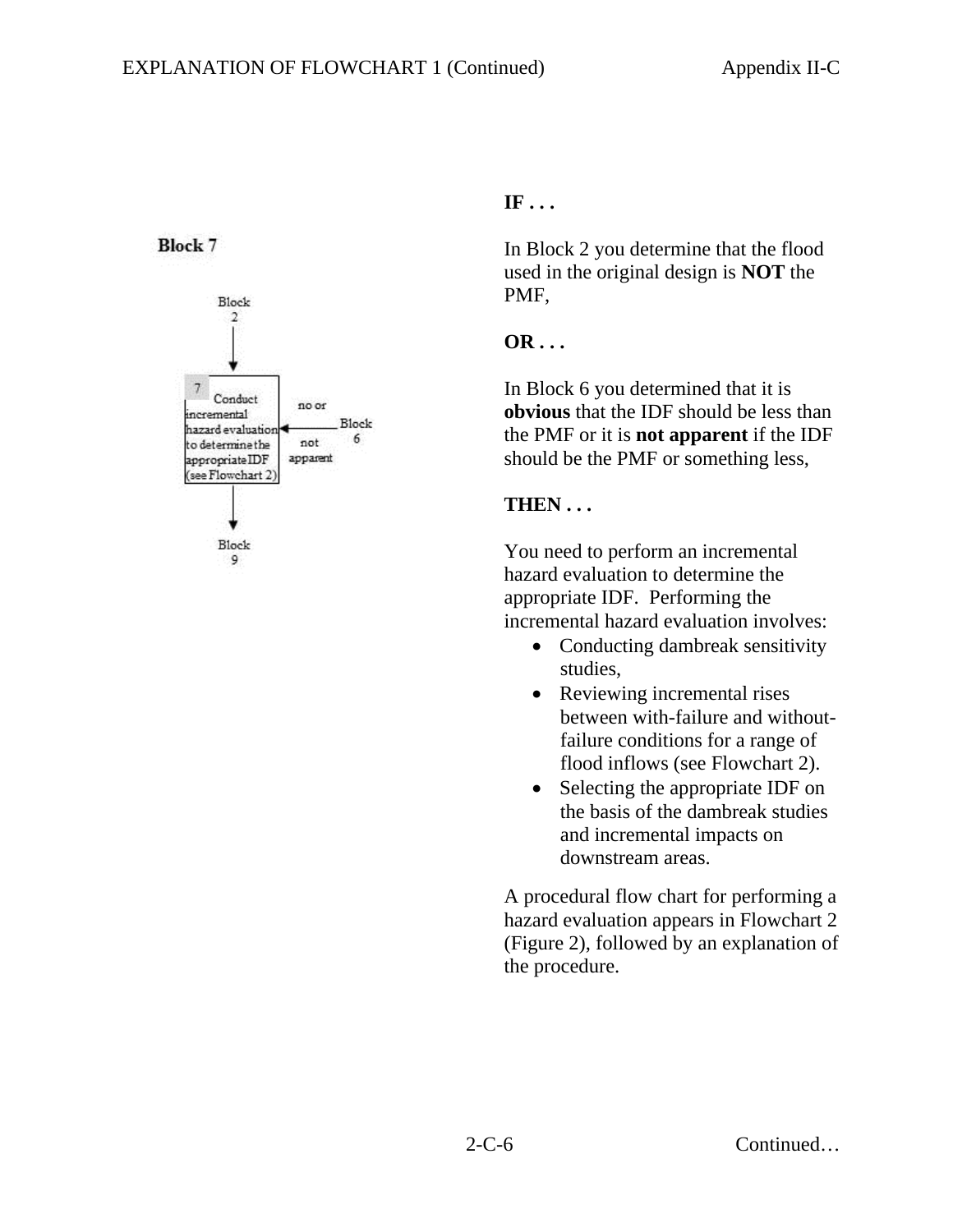

**Block 9** 



You should use the results of the incremental hazard evaluation and dambreak studies conducted in Block 7 to determine if the PMF is the appropriate IDF.

The IDF should be the PMF when the incremental consequences of failure are unacceptable, regardless of how large the assumed flood inflow becomes.

If your answer is **YES**, continue to Block 9.

If your answer is **NO**, go to Block 13. In Block 13 you will answer the question: Is the dam safe for the appropriate IDF?

# **IF . . .**

In Block 6 you determined that the PMF is obviously the appropriate IDF,

# **OR . . .**

If, based on the incremental hazard evaluation conducted in Block 8, the PMF is the appropriate IDF,

# **THEN . . .**

You should conduct a new PMF study and flood routing based on current criteria, unless it was determined in Block 3 that the original PMF is acceptable under current criteria.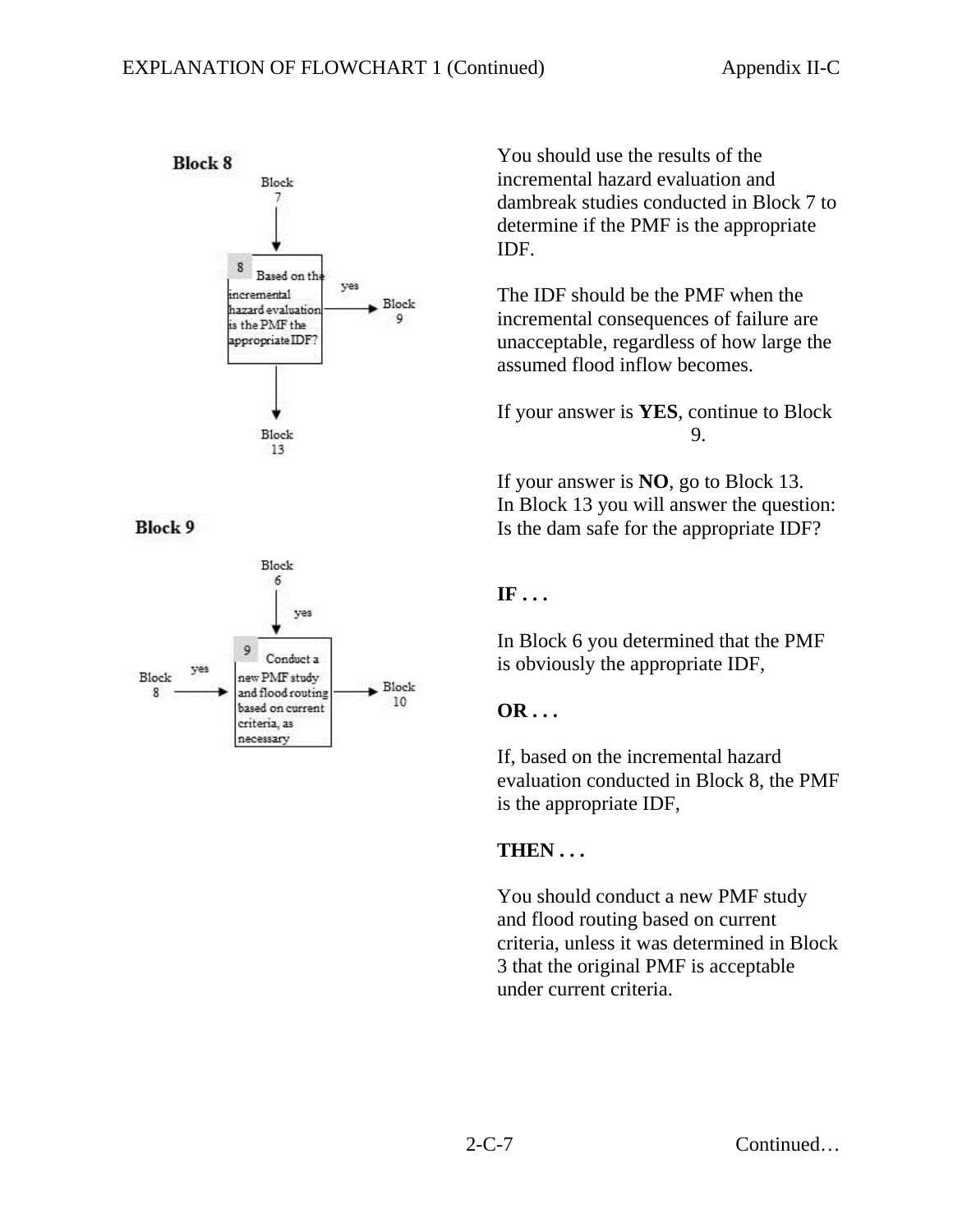

# **Blocks 13, 14 and 15**

**Blocks 10, 11 and 12** 



Once the new PMF is calculated, you should determine if the dam is safe for the new PMF. If the dam is **SAFE** for the new PMF, no further investigations or remedial actions for hydrologic conditions are required.

If the dam is **NOT SAFE** for the new PMF, remedial action is required for the dam to safely accommodate the PMF.

#### **IF . . .**

In Block 8 you determined that the PMF is **NOT** the appropriate IDF,

#### **THEN . . .**

You need to determine if the dam is safe for the appropriate IDF.

If the dam is **SAFE** for the appropriate IDF, no further investigations or remedial action for the hydrologic conditions are required.

If the dam is **NOT SAFE** for the appropriate IDF, remedial action is required for the dam to safely accommodate the appropriate IDF.

Depending on the type of remedial action considered, it may be necessary to reevaluate the IDF to ensure that the appropriate IDF has been selected for the design of any modification.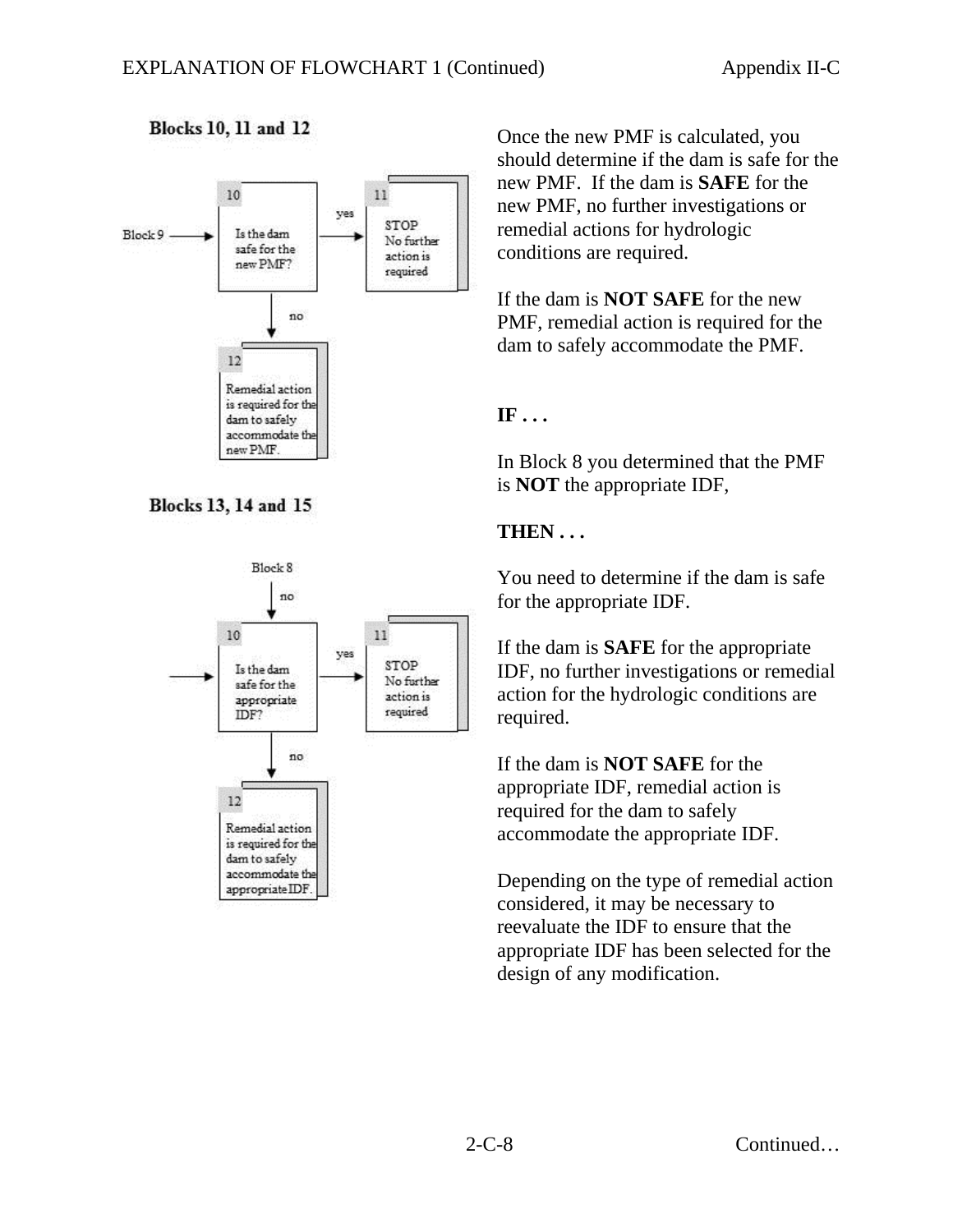#### INTRODUCTION

As stated previously, if the PMF was not used for the original design of a dam, or if the PMF is not the appropriate IDF, an incremental hazard evaluation must be performed to determine the appropriate IDF.

PROCEDURES FOR CONDUCTING AN INCREMENTAL HAZARD EVALUATION

Flowchart 2 in Figure 2 shows the procedures for performing an incremental hazard evaluation. This flowchart is an expansion of Block 7 in Flowchart 1, Figure 1.

Flowchart 2 is on the next page.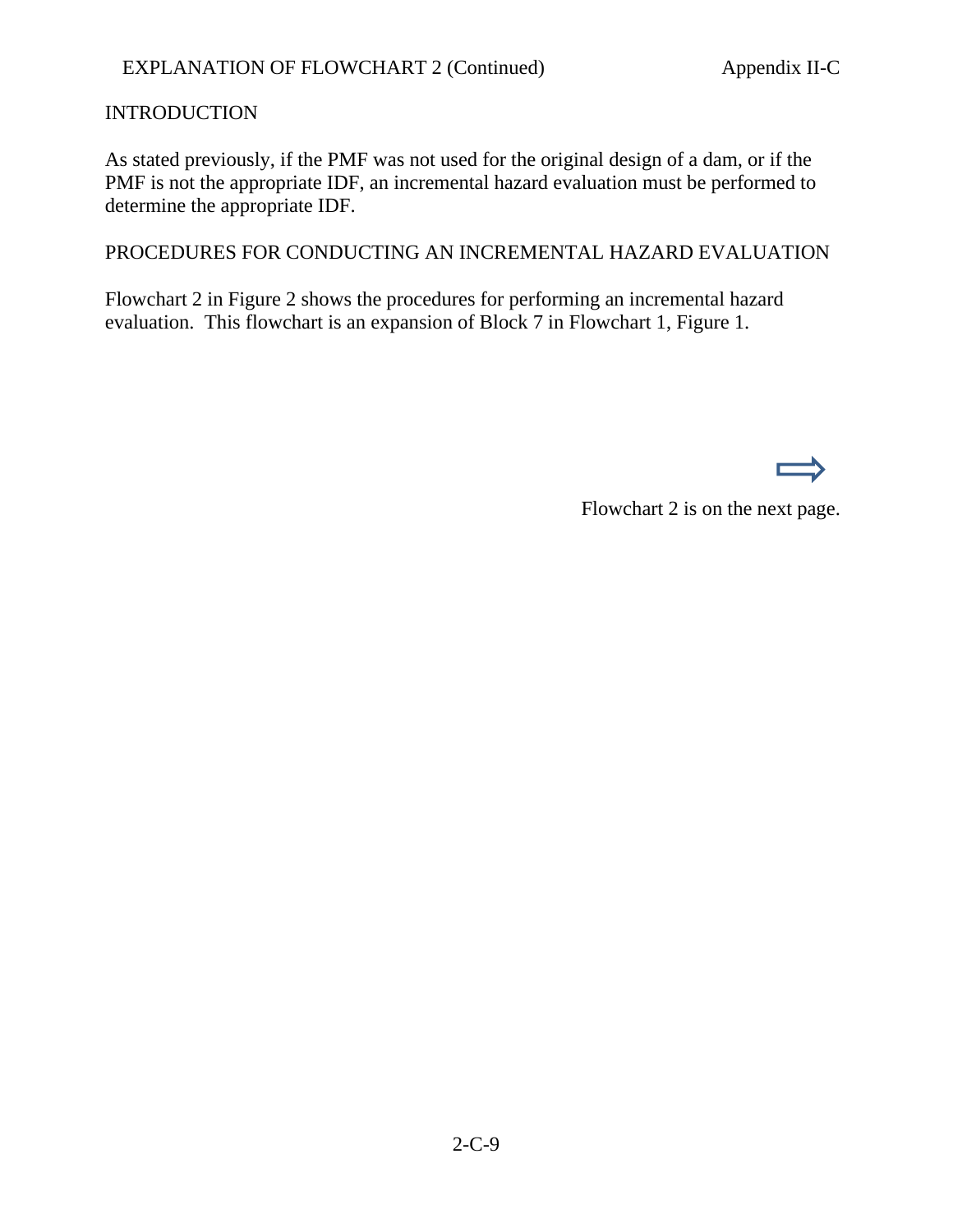#### FIGURE 2. FLOWCHART 2 – PROCEDURES FOR CONDUCTING AN INCREMENTAL HAZARD EVALUATION



2-C-10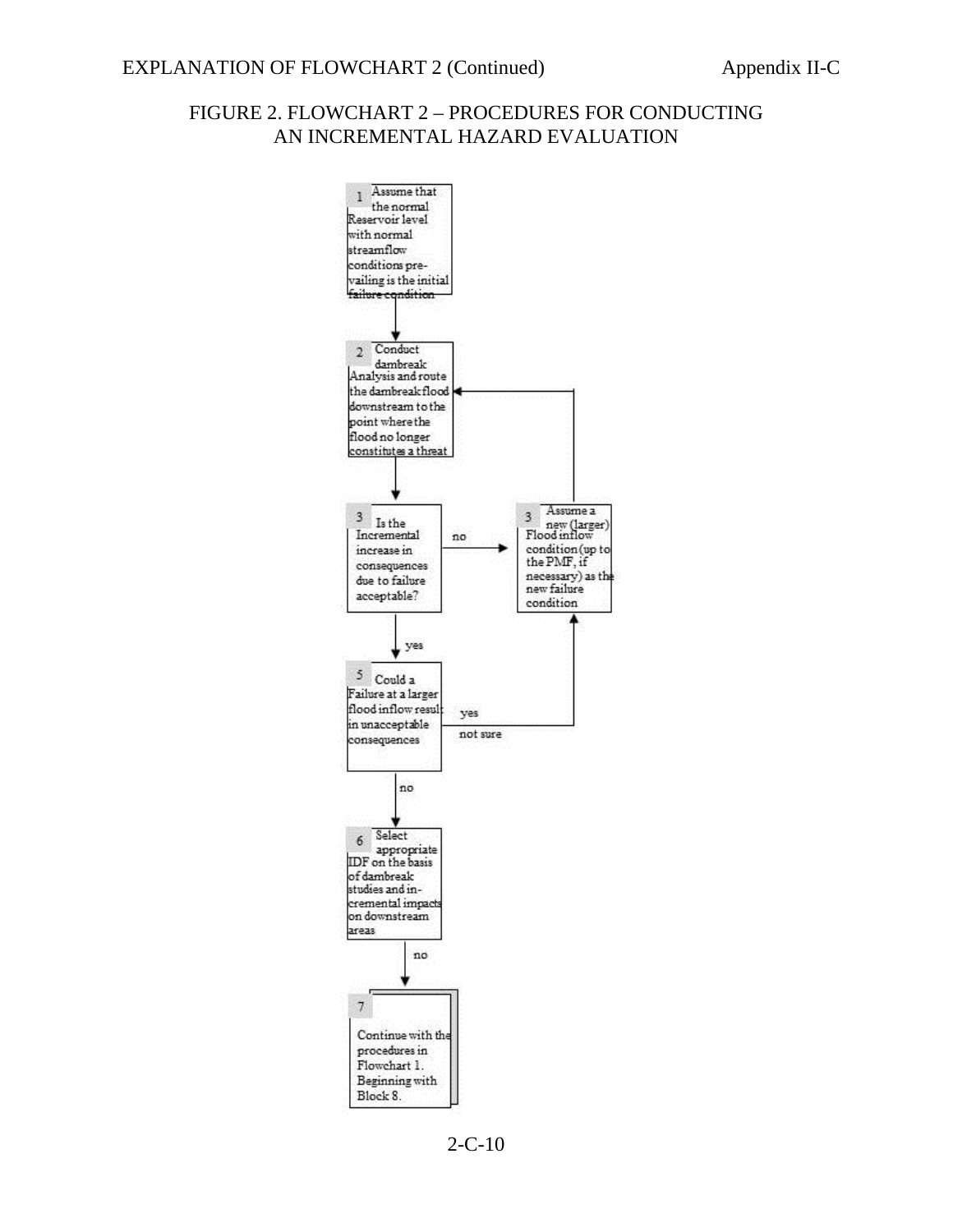**Block 1** 







Assume that the normal reservoir level with normal streamflow conditions prevailing is the initial failure condition. Starting at this point will ensure that the full range of flood inflow conditions will be investigated and will include the "sunny day" failure condition. It will also assist in verifying the initial hazard rating assigned to the dam. Using the normal maximum water surface level as the initial condition is particularly important if the initial hazard rating was low.

Next, conduct dambreak sensitivity studies (of various breach parameters) and route the dambreak flood to the point downstream where it no longer constitutes a threat to downstream life and property.

It is important to remember that the incremental increases should address the differences between the non-failure condition with the dam remaining in place and the failure condition. Also, the dam should not be assumed to fail until the peak reservoir water surface elevation is attained for the assumed flood inflow condition being analyzed. Dams should be assumed to fail as described in Chapter II of the Engineering Guidelines.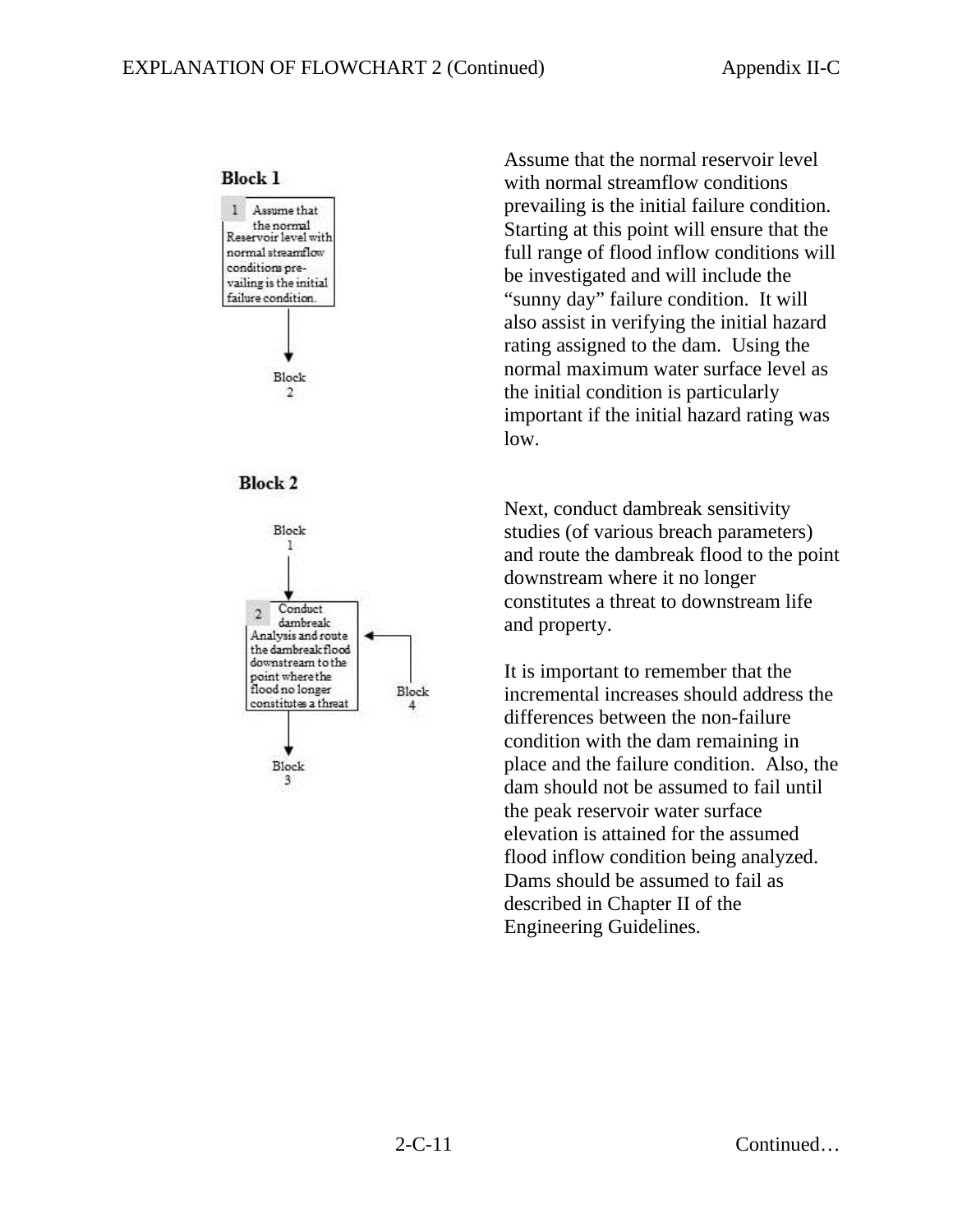





Now, determine if the additional increase in consequences due to failure is acceptable. Answering this question is critical in the incremental hazard evaluation and doing so involves an estimate of loss of life and property with and without dam failure.

If the consequences of failure under the assumed flood flow conditions are **NOT ACCEPTABLE**, go to Block 4.

If the consequences of failure **ARE ACCEPTABLE**, continue to Block 5.

#### **IF. . .**

In Block 3 it was determined that the consequences of failure under the assumed flood flow conditions are **NOT ACCEPTABLE,** 

#### **THEN . . .**

Assume a new (larger flood inflow condition (e.g., some percentage of the PMF) and perform a new dambreak analysis (see Block 2). This procedure should be repeated until an acceptable level of flooding is identified, or the full PMF has been reached.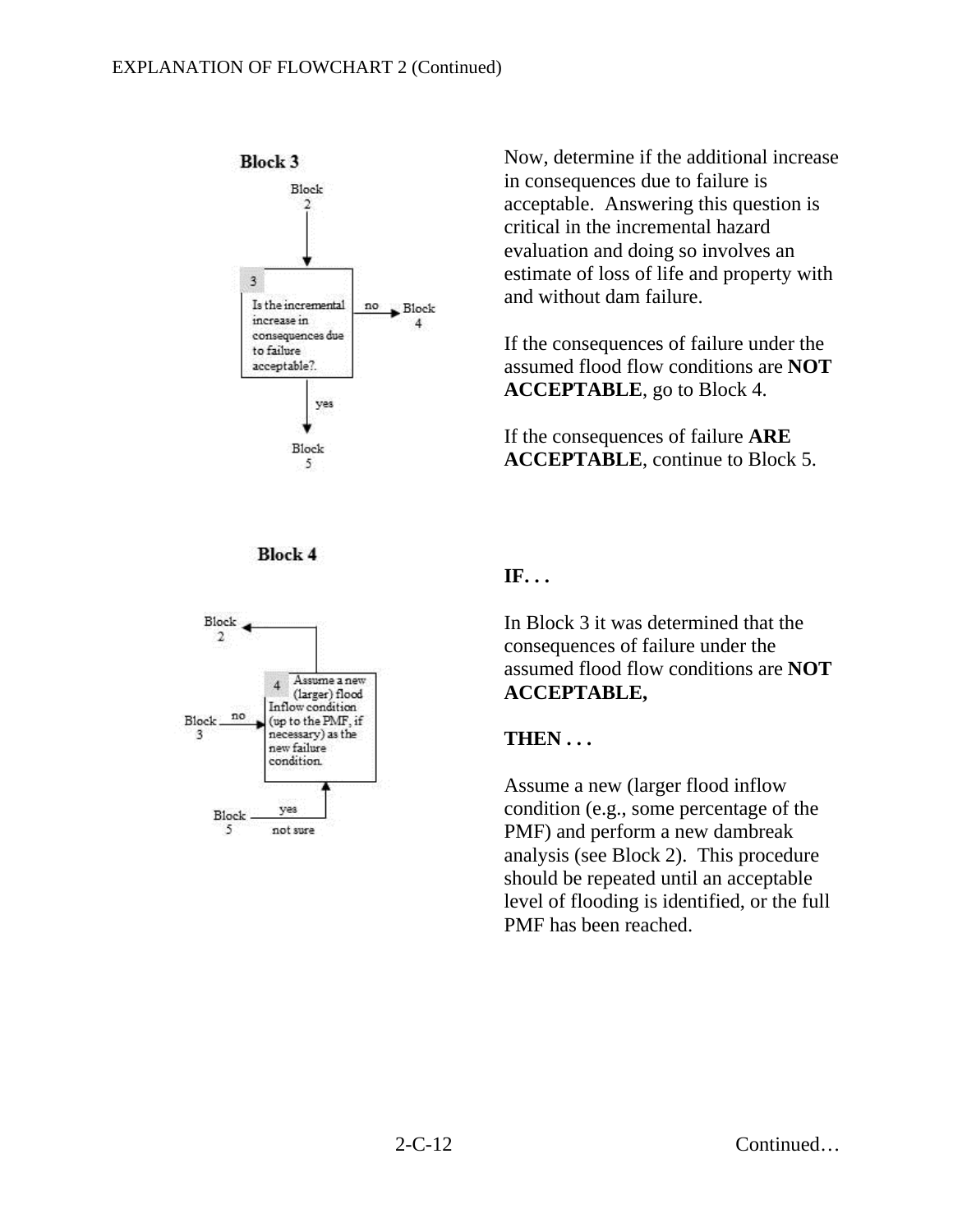



#### **IF ...**

In Block 3 you determined that the consequences of failure under the assumed flood flow conditions are **ACCEPTABLE**,

i.e., failure of the dam under "sunny day" conditions was insignificant,

## **THEN ...**

Determine if failure at a larger flood inflow condition will result in unacceptable consequences. This question is very important. For example, situations exist where a failure during normal water surface conditions results in the flood wave being contained completely within the banks of a river and obviously would not cause a threat to life and property downstream. However, under some flood flow conditions, the natural river flows may go out-of-bank, and a failure on top of that flood condition will result in an additional threat to downstream life and property.

If failure at another flood level will result in **UNACCEPTABLE** consequences, or if you are **NOT SURE**, return to Block 4. Assume larger flood inflow conditions and perform new dam break studies. This procedure should be repeated to determine the acceptable level of flooding.

If failure at another flood level will **NOT** result in unacceptable consequences, continue to Block 6.

You should now select the appropriate IDF based on the results of dambreak studies and incremental impacts on downstream areas.

2-C-13 Continued…